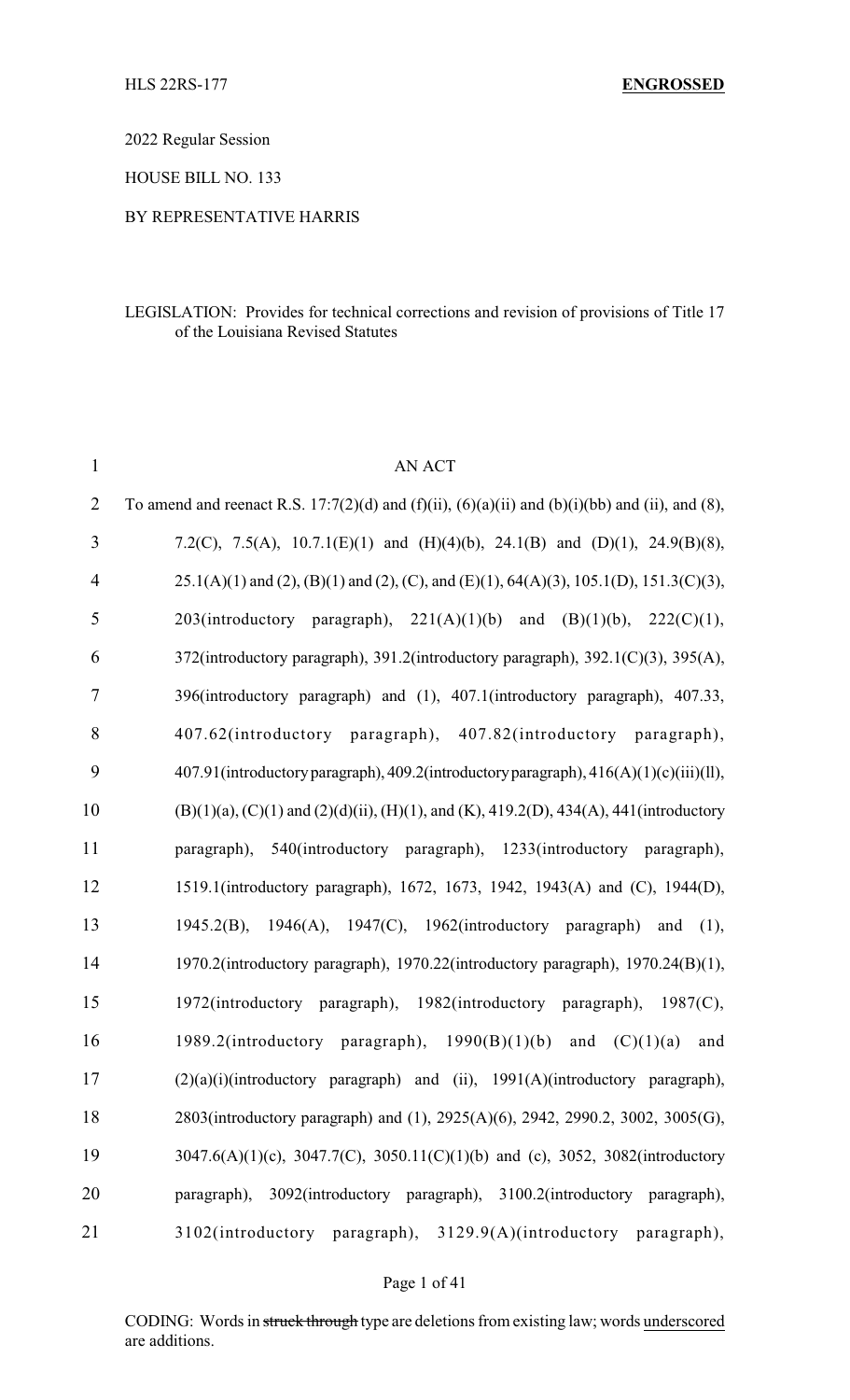| $\mathbf{1}$   | 3140.1(introductory paragraph), 3162(C)(8), 3165.2(B), 3202(introductory                 |
|----------------|------------------------------------------------------------------------------------------|
| $\overline{2}$ | paragraph), 3394.2(introductory paragraph), 3399.12(introductory paragraph),             |
| 3              | 3399.15(A), 3399.21(introductory paragraph), 3399.31(introductory paragraph),            |
| $\overline{4}$ | 3602(introductory paragraph), 3702(introductory paragraph), 3772(introductory            |
| 5              | paragraph) and (2), 3801(D), 3822(introductory paragraph), 3831(introductory             |
| 6              | 3873(introductory paragraph), 3882(introductory paragraph),<br>paragraph),               |
| 7              | 3973(introductory paragraph), 4002.3(introductory paragraph), 4013(introductory          |
| 8              | paragraph), $4036.1(D)(1)$ , and $4041$ (introductory paragraph), to enact R.S.          |
| 9              | 17:2351(introductory paragraph), and to repeal R.S. $17:7(2)(b)$ and $(32)$ , $7.5(B)$ , |
| 10             | $10.7.1(H)(6)$ , 24.4(F)(5), 393, 407.23(C)(3), and 1970.24(E)(1)(o)(ii), relative to    |
| 11             | providing technical corrections for Title 17 of the Louisiana Revised Statutes of        |
| 12             | 1950; to provide for technical corrections; to provide for standardization of language;  |
| 13             | to remove obsolete reporting requirements; and to provide for related matters.           |

Be it enacted by the Legislature of Louisiana:

 Section 1. R.S. 17:7(2)(d) and (f)(ii), (6)(a)(ii) and (b)(i)(bb) and (ii), and (8), 7.2(C), 7.5(A), 10.7.1(E)(1) and (H)(4)(b), 24.1(B) and (D)(1), 24.9(B)(8), 25.1(A)(1) and (2), (B)(1) and (2), (C), and (E)(1), 64(A)(3), 105.1(D), 151.3(C)(3), 203(introductory paragraph), 221(A)(1)(b) and (B)(1)(b), 222(C)(1), 372(introductory paragraph), 391.2(introductory paragraph), 392.1(C)(3), 395(A), 396(introductory paragraph) and (1), 407.1(introductoryparagraph), 407.33, 407.62(introductoryparagraph), 407.82(introductory paragraph), 407.91(introductory paragraph), 409.2(introductory paragraph), 22 416(A)(1)(c)(iii)(ll), (B)(1)(a), (C)(1) and (2)(d)(ii), (H)(1), and (K), 419.2(D), 434(A), 441(introductory paragraph), 540(introductory paragraph), 1233(introductory paragraph), 1519.1(introductory paragraph), 1672, 1673, 1942, 1943(A) and (C), 1944(D), 1945.2(B), 1946(A), 1947(C), 1962(introductory paragraph) and (1), 1970.2(introductory paragraph), 1970.22(introductory paragraph), 1970.24(B)(1), 1972(introductory paragraph), 1982(introductory paragraph), 1987(C), 1989.2(introductory paragraph), 1990(B)(1)(b) and 28 (C)(1)(a) and (2)(a)(i)(introductory paragraph) and (ii),  $1991(A)$ (introductory paragraph), 2803(introductory paragraph) and (1), 2925(A)(6), 2942, 2990.2, 3002, 3005(G),

#### Page 2 of 41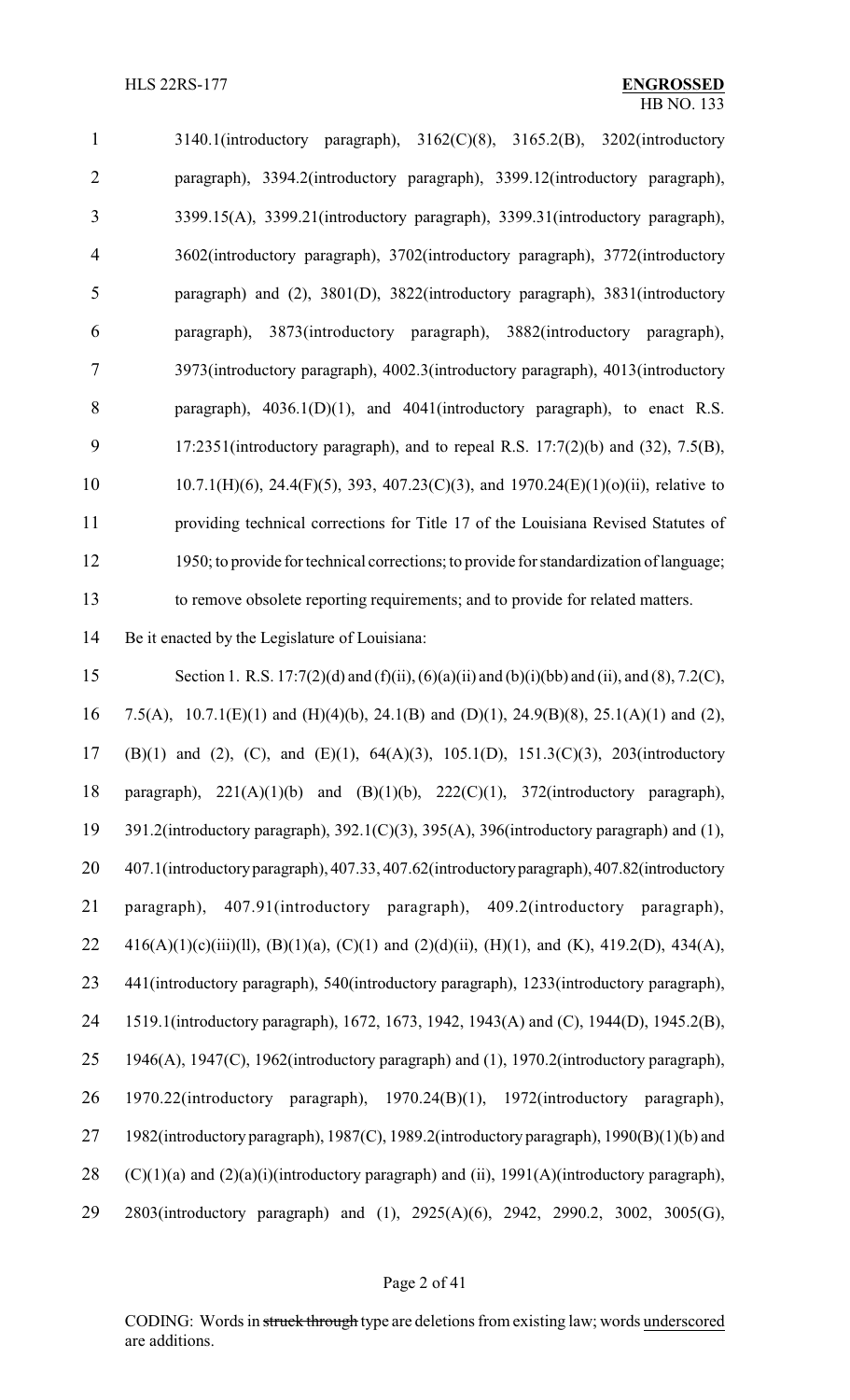| $\mathbf{1}$   | 3047.6(A)(1)(c), 3047.7(C), 3050.11(C)(1)(b) and (c), 3052, 3082(introductory paragraph),  |
|----------------|--------------------------------------------------------------------------------------------|
| $\overline{2}$ | 3092(introductory paragraph), 3100.2(introductory paragraph),<br>3102(introductory         |
| $\mathfrak{Z}$ | paragraph), 3129.9(A)(introductory paragraph), 3140.1(introductory paragraph), 3162(C)(8), |
| $\overline{4}$ | 3165.2(B), 3202(introductory paragraph), 3394.2(introductory paragraph),                   |
| 5              | 3399.12(introductory paragraph), 3399.15(A), 3399.21(introductory paragraph),              |
| 6              | 3399.31(introductory paragraph), 3602(introductory paragraph), 3702(introductory           |
| $\tau$         | paragraph), 3772(introductory paragraph) and (2), 3801(D), 3822(introductory paragraph),   |
| $8\,$          | 3831(introductory paragraph), 3873(introductory paragraph), 3882(introductory paragraph),  |
| 9              | 3973(introductory paragraph), 4002.3(introductory paragraph), 4013(introductory            |
| 10             | paragraph), $4036.1(D)(1)$ , and $4041$ (introductory paragraph) are hereby amended and    |
| 11             | reenacted and R.S. 17:2351(introductory paragraph) is hereby enacted to read as follows:   |
| 12             | §7. Duties, functions, and responsibilities of board                                       |
| 13             | In addition to the authorities granted by R.S. 17:6 and any powers, duties, and            |
| 14             | responsibilities vested by any other applicable laws, the board shall:                     |
| 15             | $\ast$<br>$\ast$<br>$\ast$                                                                 |
| 16             | (2)                                                                                        |
| 17             |                                                                                            |
| 18             | (d) The State Board of Elementary and Secondary Education shall establish                  |
| 19             | within the Department of Education, office of management and finance, a program            |
| 20             |                                                                                            |
| 21             | of fiscal accountability for purposes of providing an audit, evaluation, and a             |
|                | computerization of the data submitted by local school systems and used in the              |
| 22             | determination of the cost of the Minimum Foundation Program minimum foundation             |
| 23             | program for public elementary and secondary education and in the equitable                 |
| 24             | distribution of funds provided for the Minimum Foundation Program minimum                  |
| 25             | foundation program for public elementary and secondary education. The board shall          |
| 26             | annually report, not later than March fifteenth, the findings of the audit and             |
| 27             | evaluation, with recommendations for improvement, to the committees on education           |
| 28             | of the House of Representatives and the Senate. The audit and evaluation shall             |

# Page 3 of 41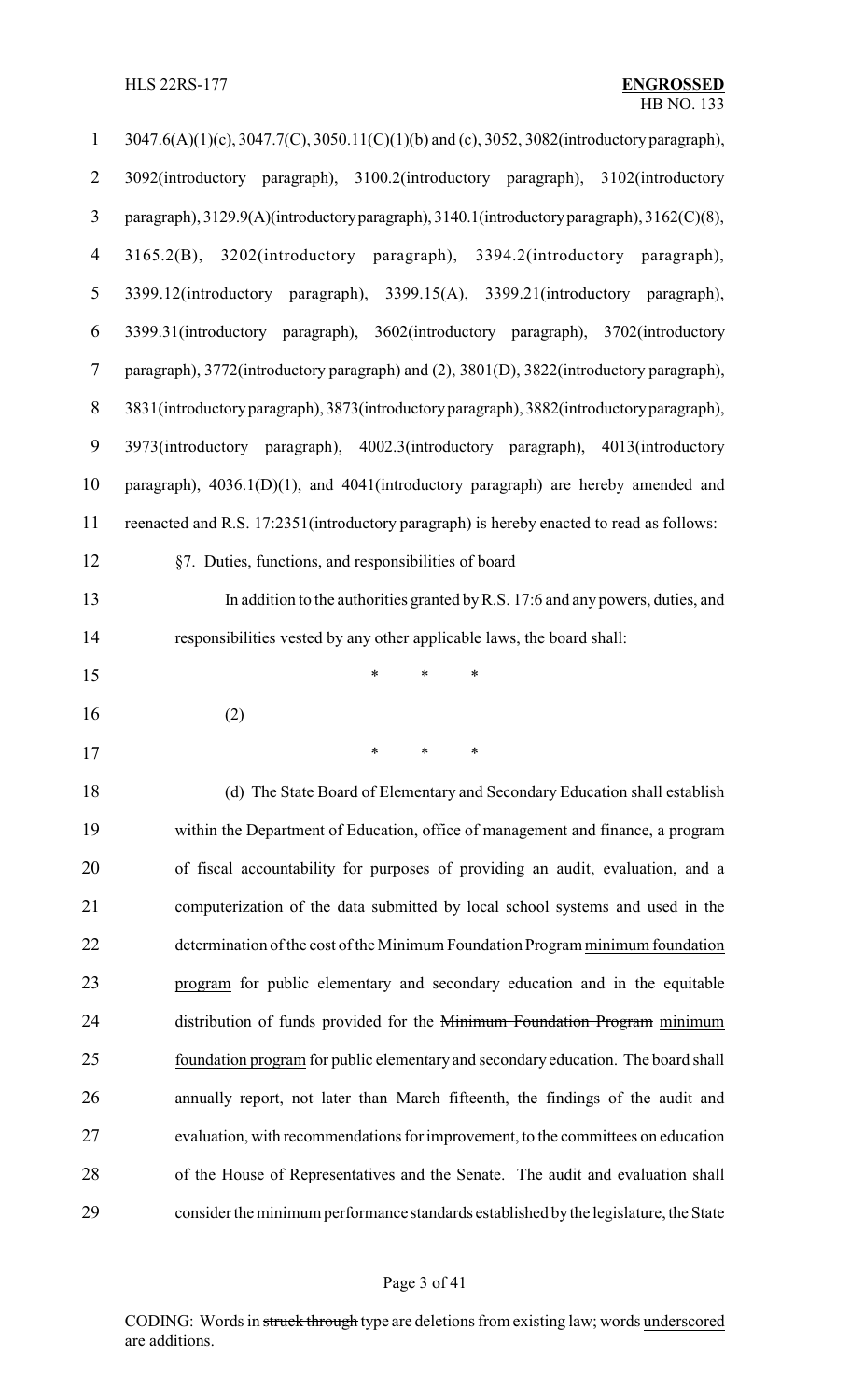| $\mathbf{1}$ | Board of Elementary and Secondary Education, and the state Department of                       |
|--------------|------------------------------------------------------------------------------------------------|
| 2            | Education.                                                                                     |
| 3            | $\ast$<br>∗<br>$\ast$                                                                          |
| 4            | (f)                                                                                            |
| 5            | $\ast$<br>*<br>∗                                                                               |
| 6            | (ii) Beginning with the 2009-2010 school year and continuing thereafter, the                   |
| 7            | The State Board of Elementary and Secondary Education shall offer guidance and                 |
| 8            | technical assistance to each city, parish, or other local public school board in making        |
| 9            | strategic fiscal decisions that promote improved student achievement.<br>Such                  |
| 10           | guidance and technical assistance shall include but not be limited to the identification       |
| 11           | of best practices in school finance that promote efficiency, economies of scale, and           |
| 12           | the use of comparative data to improve spending and educational outcomes.                      |
| 13           | $\ast$<br>∗<br>$\ast$                                                                          |
| 14           | (6)(a)                                                                                         |
| 15           | $\ast$<br>$\ast$<br>*                                                                          |
| 16           | (ii) Additionally, whenever there is a qualification or condition established                  |
| 17           | by law or board policy, or both, that a teacher holding a regular teacher certificate          |
| 18           | which is valid for three years must shall comply with, in order for the teacher to be          |
| 19           | issued a permanent regular teacher certificate, and it is not possible for a teacher at        |
| 20           | a nonpublic school to comply with such qualification or condition due to the teacher           |
| 21           | being employed at a nonpublic school, the board shall establish <del>, effective for the</del> |
| 22           | 1998-1999 school year and thereafter, an alternative method or process by which the            |
| 23           | nonpublic school teacher may meet such qualification or condition. A teacher                   |
| 24           | employed in a nonpublic school who meets the qualifications or conditions pursuant             |
| 25           | to the alternative method or process established pursuant to this Item shall be issued         |
| 26           | a permanent regular teacher certificate which shall be valid for all purposes in this          |
| 27           | state and under all the same conditions as if it had been issued to a teacher who              |
| 28           | complied with the qualifications or conditions as otherwise established by law or              |
| 29           | board policy. Prior to establishing an alternative method or process, the board shall          |

# Page 4 of 41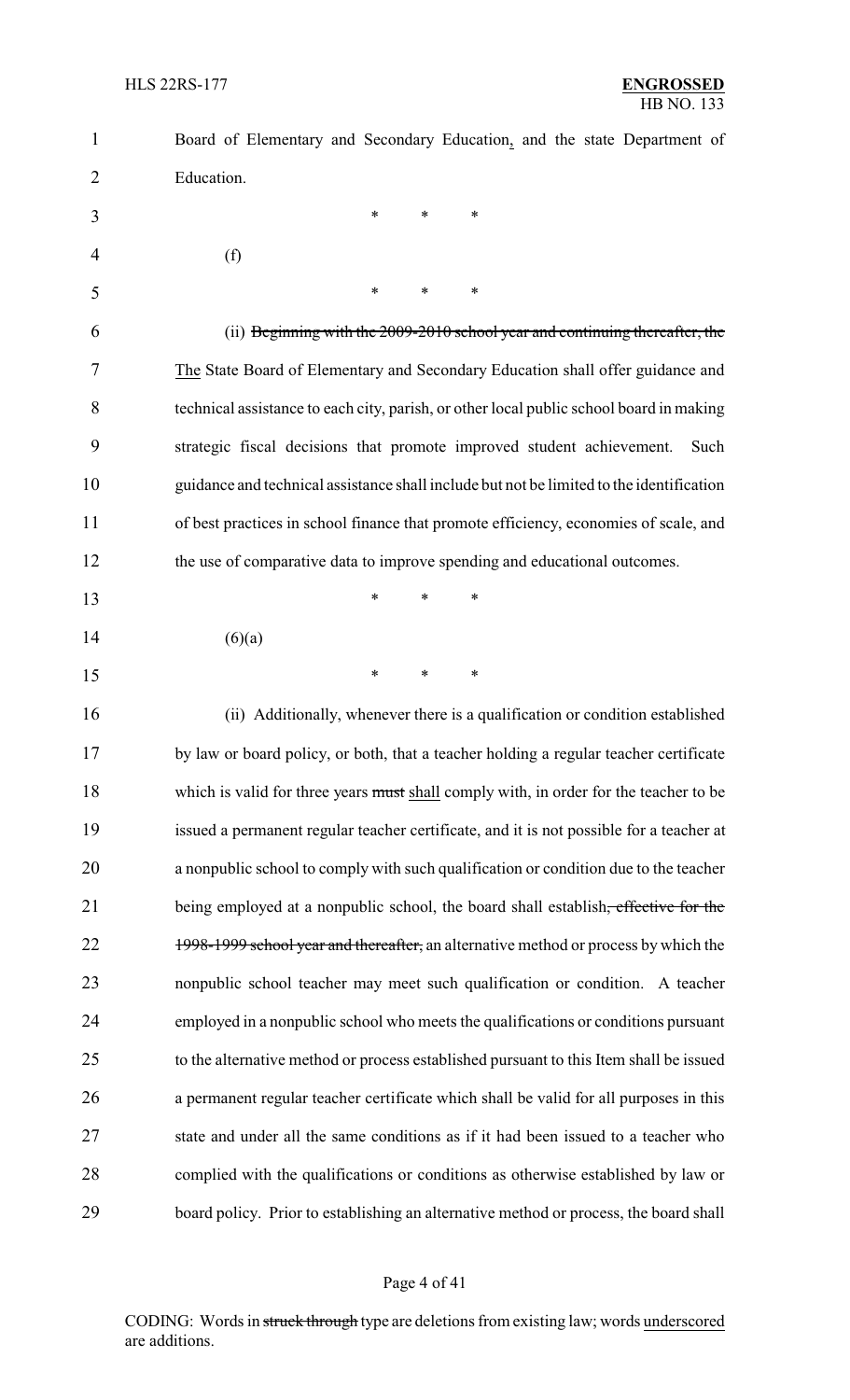direct the nonpublic school commission to formulate, develop, and recommend to the board the alternative method or process by which the nonpublic school teacher may meet the qualification or condition and the method or process established by the board shall be consistent with the recommendations of the nonpublic school commission.

6 (b)(i)

7 \* \* \* \*

8 (bb) On and after September 15, 1981, any Any person certified to teach in another state who applies for certification to teach in the public schools of Louisiana shall be required to pass satisfactorily the examination which is administered in accordance with the provisions of this Paragraph as a prerequisite to the granting of such certification. However, a teacher certified in another state who meets all other requirements for a Louisiana certificate granted to out-of-state graduates except for the provisions of this Item shall be granted a three-year nonrenewable provisional certificate to be used while said teacher completes the requirements set forth in this Paragraph.

\* \* \*

18 (ii) The state superintendent of education shall administer the aforementioned policy of the board. In such administration of the policy, the superintendent shall choose the appropriate testing instrument, shall conduct all necessaryresearch to validate the applicability of the instrument to teacher education programs within the state of Louisiana, and shall conduct all necessary research to determine the level at which the examination is satisfactorily completed. During the conduct of the research and in the preparation of the testing instrument, the superintendent shall meet with and consider the suggestions of individual classroom teachers, representatives of teacher organizations, deans of education of the public colleges and universities of the state, and representatives of each of the governing boards for higher education.

\* \* \*

#### Page 5 of 41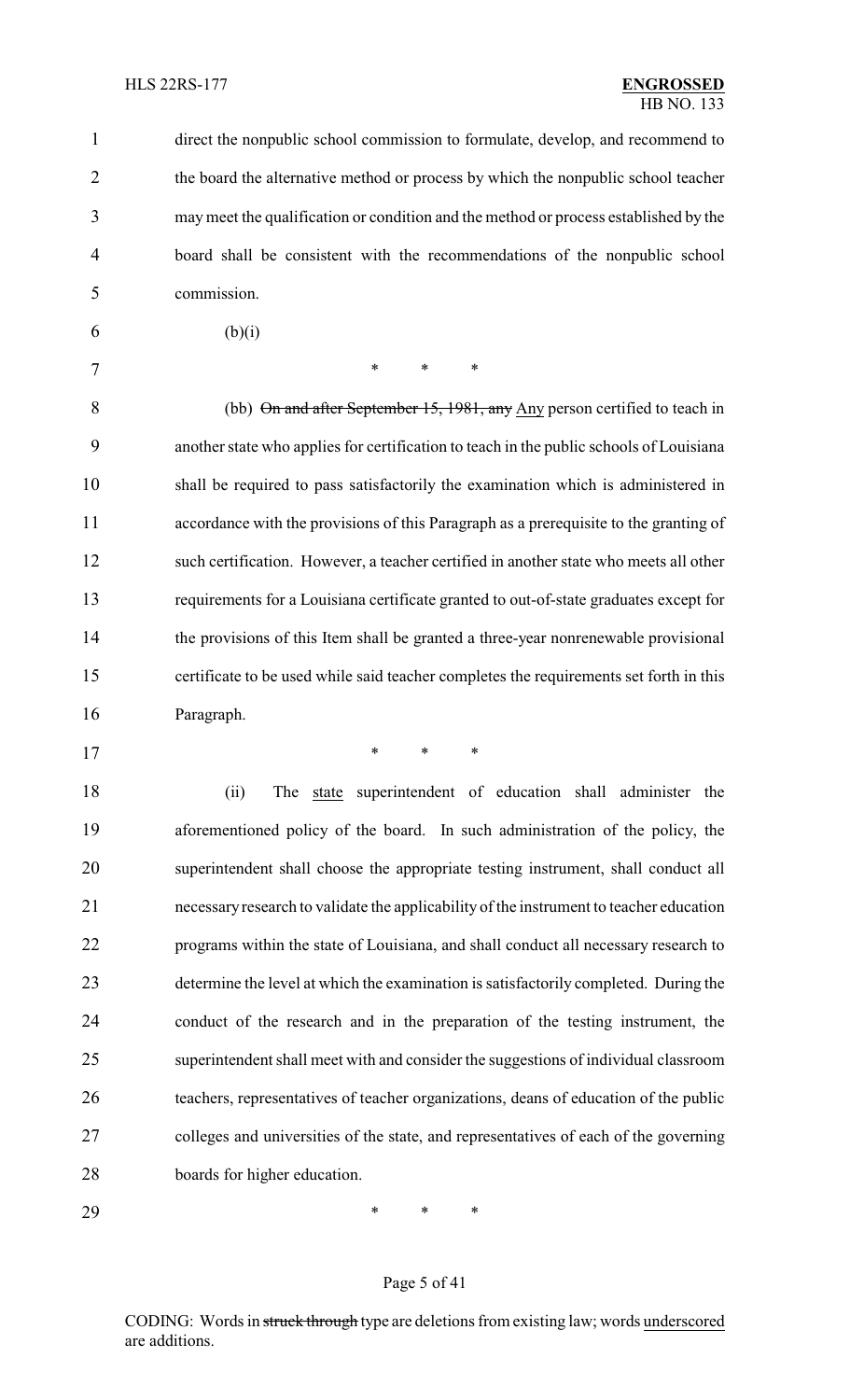| 1              | (8) Except as otherwise provided by law, approve non-public nonpublic                   |
|----------------|-----------------------------------------------------------------------------------------|
| $\overline{2}$ | schools in accordance with the provisions of R.S. 17:11 and any other applicable        |
| 3              | law.                                                                                    |
| $\overline{4}$ | $\ast$<br>∗<br>∗                                                                        |
| 5              | §7.2. Approved teacher education programs                                               |
| 6              | $\ast$<br>*<br>∗                                                                        |
| 7              | C. In adopting requirements for approval of teacher education programs                  |
| 8              | pursuant to this Section the board shall provide that such requirements shall not be    |
| 9              | applicable to students enrolled in an approved teacher education program in             |
| 10             | Louisiana on the effective date of this Section, unless the board finds that any such   |
| 11             | requirement can be made applicable without undue hardship to the student. The           |
| 12             | board shall provide that requirements adopted pursuant to Paragraphs (4) and (5) of     |
| 13             | Subsection A of this Section shall not be applicable to students enrolled in an         |
| 14             | approved teacher education program in Louisiana on the effective date of such           |
| 15             | Paragraphs, unless the board finds that any such requirement can be made applicable     |
| 16             | without undue hardship to the student.                                                  |
| 17             | ∗<br>∗<br>∗                                                                             |
| 18             | §7.5. Alternative educational programs of instruction; submission of plans; board       |
| 19             | approval; program monitoring                                                            |
| 20             | The state Department of Education, in collaboration with other<br>A.                    |
| 21             | appropriate state agencies, shall establish guidelines, with the approval of the State  |
| 22             | Board of Elementary and Secondary Education, for alternative educational programs       |
| 23             | of instruction for at-risk public middle and high school students in grades six through |
| 24             | twelve. The state Department of Education shall provide for the definition of said      |
| 25             | at-risk students with the approval of the board.                                        |
| 26             | ∗<br>*<br>∗                                                                             |
| 27             | Return of certain schools from the Recovery School District to the<br>§10.7.1.          |
| 28             | transferring school system; timeline; conditions; funding                               |
| 29             | ∗<br>∗<br>∗                                                                             |

# Page 6 of 41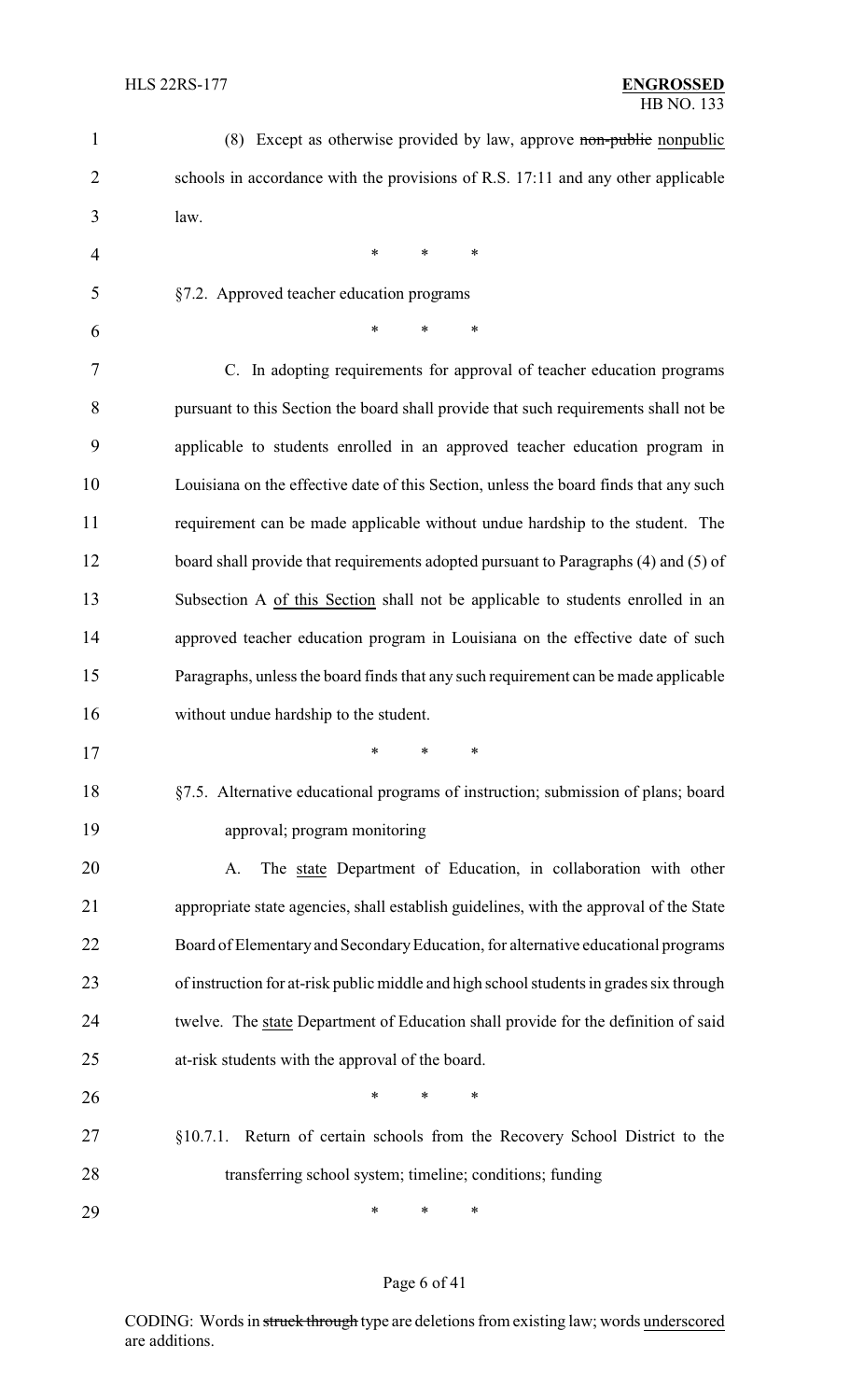E. Notwithstanding any law to the contrary, in order to support and protect the interests and rights of the children it serves, the local school board:

 (1) Shall adopt a policy that establishes a process to determine the district-level funding allocation to be effective beginning July 1, 2017, and as revised in subsequent years as appropriate, based upon student characteristics or needs, as determined by the local school board, to distribute the total amount of minimum foundation program formula funds allocated to the local school board and to Type 8 1, <del>1B,</del> 3, 3B, 4, and 5 charter schools that are located within the geographic boundaries of the local school system. \* \* \* H. **\*** \* \* \* (4) The local school superintendent shall submit the plan to the local school 14 board for approval by September 1, 2016. The plan shall include: \* \* \* 16 (b) An implementation time line timeline that shall include a detailed list of tasks and benchmarks that are appropriately sequenced to efficiently facilitate the

 transfer of such functions and related funding from the Recovery School District with respect to the return of schools to the local school system.

\* \* \*

§24.1. State Department of Education; in-service training programs

**\*** \* \* \*

 B. The purpose of such program shall be to establish guidelines for in- service teacher educational programs for all teachers in the public schools and to provide technical assistance to local school systems in developing such programs. The plans for these in-service programs shall be such as to provide effective and sequential training in professional or subject matter areas appropriate to each level of teaching. The state Department of Education shall prepare, with the advice of a representative group of classroom teachers, suggested guidelines for the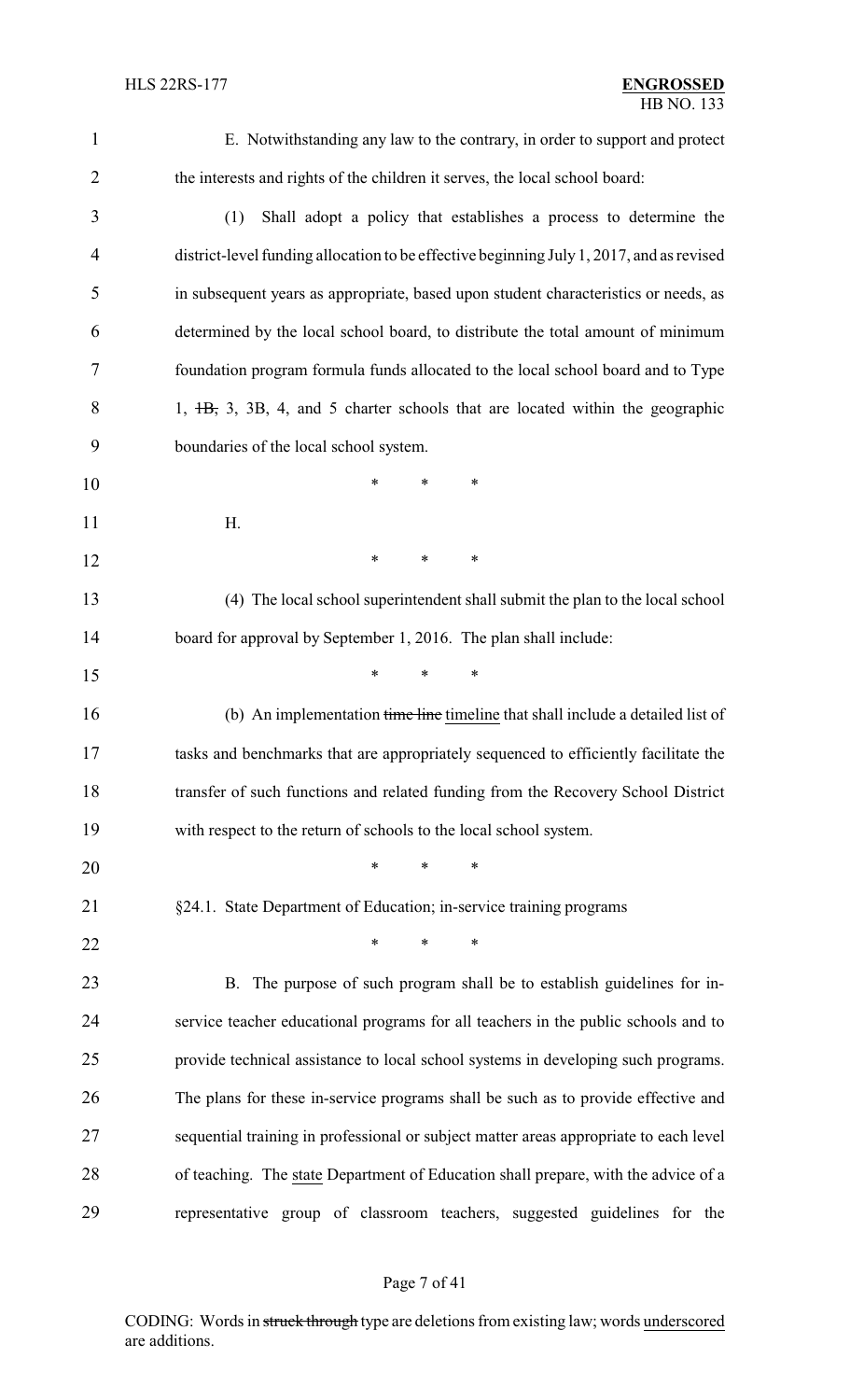| $\mathbf{1}$   | administration and content of the in-service training programs of professional          |
|----------------|-----------------------------------------------------------------------------------------|
| $\overline{2}$ | These guidelines shall be revised from time to time as the<br>improvement.              |
| 3              | Superintendent of Education for Public Elementary and Secondary Education state         |
| 4              | superintendent of education considers necessary or desirable, and shall be made         |
| 5              | available to each parish or city school board. The department shall also have           |
| 6              | authority to approve or disapprove programs as provided in this Section. The            |
| 7              | purpose of the in-service educational programs developed and approved under the         |
| 8              | provisions of this Section shall be to improve the instructional skills of all teachers |
| 9              | in the public schools, their ability to communicate with and foster learning among      |
| 10             | students of differing backgrounds, their knowledge of the subject matter they teach,    |
| 11             | and innovative techniques in teaching such subject matter.                              |
| 12             | *<br>$\ast$<br>*                                                                        |
| 13             | D. The department shall establish guidelines for such in-service programs.              |
| 14             | Such guidelines shall include but not be limited to provisions for:                     |
| 15             | (1) Requirement for frequent conduct of programs and time of programs,                  |
| 16             | including guidelines for programs within and outside of the minimum school session      |
| 17             | and regular school days. When such programs are conducted outside the minimum           |
| 18             | school session as defined by R.S. 17:225 or on a day other than regular school days,    |
| 19             | the teachers participating shall be compensated at a rate of no less than the average   |
| 20             | daily salary of a first year teacher with a bachelor's degree in that parish or city    |
| 21             | school system.                                                                          |
| 22             | $\ast$<br>$\ast$<br>$\ast$                                                              |
| 23             | §24.9. Quality early literacy initiative; legislative findings; development; criteria;  |
| 24             | implementation; limitations                                                             |
| 25             | $\ast$<br>∗<br>*                                                                        |
| 26             | B. The state Department of Education shall develop a comprehensive and                  |
| 27             | evidence-based early literacy initiative for students in kindergarten through third     |
| 28             | grade. The department shall:                                                            |
| 29             | ∗<br>∗<br>∗                                                                             |

# Page 8 of 41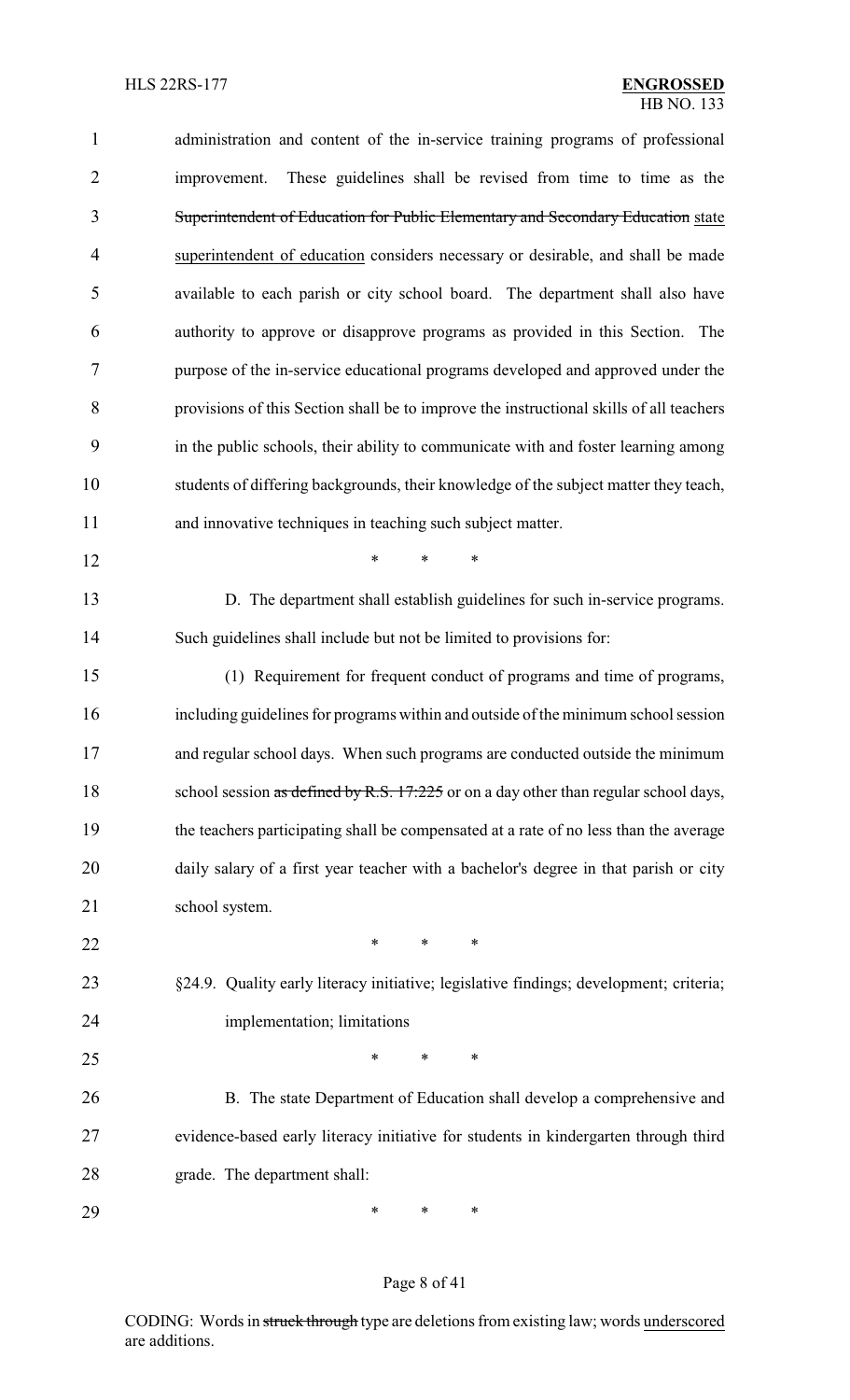| $\mathbf{1}$   | (8) Report the data for each school, for each school system, and for the state     |
|----------------|------------------------------------------------------------------------------------|
| $\overline{2}$ | as a whole, in the school progress profiles provided pursuant to R.S. 17:3911 and  |
| 3              | 3912.                                                                              |
| 4              | $\ast$<br>$\ast$<br>∗                                                              |
| 5              | §25.1. Minimum foundation program; date for payments                               |
| 6              | A. As used in this Section, the following words and phrases shall have the         |
| 7              | following meanings unless the context otherwise requires:                          |
| 8              | (1) "Department" means the state Department of Education acting through            |
| 9              | the superintendent or his designee.                                                |
| 10             | (2) "Schedule notice" means a notice sent by the department by registered          |
| 11             | or certified mail to each affected parish and city school board describing a       |
| 12             | disbursement schedule for the amounts payable annually to the board under the      |
| 13             | Minimum Foundation Program minimum foundation program pursuant to this             |
| 14             | Section.                                                                           |
| 15             | $\ast$<br>$\ast$<br>∗                                                              |
| 16             | B.(1) The department shall transmit to each parish and city school board not       |
| 17             | later than the twenty-fifth day of each month, one-twelfth of the amount payable   |
| 18             | annually to the board under the Minimum Foundation Program minimum foundation      |
| 19             | program, unless the department mails a schedule notice to each parish and city     |
| 20             | school board on or before May 1 of each year which contains such information as is |
| 21             | required to inform such boards that a disbursement schedule of the amount payable  |
| 22             | annually to the board under the Minimum Foundation Program minimum foundation      |
| 23             | program will be implemented pursuant to this Section. However, for fiscal year     |
| 24             | 1988-1989, the schedule notice shall be mailed on or before the end of the regular |
| 25             | legislative session from a schedule provided by the Division of Administration,    |
| 26             | Appropriation's Control or the state treasurer.                                    |
| 27             | (2) Notice and implementation of a disbursement schedule pursuant to this          |
| 28             | Section shall by its terms in no way reduce the aggregate annual Minimum           |
| 29             | Foundation Program minimum foundation program funds payable to all parish and      |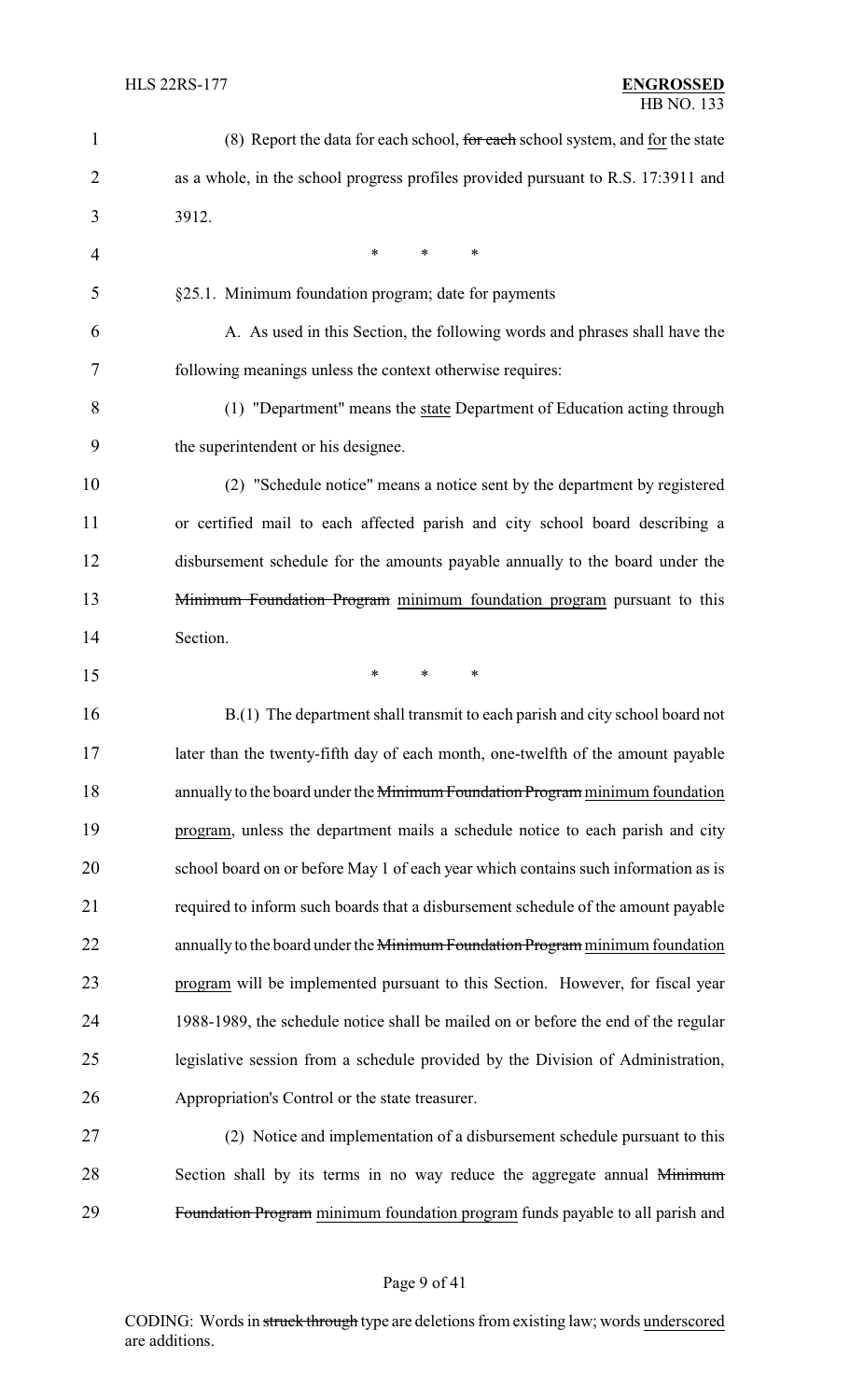1 city school boards and the annual Minimum Foundation Program minimum foundation program funds payable to an individual parish or city school board in accordance with Article VIII, Section 13(B) of the Constitution of Louisiana.

 C. The schedule notice shall set forth the fraction or percentage of annual Minimum Foundation Program minimumfoundation program disbursements, if any, to be transmitted each month, the latest day on which the disbursements, if any, will be transmitted, which date shall not be later than the twenty-fifth day of any month during which disbursements are scheduled to be transmitted, and such other information as the department deems necessary or convenient.

\* \* \*

 E.(1) A disbursement schedule for which the schedule notice has been given shall not be effective during the fiscal year described therein unless and until an 13 amount in addition to the aggregate Minimum Foundation Program minimum foundation program formula amount shall have been included in the general appropriations act for such fiscal year sufficient to reimburse each parish and city school board for the interest expense and costs, if any, incurred as a direct result of an alternative borrowing caused by the implementation of a disbursement schedule pursuant to this Section. The aggregate interest expense and costs, if any, projected to be incurred by parish and city school boards and included in the general appropriations act shall be projected and calculated by the department and such 21 calculation shall be conclusive.

- **\*** \* \* \*
- §64. Zachary Community School Board and school system; creation; membership; qualifications; apportionment; election; powers, duties, and functions; system operation
- A.

27 \* \* \* \* 28 (3) No appropriation of state funds shall be provided to provide assistance

or support with the initial establishment of the Zachary community school system.

#### Page 10 of 41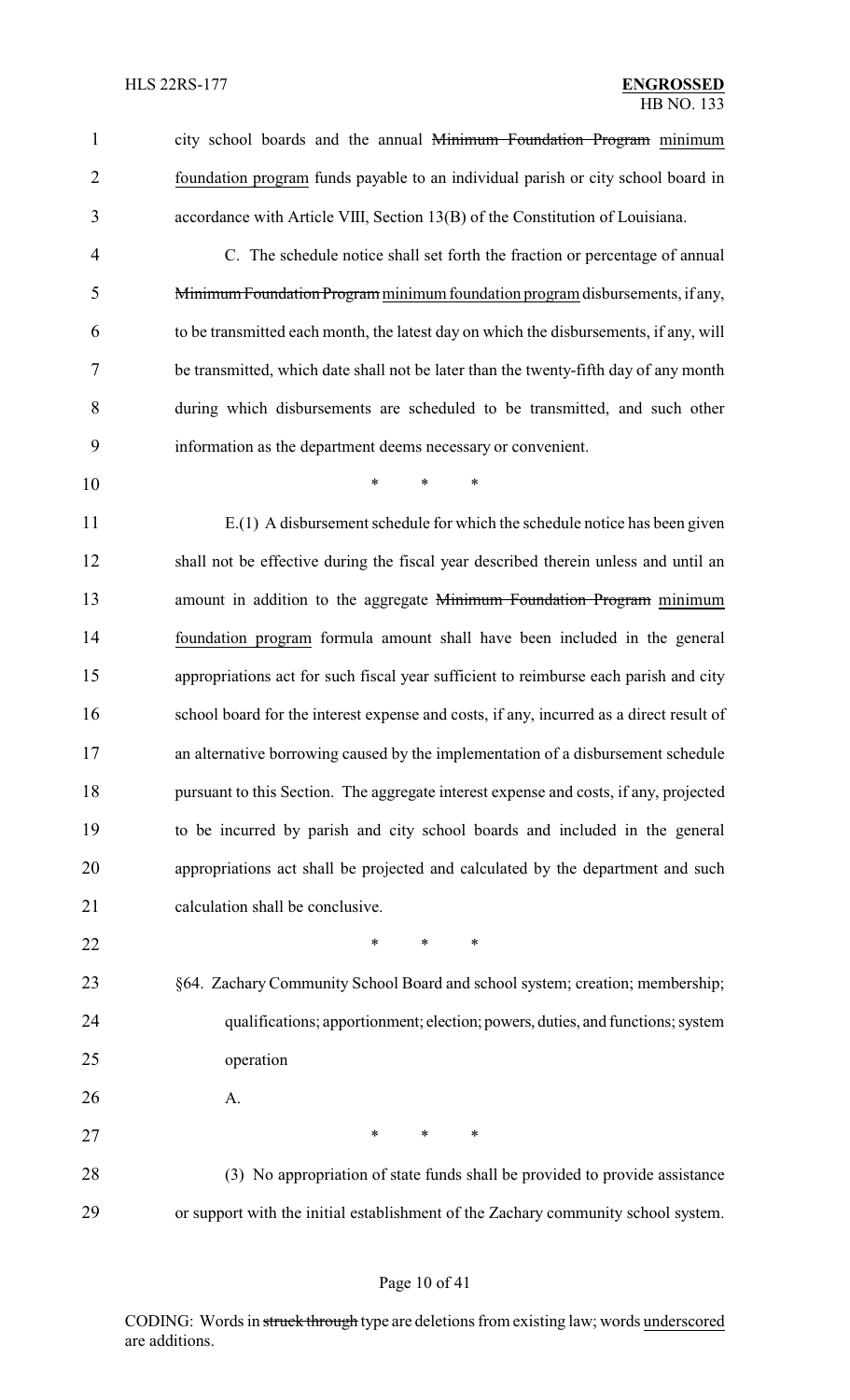| 1              | Nothing in this Paragraph shall limit the participation of the Zachary community       |
|----------------|----------------------------------------------------------------------------------------|
| $\overline{c}$ | school system in the Minimum Foundation Program minimum foundation program             |
| 3              | or any other appropriation applicable to other public school systems in the state.     |
| 4              | $\ast$<br>*<br>$\ast$                                                                  |
| 5              | §105.1. Transfer to schools in an adjoining school system; conditions; exceptions;     |
| 6              | funding                                                                                |
| 7              | *<br>*<br>∗                                                                            |
| 8              | D. In the case of the transfer of any student pursuant to this Section, the            |
| 9              | adjoining school system shall notify the state Department of Education. The state      |
| 10             | Department of Education shall adjust the allocation of money through the Minimum       |
| 11             | Foundation Program minimum foundation program formula or any other monies              |
| 12             | appropriated and allocated among school systems based in any way on the number         |
| 13             | of students enrolled so as to account for the transfer of the student.                 |
| 14             | $\ast$<br>∗<br>∗                                                                       |
| 15             | §151.3. Kindergarten; establishment; entrance age; prerequisites                       |
| 16             | ∗<br>*<br>∗                                                                            |
| 17             | $\mathcal{C}$ .                                                                        |
| 18             | ∗<br>*<br>∗                                                                            |
| 19             | (3) A child not able to meet the kindergarten attendance requirements as               |
| 20             | provided in Paragraph (1) of this Subsection due to illness or extraordinary,          |
| 21             | extenuating circumstances as determined by the city, parish, or other local public     |
| 22             | school board shall be required to satisfactorily pass an academic readiness screening  |
| 23             | administered by the city, parish, or other local public school board prior to the time |
| 24             | of enrollment for in the first grade.                                                  |
| 25             | ∗<br>*<br>∗                                                                            |
| 26             | §203. Definitions                                                                      |
| 27             | As used in this Subpart, the following terms words have the following                  |
| 28             | meanings ascribed to them unless the context requires otherwise:                       |
| 29             | ∗<br>∗<br>∗                                                                            |

# Page 11 of 41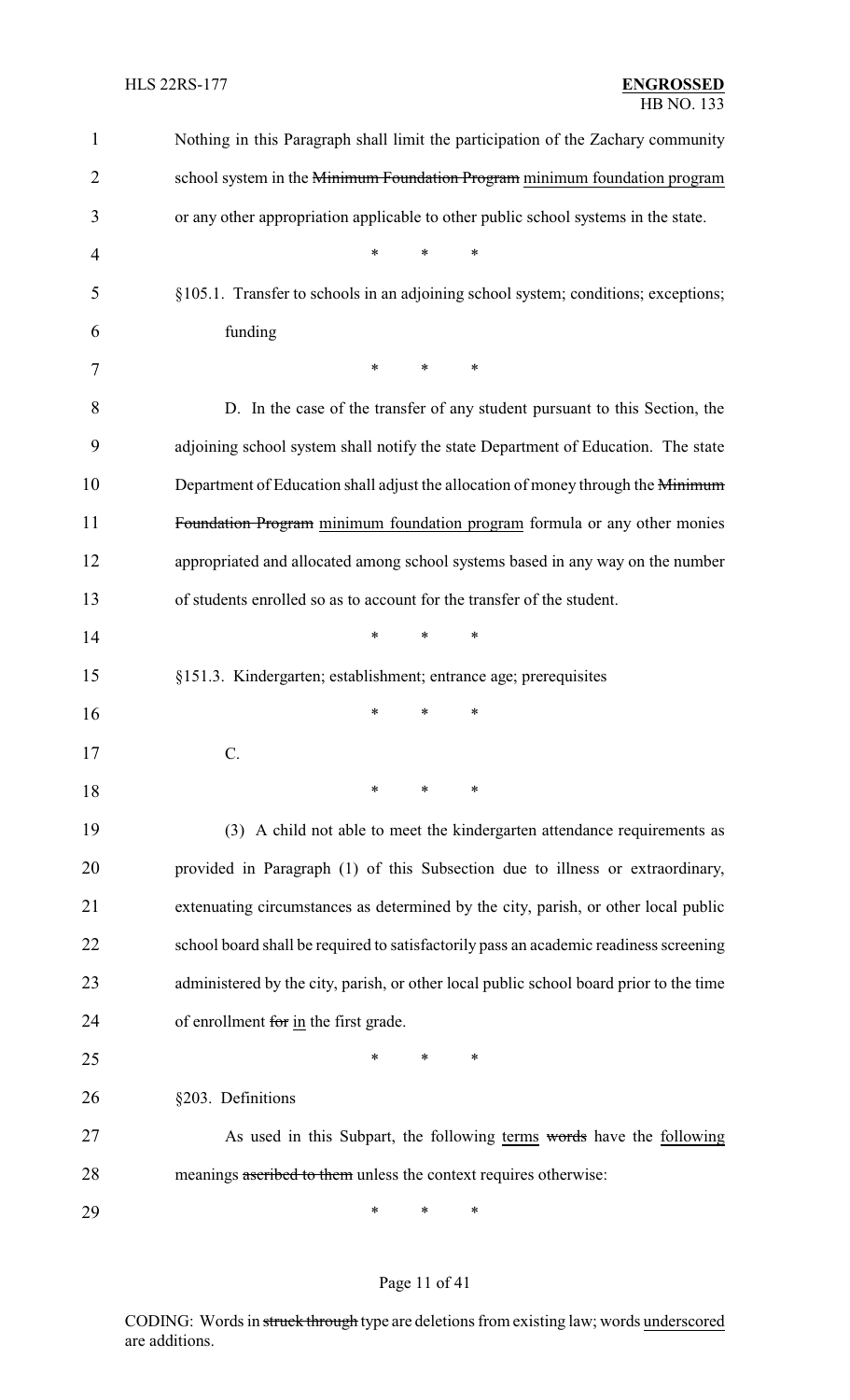| $\mathbf{1}$   | §221. School attendance; compulsory ages; duty of parents; excessive absences;         |
|----------------|----------------------------------------------------------------------------------------|
| $\overline{2}$ | condition for driving privileges                                                       |
| 3              | A(1)                                                                                   |
| $\overline{4}$ | *<br>*<br>∗                                                                            |
| 5              | (b) Beginning with the 2022-2023 school year, the parent or legal guardian             |
| 6              | of a child who resides in Louisiana and who is age five, by September thirtieth of the |
| 7              | calendar year in which the school year begins, through eighteen shall send the child   |
| 8              | to a public or nonpublic school, as defined by R.S. 17:236, unless the child's parent  |
| 9              | or legal guardian opted to defer enrollment of his child in kindergarten pursuant to   |
| 10             | R.S. 17:151.3(D) or the child graduates from high school prior to his eighteenth       |
| 11             | birthday. A child below the age of five who legally enrolls in school shall also be    |
| 12             | subject to the provisions of this Subpart.                                             |
| 13             | *<br>$\ast$<br>∗                                                                       |
| 14             | B.(1) A city, parish, or other local public school board shall grant admission         |
| 15             | or readmission to school to any person who meets all of the following criteria:        |
| 16             | ∗<br>∗<br>∗                                                                            |
| 17             | (b) Meets the eligibility requirements for school entrance pursuant to R.S.            |
| 18             | $17:222(A)$ , $17:221$ .                                                               |
| 19             | *<br>$\ast$<br>∗                                                                       |
| 20             | §222. School entrance; proof of age, race, and parentage required; exceptions          |
| 21             | $\ast$<br>$\ast$<br>∗                                                                  |
| 22             | C.(1) Notwithstanding the provisions of Subsections A and B of this Section,           |
| 23             | the parish school boards in Jefferson and Orleans parishes may adopt, by rule, and     |
| 24             | enforce ages for entrance into first grade in the schools in their systems which vary  |
| 25             | from the provisions of this Section. All children admitted into school as a result of  |
| 26             | a rule adopted pursuant to this Subsection shall be counted in reports submitted for   |
| 27             | funding under the Minimum Foundation Program minimum foundation program and            |

# Page 12 of 41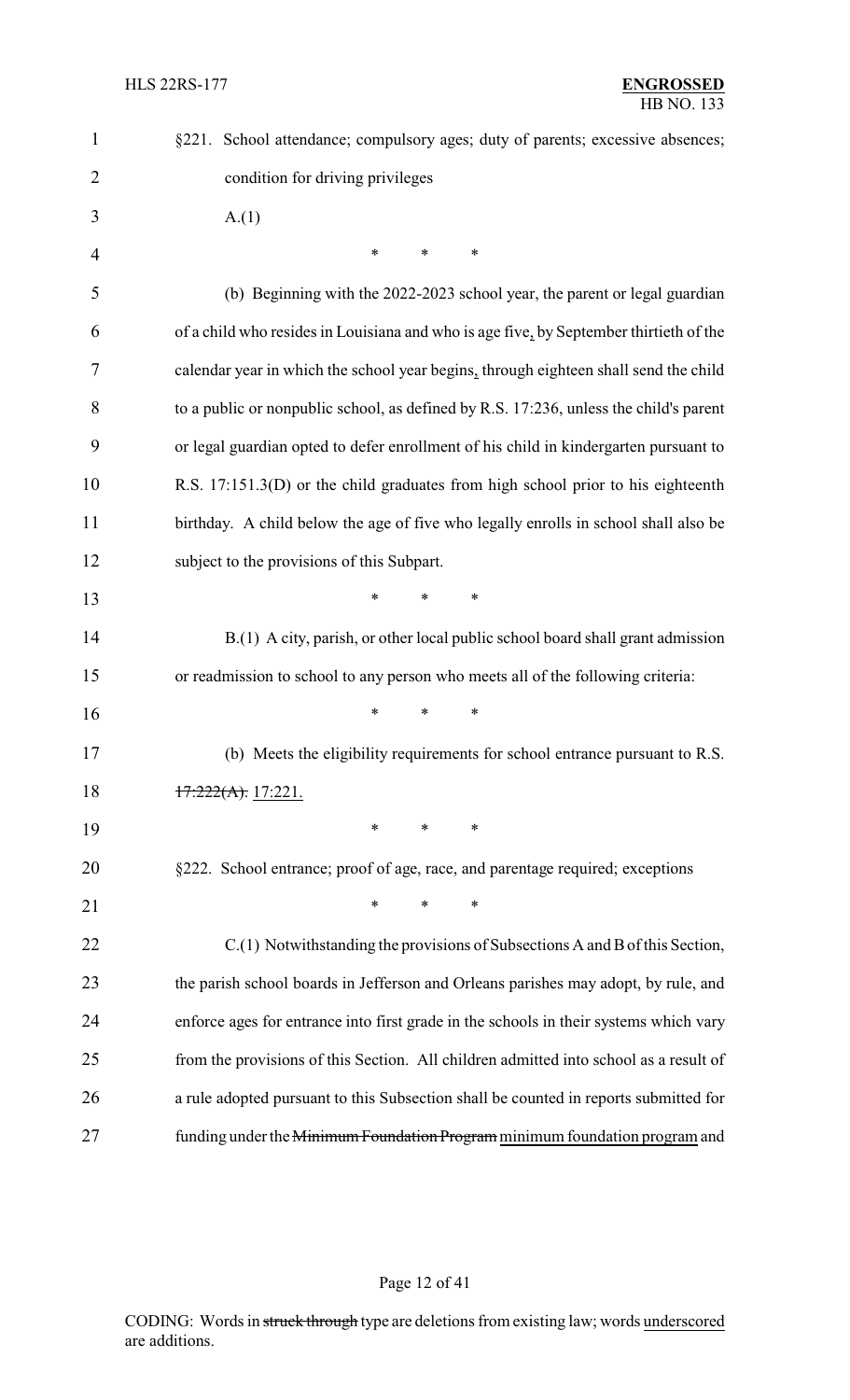| $\mathbf{1}$ | money allocated pursuant to such program shall be based on the report which            |
|--------------|----------------------------------------------------------------------------------------|
| 2            | includes such children.                                                                |
| 3            | $\ast$<br>∗<br>∗                                                                       |
| 4            | §372. Definitions                                                                      |
| 5            | As used in this Part, the following terms shall have the meaning ascribed to           |
| 6            | them in this Section, following meanings except when unless the context clearly        |
| 7            | indicates a different meaning otherwise:                                               |
| 8            | *<br>*<br>∗                                                                            |
| 9            | §391.2. Definitions                                                                    |
| 10           | As used in this Part, the following words, terms, and phrases shall have the           |
| 11           | meaning ascribed to them in this Section, following meanings except when unless        |
| 12           | the context clearly indicates a different meaning otherwise:                           |
| 13           | *<br>∗<br>*                                                                            |
| 14           | §392.1. Screening and intervention; purpose; applicability; city and parish school     |
| 15           | system; duties                                                                         |
| 16           | ∗<br>∗<br>*                                                                            |
| 17           | C. Screenings as required by this Section shall have one or more of the                |
| 18           | following results:                                                                     |
| 19           | $\ast$<br>$\ast$<br>*                                                                  |
| 20           | (3) Indication of need for assistance to ameliorate the effect of a possible $a t =$   |
| 21           | risk risk factor.                                                                      |
| 22           | *<br>$\ast$<br>∗                                                                       |
| 23           | §395. Statement of purpose                                                             |
| 24           | A. The purpose of this Part is to provide supplemental funds for the delivery          |
| 25           | of supplemental remedial instruction adapted for those eligible students in the        |
| 26           | elementary and secondary schools of this state as set forth in the city and parish     |
| 27           | school board pupil progression plans approved by the State Board of Elementary and     |
| 28           | Secondary Education. A program of remedial education shall be put into place by        |
| 29           | local parish and city parish school systems following regulations adopted by the state |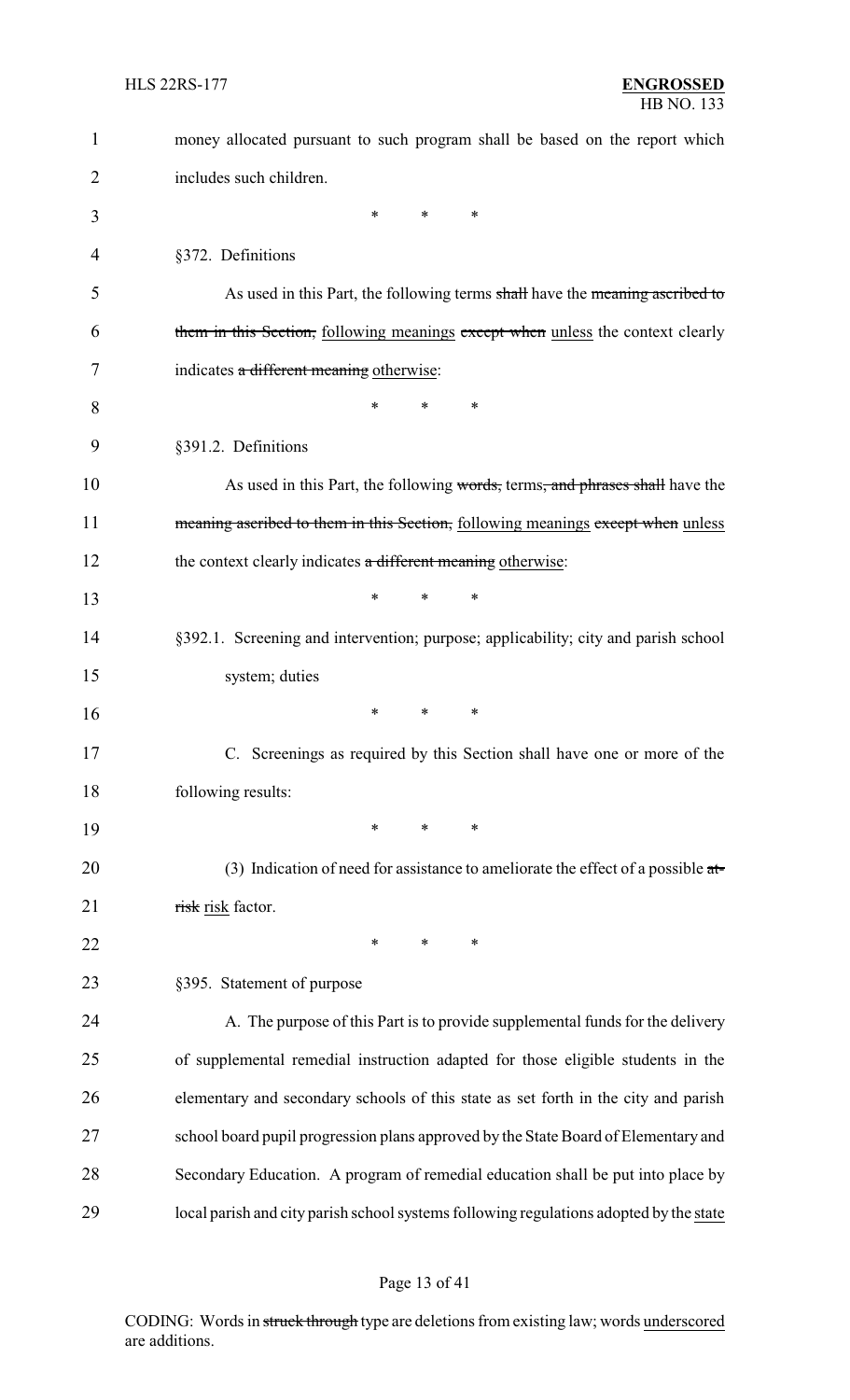| $\mathbf{1}$ | Department of Education and approved by the state board pursuant to R.S. 17:24.4.       |
|--------------|-----------------------------------------------------------------------------------------|
| 2            | All eligible students shall be provided with appropriate remedial instruction.          |
| 3            | *<br>$\ast$<br>*                                                                        |
| 4            | §396. Definitions                                                                       |
| 5            | As used in this Part, the following words, terms, and phrases shall have the            |
| 6            | meaning ascribed to them in this Section, following meanings except when unless         |
| 7            | the context clearly indicates a different meaning otherwise:                            |
| 8            | (1) "Department" means the state Department of Education.                               |
| 9            | *<br>*<br>*                                                                             |
| 10           | §407.1. Definitions                                                                     |
| 11           | As used in this Part, the following words, terms, and phrases shall have the            |
| 12           | meanings ascribed to them in this Section as follows following meanings:                |
| 13           | *<br>*<br>∗                                                                             |
| 14           | §407.33. Definitions                                                                    |
| 15           | A. As used in this Part, the following definitions shall apply terms have the           |
| 16           | following meanings unless the context clearly states indicates otherwise:               |
| 17           | (1) "Camp" means any place or facility operated by any institution, society,            |
| 18           | agency, corporation, person or persons, or any other group which serves only            |
| 19           | children five years of age or older and operates only when school is not in session     |
| 20           | during the summer months or school holidays.                                            |
| 21           | (2) "Child" means a person who has not reached age eighteen or otherwise                |
| 22           | been legally emancipated.                                                               |
| 23           | (3) "Child day care center" means any place or facility operated by any                 |
| 24           | institution, political subdivision, society, agency, corporation, person or persons, or |
| 25           | any other group for the purpose of providing care, supervision, and guidance of         |
| 26           | seven or more children, not including those related to the caregiver, unaccompanied     |
| 27           | by parent or legal custodian, on a regular basis for at least twelve and one-half hours |
| 28           | in a continuous seven-day week. If a child day care center provides transportation      |
| 29           | or arranges for transportation to and from the center, either directly or by contract   |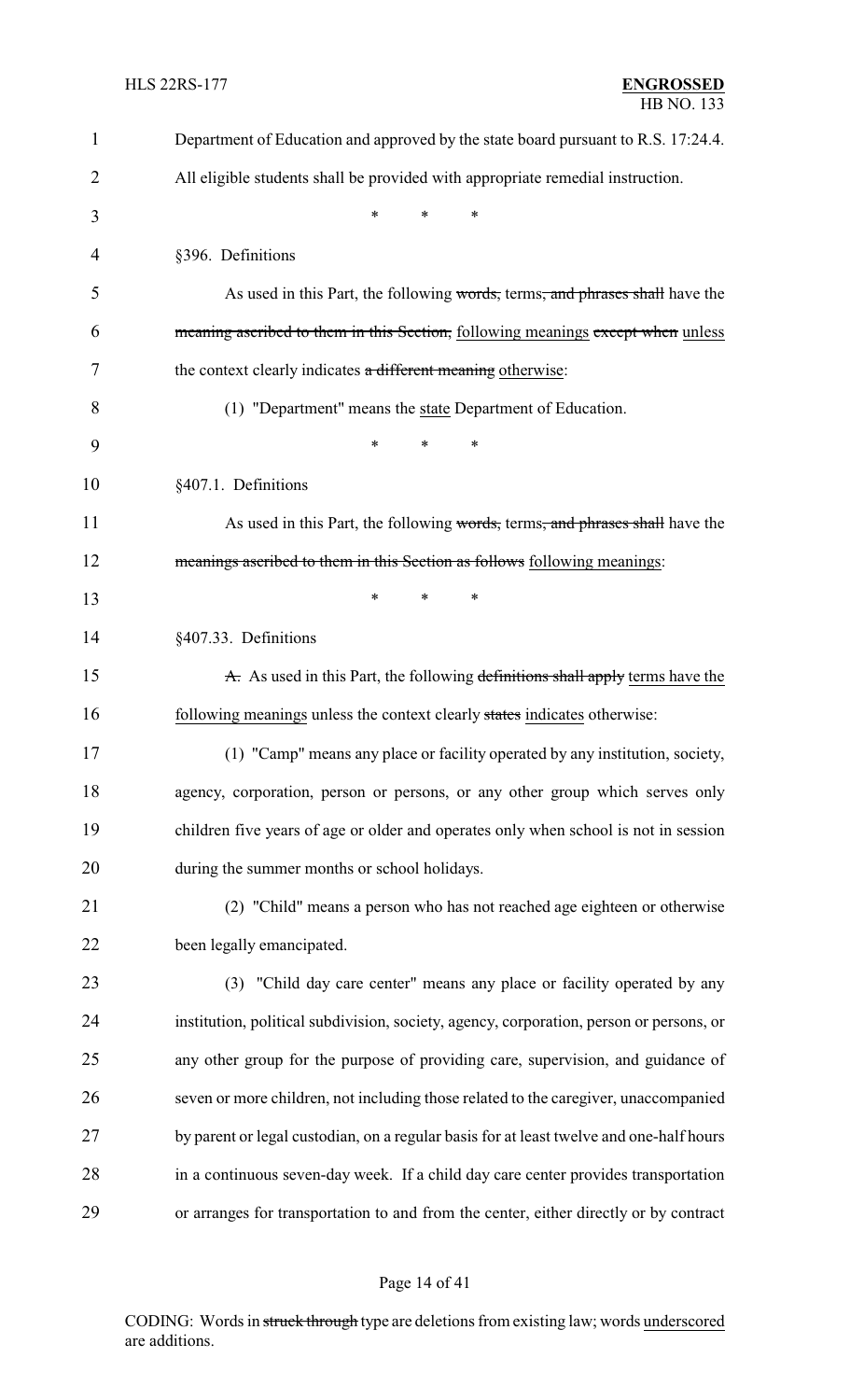| $\mathbf{1}$   | with third parties, all hours during which a child is being transported shall be      |
|----------------|---------------------------------------------------------------------------------------|
| $\overline{2}$ | included in calculating the hours of operation. A child day care center that remains  |
| 3              | open for more than twelve and one-half hours in a continuous seven-day week, and      |
| $\overline{4}$ | in which no individual child remains for more than twenty-four hours in one           |
| 5              | continuous stay shall be known as a full-time child day care center. A child day care |
| 6              | center that remains open after 9:00 p.m. shall meet the regulations established for   |
| 7              | nighttime care.                                                                       |
| 8              | (4) "Department" means the state Department of Education.                             |
| 9              | (5) "Early learning center" means any child day care center, Early Head Start         |
| 10             | Center, Head Start Center, or stand-alone prekindergarten program not attached to     |
| 11             | a school.                                                                             |
| 12             | (6) "Head Start and Early Head Start Programs" mean the federally-funded              |
| 13             | early childhood care and education programs that promote and teach school             |
| 14             | readiness to children ages birth to five from low-income families and provide         |
| 15             | services in the areas of education, social services for families, nutrition, family   |
| 16             | engagement, health and mental health, as well as providing the physical plant and     |
| 17             | instructional staff members for such purposes.                                        |
| 18             | (7) "License type" means the type of license applied for or held, which shall         |
| 19             | include Type I, Type II, and Type III.                                                |
| 20             | (8) "Related" or "relative" means a natural or adopted child or grandchild of         |
| 21             | the caregiver or a child in the legal custody of the caregiver.                       |
| 22             | ∗<br>∗<br>∗                                                                           |
| 23             | §407.62. Definitions                                                                  |
| 24             | As used in this Part, the following definitions shall apply terms have the            |
| 25             | following meanings unless the context clearly states indicates otherwise.:            |
| 26             | ∗<br>∗<br>∗                                                                           |

Page 15 of 41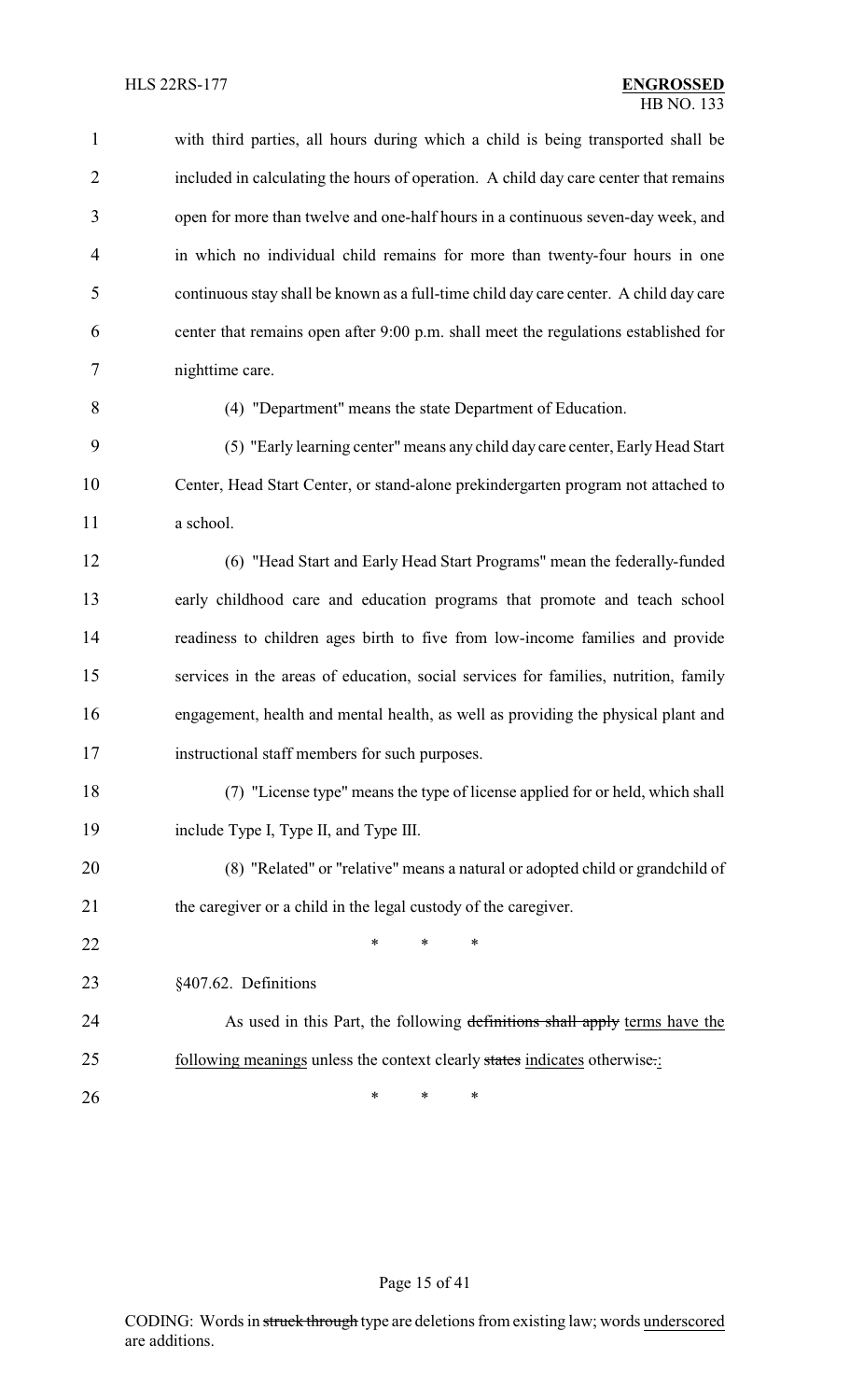| $\mathbf 1$ | §407.82. Definitions.                                                                    |
|-------------|------------------------------------------------------------------------------------------|
| 2           | As used in this Part, the following definitions shall apply terms have the               |
| 3           | following meanings:                                                                      |
| 4           | *<br>∗<br>∗                                                                              |
| 5           | §407.91. Definitions                                                                     |
| 6           | As used in this Part, the following definitions shall apply terms have the               |
| 7           | following meanings:                                                                      |
| 8           | ∗<br>∗<br>∗                                                                              |
| 9           | §409.2. Definitions                                                                      |
| 10          | For the purposes of As used in this Subpart, the following terms have the                |
| 11          | following meanings:                                                                      |
| 12          | ∗<br>$\ast$<br>∗                                                                         |
| 13          | §416. Discipline of students; suspension; expulsion                                      |
| 14          | A.(1)                                                                                    |
| 15          | ∗<br>∗<br>∗                                                                              |
| 16          | (c)                                                                                      |
| 17          | ∗<br>∗<br>∗                                                                              |
| 18          | (iii) A student in kindergarten through grade five removed from a class                  |
| 19          | pursuant to this Subparagraph shall not be permitted to return to the class for at least |
| 20          | thirty minutes unless agreed to by the teacher initiating the disciplinary action. A     |
| 21          | student in grades six through twelve removed from a class pursuant to this               |
| 22          | Subparagraph shall not be permitted to return to the class during the same class         |
| 23          | period unless agreed to by the teacher initiating the disciplinary action. Additionally, |
| 24          | the student shall not be readmitted to the class until the principal has implemented     |
| 25          | at least one of the following disciplinary measures:                                     |
| 26          | ∗<br>∗<br>∗                                                                              |

# Page 16 of 41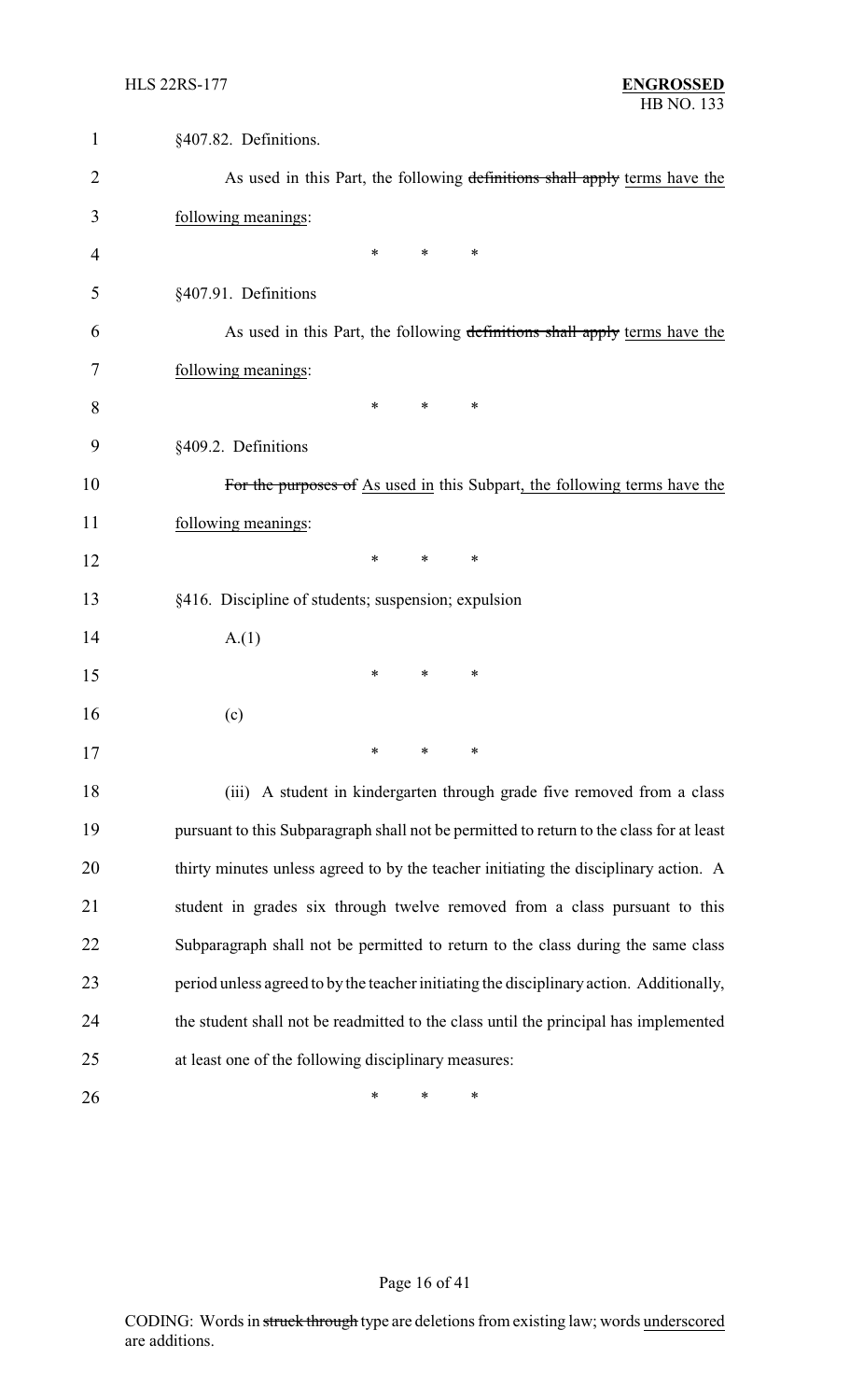| $\mathbf{1}$   | (ll) Requiring the completion of all assigned school work and homework that            |
|----------------|----------------------------------------------------------------------------------------|
| $\overline{2}$ | would have been assigned and completed by the student during the period of out-of-     |
| 3              | school suspension.                                                                     |
| 4              | $\ast$<br>$\ast$<br>*                                                                  |
| 5              | $B(1)(a)$ Any student after being suspended for committing any of the                  |
| 6              | offenses enumerated in this Section may be expelled, upon recommendation by the        |
| 7              | principal of the public school in which said the student is enrolled, which            |
| 8              | recommended expulsion shall be subject to the provisions of Subsection C of this       |
| 9              | Section.                                                                               |
| 10             | *<br>$\ast$<br>$\ast$                                                                  |
| 11             | $C(1)$ Upon the recommendation by a principal for the expulsion of any                 |
| 12             | student as authorized by Subsection B of this Section or a school board's code of      |
| 13             | conduct, a hearing shall be conducted by the superintendent or his designee within     |
| 14             | fifteen school days to determine the facts of the case and make a finding of whether   |
| 15             | or not the student is guilty of conduct warranting a recommendation of expulsion.      |
| 16             | The school board must shall provide written notice of the hearing to the student and   |
| 17             | his parent or legal guardian, and such notice shall advise the student and his parent  |
| 18             | or legal guardian of their rights. Upon the conclusion of the hearing and upon a       |
| 19             | finding that the student is guilty of conduct warranting expulsion, the superintendent |
| 20             | or his designee shall determine whether such student shall be expelled from the        |
| 21             | school system or if other corrective or disciplinary action shall be taken. At the     |
| 22             | hearing the principal or teacher concerned may be represented by any person            |
| 23             | appointed by the superintendent. The concerned teacher shall be permitted to attend    |
| 24             | such hearing and shall be permitted to present information the teacher believes        |
| 25             | relevant. Until such hearing takes place the student shall remain suspended from the   |
| 26             | school with access to classwork and the opportunity to earn academic credit. At such   |
| 27             | hearing the student may be represented by any person of his choice. A student who      |
| 28             | is expelled or suspended for longer than ten days shall be provided with academic      |
| 29             | instruction at an alternative setting in accordance with R.S. 17:416.2.                |
|                |                                                                                        |

#### Page 17 of 41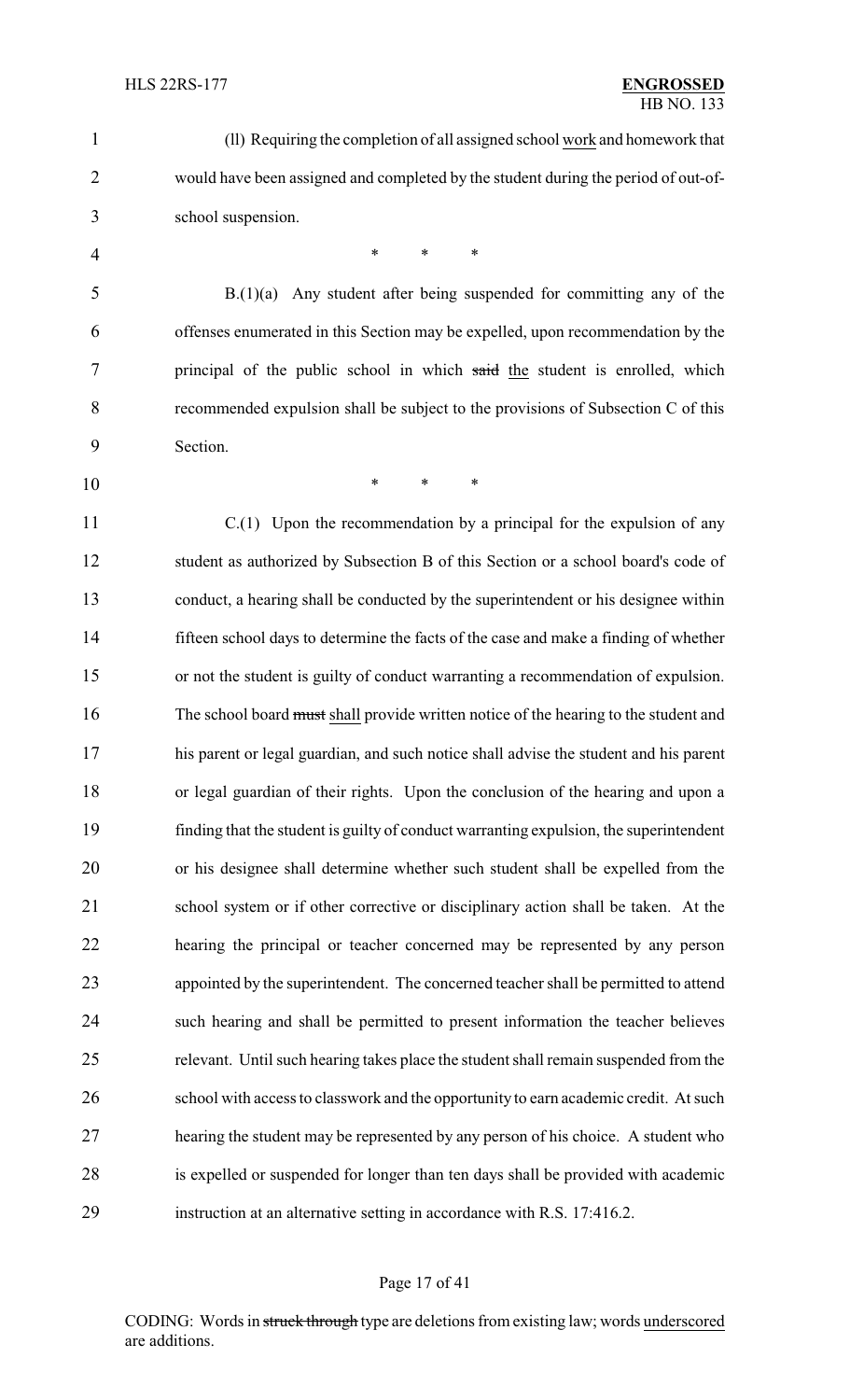| $\mathbf{1}$   | (2)                                                                                     |
|----------------|-----------------------------------------------------------------------------------------|
| $\overline{2}$ | $\ast$<br>$\ast$<br>*                                                                   |
| 3              | (d)                                                                                     |
| 4              | $\ast$<br>$\ast$<br>*                                                                   |
| 5              | (ii) Any student expelled pursuant to the provisions of this Subsection or              |
| 6              | Subsection B of this Section seeking readmission on a probationary basis prior to the   |
| 7              | end of the specified period of expulsion must shall also comply with the provisions     |
| 8              | of Subparagraph $(B)(3)(d)$ of this Section.                                            |
| 9              | $\ast$<br>$\ast$<br>$\ast$                                                              |
| 10             | H.(1) No student shall be disciplined in any manner by the governing                    |
| 11             | authority of a public elementary or secondary school or by any public elementary or     |
| 12             | secondary school administrator, teacher, or other school employee for the use of        |
| 13             | force upon another person when it can be reasonably concluded that the use of such      |
| 14             | force more probably than not was committed solely for the purpose of preventing a       |
| 15             | forcible offense against the student or a forcible offense provided that the force used |
| 16             | must shall be reasonable and apparently necessary to prevent such offense.              |
| 17             | ∗<br>∗<br>∗                                                                             |
| 18             | K. For the purposes of this Section, "virtual instruction" means instruction            |
| 19             | provided to a student through an electronic delivery medium including but not           |
| 20             | limited to electronic learning platforms that connect to a student in a remote location |
| 21             | to classroom instruction. A city, parish, or other local public school board discipline |
| 22             | policy shall clearly define the rules of conduct and expectations of students engaged   |
| 23             | in virtual instruction, shall provide for notice of such rules and expectations to the  |
| 24             | parents and guardians of students, shall include clearly defined consequences of        |
| 25             | conduct, shall be narrowly tailored to address compelling government interests, and     |
| 26             | shall take into consideration the students' and their families' rights to privacy and   |
| 27             | other constitutional rights while at home or in a location that is not school property. |
| 28             | The provisions of this Section herein related to mandatory recommendation for           |

# Page 18 of 41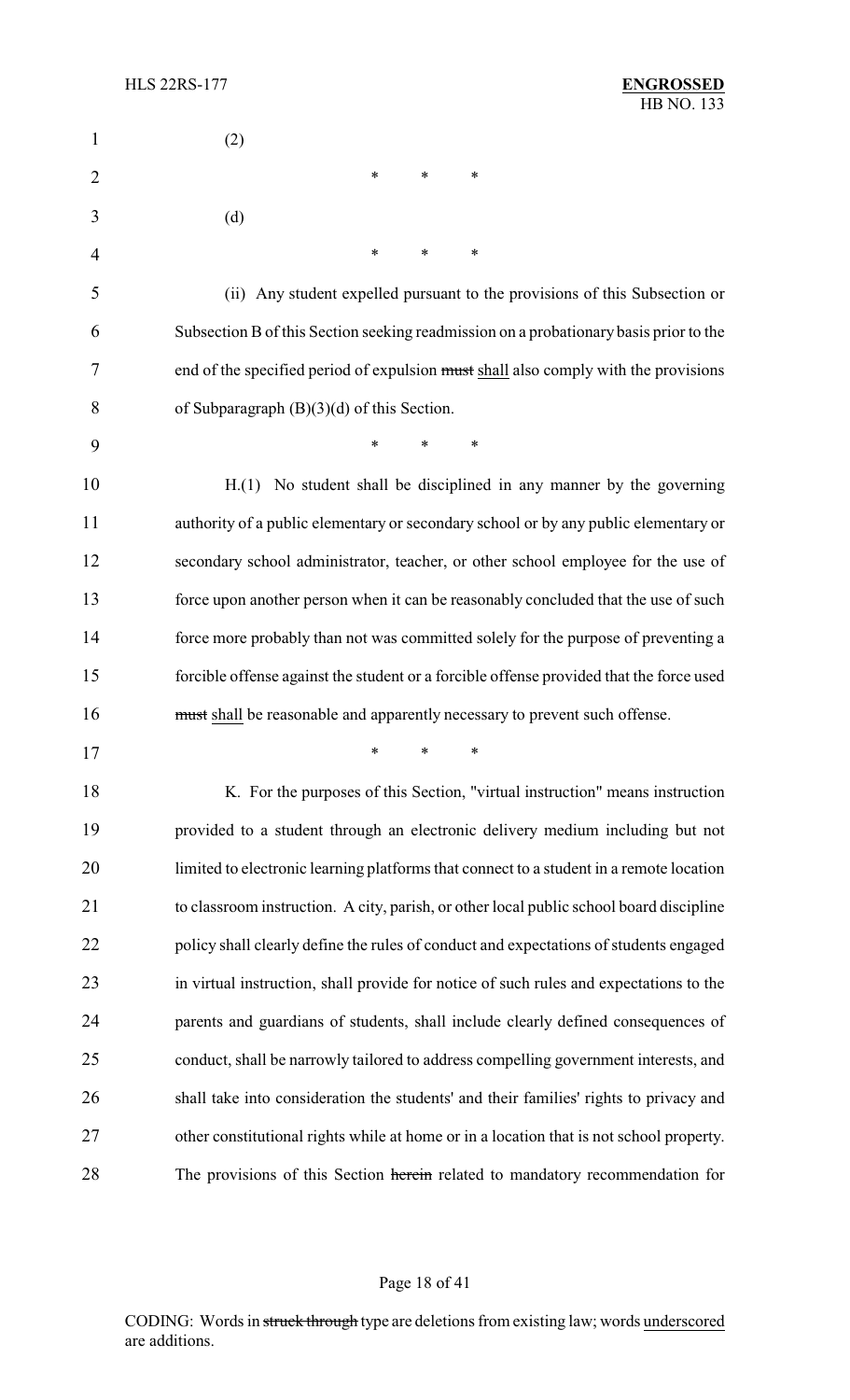| $\mathbf{1}$   | expulsion shall not be applied to virtual instruction received by a student in the     |
|----------------|----------------------------------------------------------------------------------------|
| $\overline{2}$ | student's home.                                                                        |
| 3              | $\ast$<br>$\ast$<br>$\ast$                                                             |
| 4              | §419.2. Extra compensation for school support personnel                                |
| 5              | $\ast$<br>*<br>$\ast$                                                                  |
| 6              | In any year in which the Minimum Foundation Program minimum<br>D.                      |
| 7              | foundation program formula adopted by the legislature contains the extra               |
| 8              | compensation paid by the state for support personnel employed by city, parish, or      |
| 9              | other local public school systems, extra compensation for such personnel as provided   |
| 10             | in this Section shall not be in force and effect for such year and for any succeeding  |
| 11             | year in which such formula remains in effect.                                          |
| 12             | $\ast$<br>$\ast$<br>∗                                                                  |
| 13             | §434. Planning time for teachers; required                                             |
| 14             | A. The State Board of Elementary and Secondary Education shall adopt                   |
| 15             | necessary rules and regulations requiring each city and parish school board to         |
| 16             | provide a minimum of forty-five minutes daily uninterrupted planning time, or its      |
| 17             | weekly equivalent for every teacher actively engaged in the instruction and            |
| 18             | supervision of students in the public schools. Implementation of planning time as      |
| 19             | required in this Section for teachers shall not result in a lengthened school day or a |
| 20             | reduction in student daily instructional time.                                         |
| 21             | *<br>*<br>∗                                                                            |
| 22             | §441. Definitions                                                                      |
| 23             | For purposes of As used in this Subpart, the following terms have the                  |
| 24             | following meanings:                                                                    |
| 25             | $\ast$<br>∗<br>∗                                                                       |
| 26             | §540. Definitions                                                                      |
| 27             | For the purposes of As used in this Subpart, the following terms and phrases           |
| 28             | are used as defined by this Section have the following meanings:                       |
| 29             | ∗<br>∗<br>∗                                                                            |

# Page 19 of 41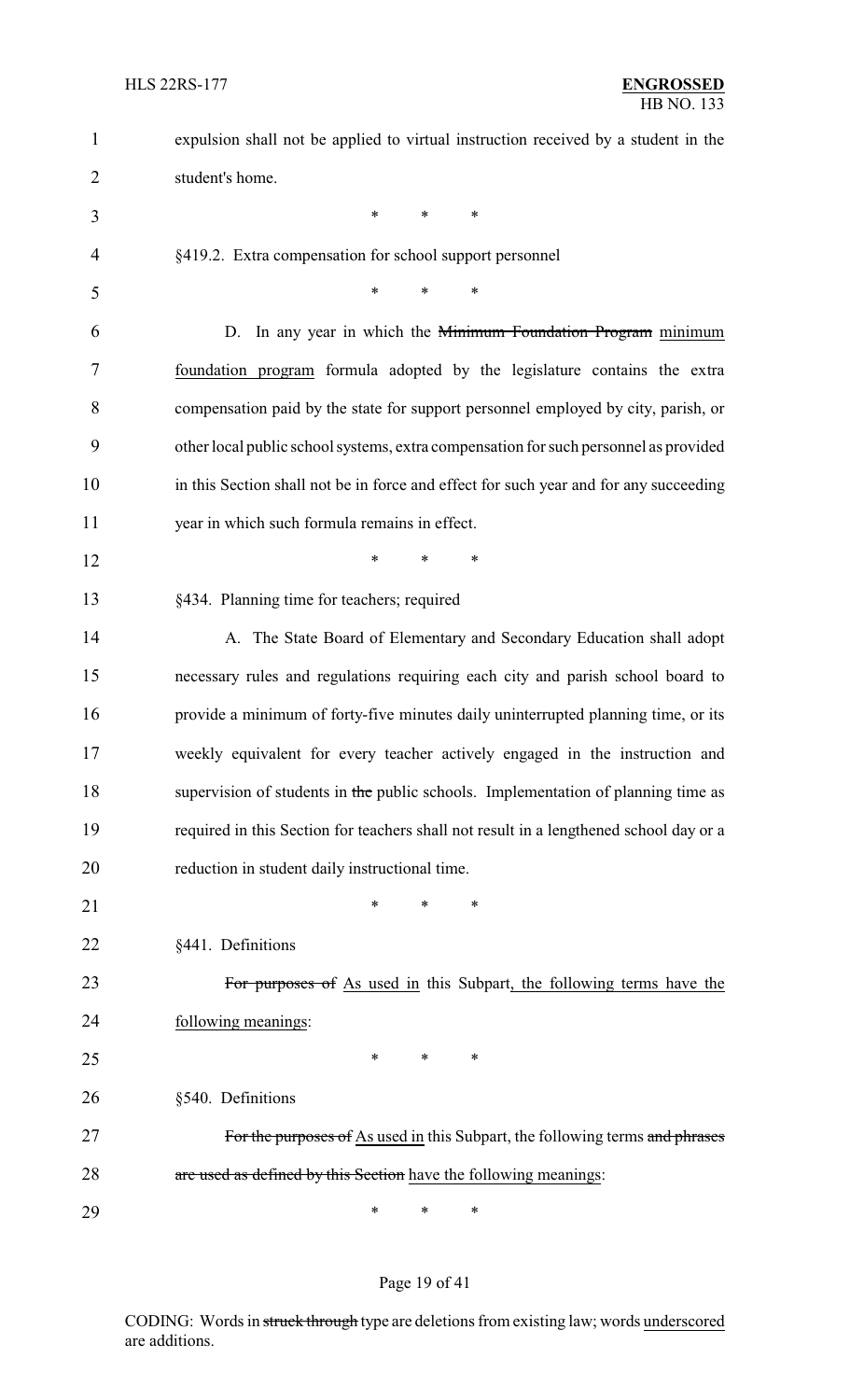| $\mathbf{1}$ | §1233. Definitions                                                                          |
|--------------|---------------------------------------------------------------------------------------------|
| 2            | As used in this Part, The the following words, terms, and phrases shall have                |
| 3            | the meaning ascribed to them in this Section, following meanings unless the context         |
| 4            | clearly indicates otherwise:                                                                |
| 5            | *<br>$\ast$<br>*                                                                            |
| 6            | §1519.1. Definitions                                                                        |
| 7            | As used in this Subpart, the following terms defined in this Section shall have             |
| 8            | the <u>following</u> meanings herein given to them, except where unless the context clearly |
| 9            | indicates otherwise.                                                                        |
| 10           | *<br>$\ast$<br>$\ast$                                                                       |
| 11           | §1672. Definitions                                                                          |
| 12           | As used in this Subpart, the following terms have the following meanings:                   |
| 13           | A. (1) The term "department" "Department" shall mean the State state                        |
| 14           | Department of Education.                                                                    |
| 15           | B. (2) The term "approved "Approved institutions of higher education" shall                 |
| 16           | mean Centenary College, Dillard University, St. Mary's Dominican College, Holy              |
| 17           | Cross College, Louisiana College, Loyola University, Tulane University, and Xavier          |
| 18           | University, all in Louisiana, and all other institutions of higher education in the state,  |
| 19           | public or private, approved by the department.                                              |
| 20           | $\epsilon$ (3) The terms "scholarship" "Scholarship" or "scholarship program" shall         |
| 21           | mean a scholarship or the scholarship program authorized and established by the             |
| 22           | provisions of this subpart. Subpart.                                                        |
| 23           | §1673. Scholarship program to be administered by state department of education              |
| 24           | Department of Education                                                                     |
| 25           | The scholarship program established and authorized by this subpart shall be                 |
| 26           | administered by the state department of education Department of Education.                  |
| 27           | *<br>*<br>∗                                                                                 |

# Page 20 of 41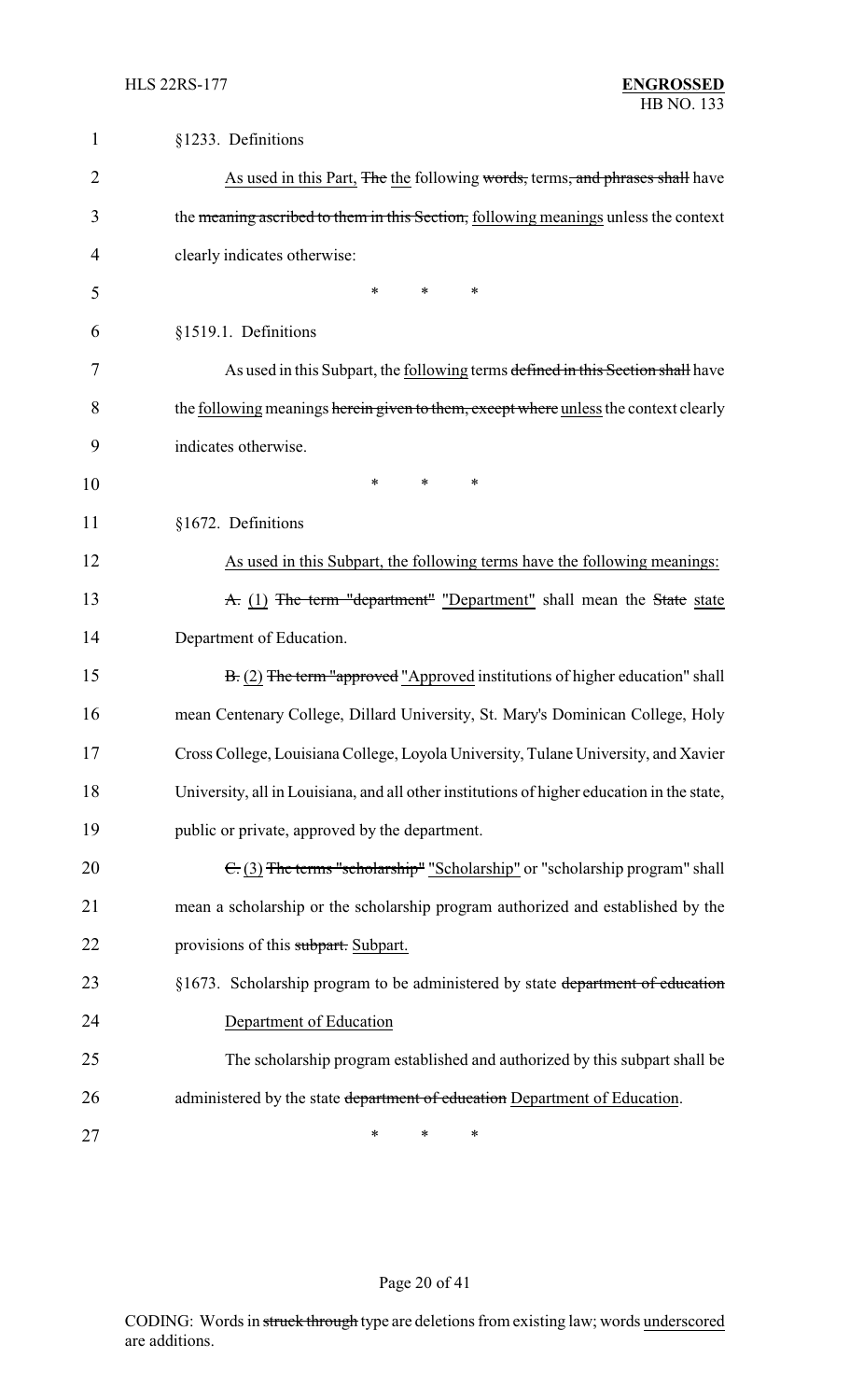#### §1942. Definitions

 A. For purposes of this Chapter, the definitions in the Individuals with Disabilities Education Improvement Act of 2004 are hereby adopted unless otherwise provided by this Chapter or duly adopted regulations or policies.

#### B. As used in this Part, the following terms have the following meanings:

 (1) A "student with an exceptionality", including a student with a disability, is any student who is evaluated according to state and federal regulation or policy and is deemed to have a mental disability, hearing loss (including deafness), multiple disabilities, deaf-blindness, speech or language impairment, visual impairment (including blindness), emotional disturbance, orthopedic impairment, other health impairment, specific learning disability, traumatic brain injury, autism, or is deemed to be gifted or talented, and as a result requires special education and related services. A student with an exceptionality may include, as determined by the local education agency, a student experiencing developmental delay ages three through eight.

16 <del>C.</del> (2) "Education service agency" means a regional public multiservice administrative agency authorized by state law to develop, manage, and provide services or programs to local education agencies and includes any other public institution or agency having administrative control and direction over a public elementary or secondary school.

21 <del>D.</del> (3) "Local education agency" means a public board of education or other public authority legally constituted within Louisiana for administrative control and direction of or to perform a service function for public elementary or secondary schools in a city, parish, or other local public school district or other political subdivision. The term includes an education service agency and special schools and school districts as that term is used in R.S. 17:1945 and any other public institution or agency having administrative control and direction of a public elementary or secondary school.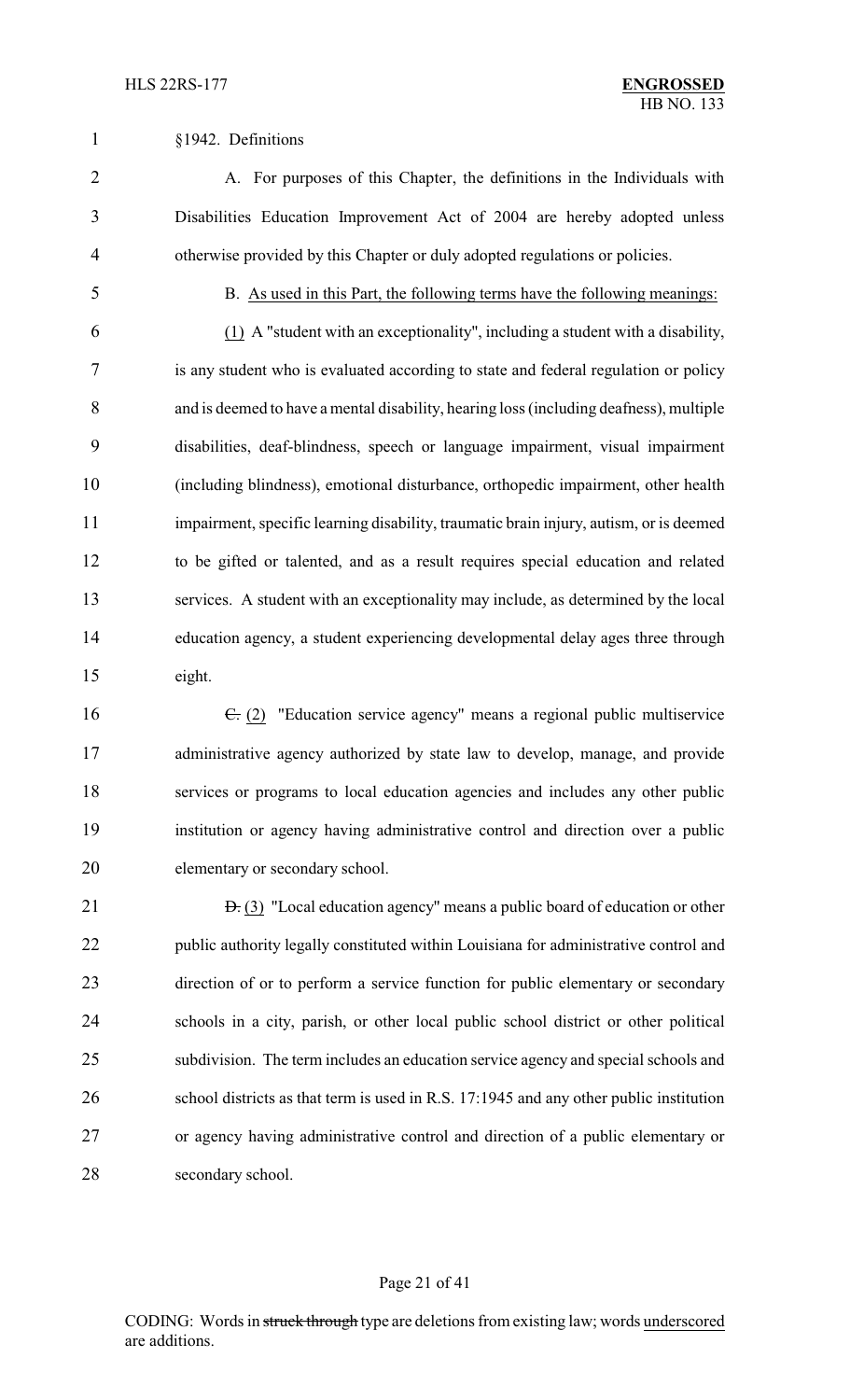| $\mathbf{1}$   | $E: (4)$ "Resident" as it applies to a student with an exceptionality for                                  |
|----------------|------------------------------------------------------------------------------------------------------------|
| $\overline{2}$ | purposes of this Chapter shall mean any one of the following:                                              |
| 3              | $(1)$ (a) The student is a resident within the geographical boundaries of the                              |
| 4              | local education agency in which the student's parent or parents have their legal                           |
| 5              | residence, unless the parent or parents have relinquished custody of the student. In                       |
| 6              | such case, the student is a resident within the geographical boundaries of the local                       |
| 7              | education agency in which the student's legal custodian or custodians have their legal                     |
| 8              | residence.                                                                                                 |
| 9              | $\left(\frac{1}{2}\right)$ (b) If a student's parents are divorced, the student is a resident of the local |
| 10             | education agency in which the student's domiciliary or custodial parent or parents                         |
| 11             | have their legal residence.                                                                                |
| 12             | $\left(\frac{1}{2}\right)$ (c) If a student is in foster care, the student is a resident of the local      |
| 13             | education agency in which the parent or parents with whom the student lived                                |
| 14             | immediately prior to being placed into foster care have their legal residence.                             |
| 15             | §1943. Administration and supervision                                                                      |
| 16             | A.(1) Except as otherwise provided in Paragraph (2) of this Subsection, the                                |
| 17             | provisions of this Chapter shall be administered at the state level by the state                           |
| 18             | Department of Education, with the approval of the State Board of Elementary and                            |
| 19             | Secondary Education, and on the city or parish level by local education agencies.                          |
| 20             | (2) The state Department of Education, with the approval of the State Board                                |
| 21             | of Elementary and Secondary Education, shall provide only general supervision and                          |
| 22             | monitoring when the provisions of this Chapter are administered through or in other                        |
| 23             | state agencies.                                                                                            |
| 24             | $\ast$<br>∗<br>∗                                                                                           |
| 25             | C. The state Department of Education shall establish pupil-teacher ratios and                              |
| 26             | class sizes taking into account the chronological age of the student with an                               |
| 27             | exceptionality, the severity of the disability, and the type of exceptionality.                            |
| 28             | §1944. Local education agency; responsibilities                                                            |
| 29             | $\ast$<br>∗<br>∗                                                                                           |

# Page 22 of 41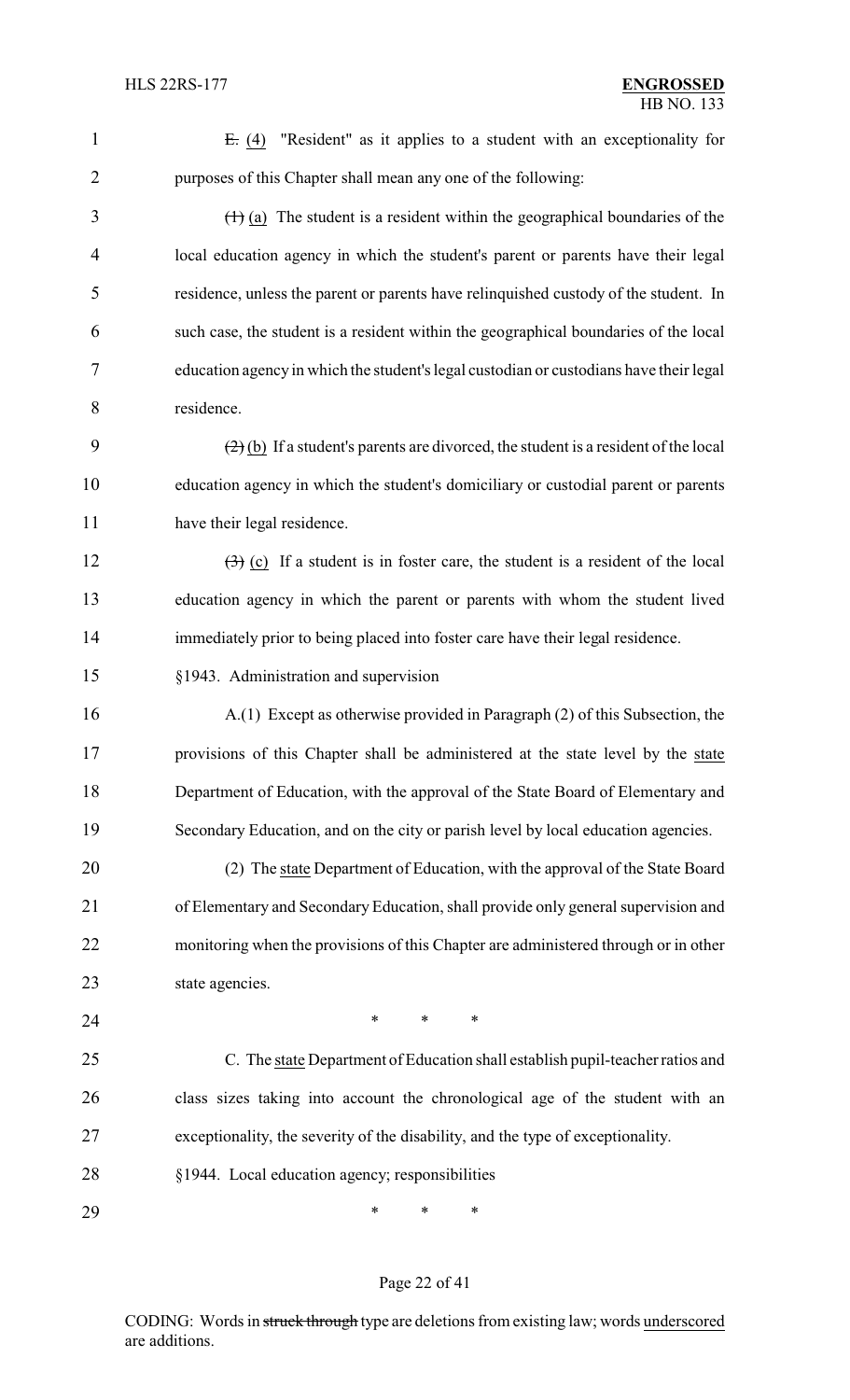| $\mathbf{1}$   | D. Whenever adequate education results can best be obtained by providing               |
|----------------|----------------------------------------------------------------------------------------|
| $\overline{2}$ | cooperative special education and related services, the local education agencies shall |
| 3              | establish and maintain such facilities and programs according to procedures            |
| $\overline{4}$ | established by the state Department of Education with the approval of the State        |
| 5              | Board of Elementary and Secondary Education. Adjacent and nearby local education       |
| 6              | agencies shall pool their resources for this purpose. The local education agency       |
| 7              | within whose boundaries said facility is located shall be designated as the            |
| 8              | coordinating fiscal agency.                                                            |
| 9              | $\ast$<br>$\ast$<br>$\ast$                                                             |
| 10             | §1945.2. Funding; inclusion in the minimum foundation program formula; other           |
| 11             | appropriated state funds                                                               |
| 12             | $\ast$<br>$\ast$<br>*                                                                  |
| 13             | B. The Special School District shall be considered a public school and, as             |
| 14             | such, shall be included by the State Board of Elementary and Secondary Education       |
| 15             | in the formula required by Article VIII, Section 13 of the Constitution of Louisiana   |
| 16             | used to determine the cost of a minimum foundation program of education in all         |
| 17             | public elementary and secondary schools. Funding shall be provided through             |
| 18             | appropriations made directly to the district from the state general fund and through   |
| 19             | funds appropriated for the minimum foundation program and allocated to the district    |
| 20             | by the state Department of Education.                                                  |
| 21             | $\ast$<br>∗<br>∗                                                                       |
| 22             | §1946. Procedural safeguards                                                           |
| 23             | A. The state Department of Education, the Special School District, and the             |
| 24             | local education agencies shall establish and maintain regulations and procedures in    |
| 25             | accordance with this Section and the Individuals with Disabilities Education           |
| 26             | Improvement Act of 2004 to ensure that students with exceptionalities and their        |
| 27             | parents are provided procedural safeguards with respect to the provision of free       |
| 28             | appropriate public education by such agencies.                                         |
| 29             | ∗<br>∗<br>∗                                                                            |

# Page 23 of 41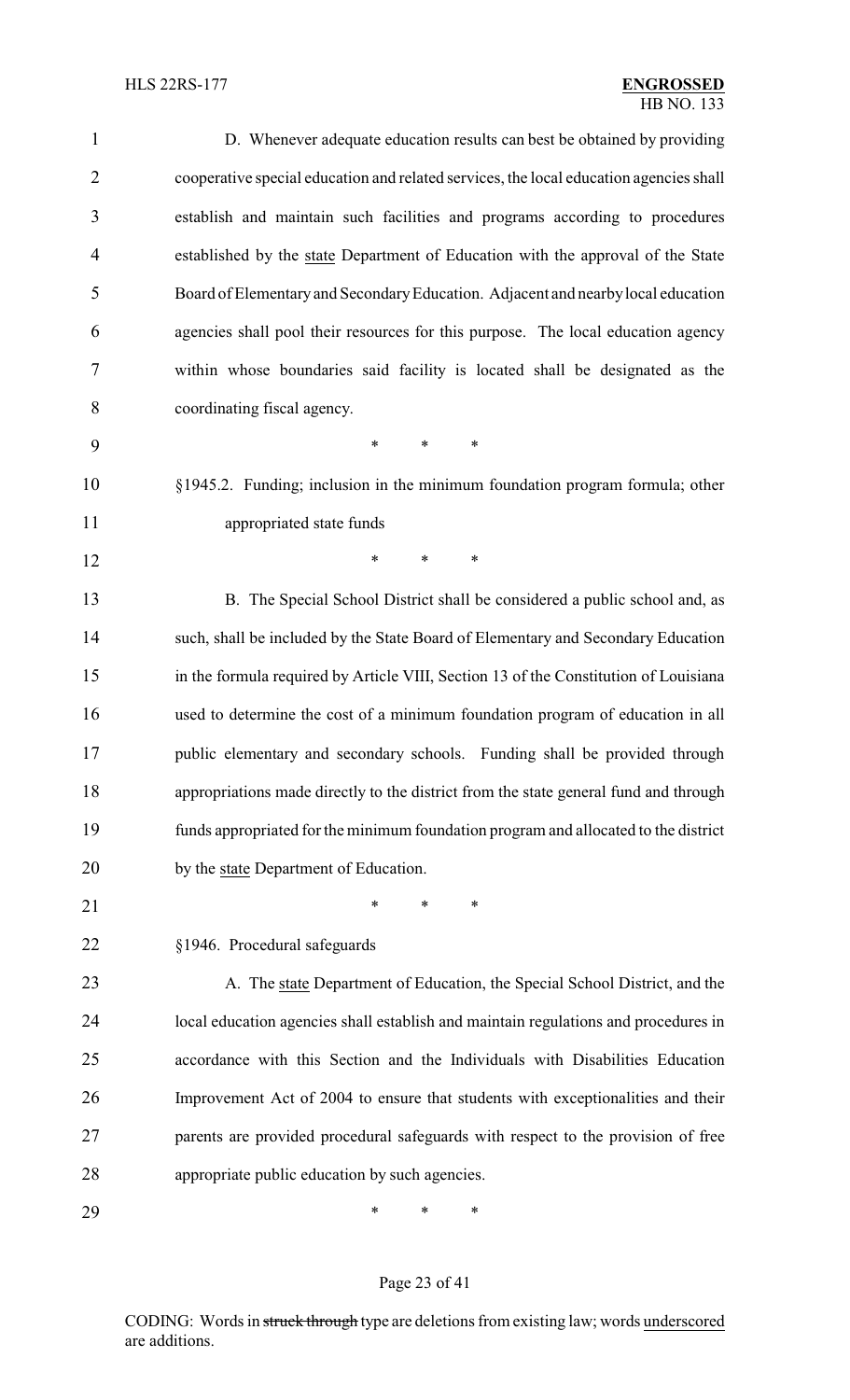| 1              | §1947. Funding                                                                      |
|----------------|-------------------------------------------------------------------------------------|
| $\overline{2}$ | *<br>*<br>∗                                                                         |
| 3              | C. The state Department of Education and local education authorities may,           |
| 4              | under policies established by the State Board of Elementary and Secondary           |
| 5              | Education, enter into purchase of service agreements or contracts with other public |
| 6              | or nonpublic agencies to provide special education and related services.            |
| 7              | *<br>*<br>∗                                                                         |
| 8              | §1962. Definitions                                                                  |
| 9              | As used in this Part, the following words, terms and phrases shall have the         |
| 10             | meanings ascribed to them in this Section, following meanings except when unless    |
| 11             | the context clearly indicates a different meaning otherwise:                        |
| 12             | (1) "Department" means the state department of education Department of              |
| 13             | Education.                                                                          |
| 14             | *<br>*<br>∗                                                                         |
| 15             | §1970.2. Definitions                                                                |
| 16             | As used in this Part, the following words, terms, and phrases shall have the        |
| 17             | meanings ascribed to them in this Section, following meanings except when unless    |
| 18             | the context clearly indicates a different meaning otherwise:                        |
| 19             | *<br>∗<br>∗                                                                         |
| 20             | §1970.22. Definitions                                                               |
| 21             | As used in this Part, the following words, terms, and phrases shall have the        |
| 22             | meanings ascribed to them in this Section, following meanings except when unless    |
| 23             | the context clearly indicates a different meaning otherwise:                        |
| 24             | ∗<br>∗                                                                              |
| 25             | §1970.24. Board of directors; creation; membership; terms; powers and duties;       |
| 26             | voting; compensation                                                                |
| 27             | *<br>*<br>∗                                                                         |
| 28             | B.(1) The board of directors shall be composed of thirteen persons as               |
| 29             | follows:                                                                            |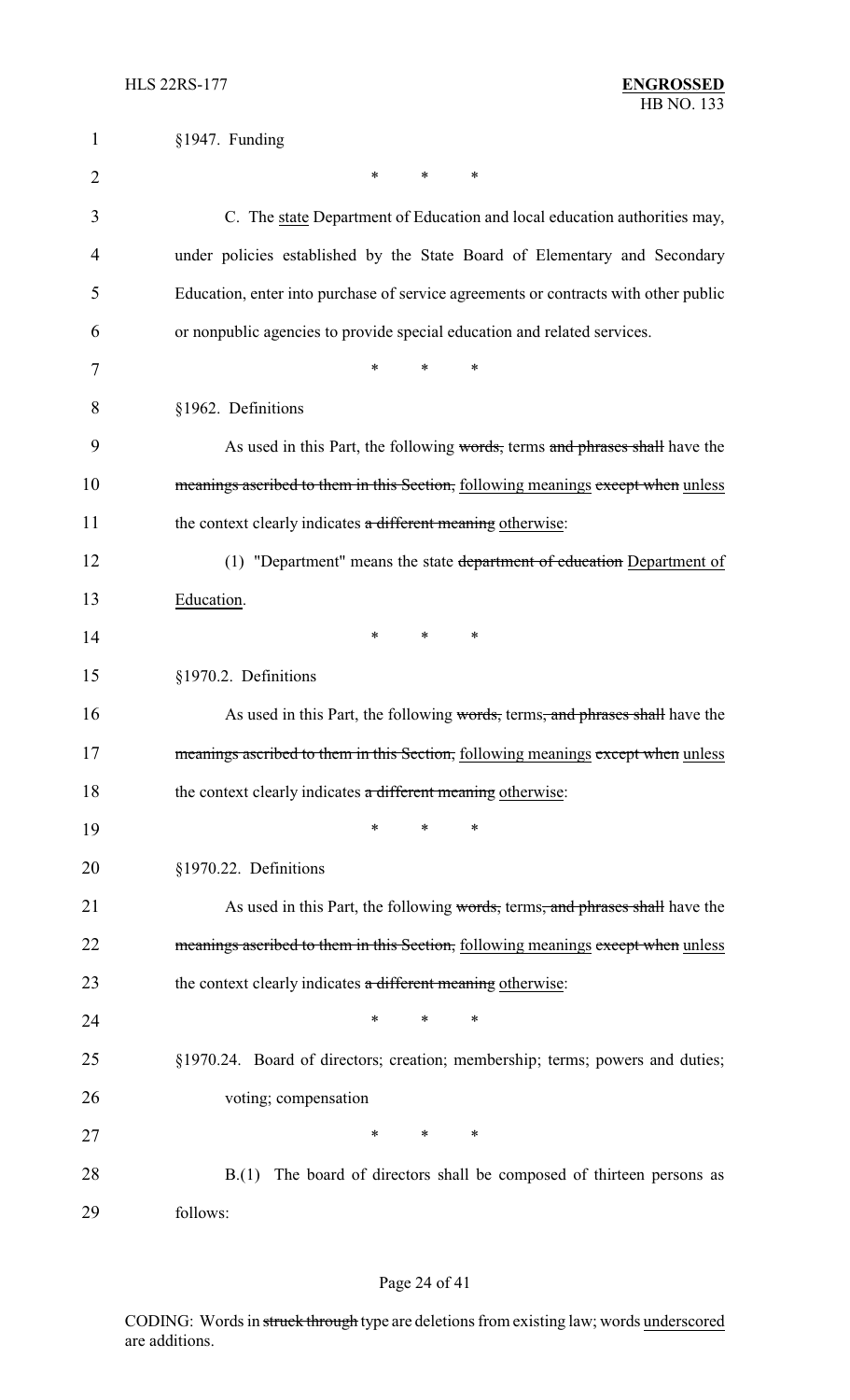| $\mathbf 1$ | (a) $(i)$ Effective until June 30, 2012, two members appointed by the Orleans                     |
|-------------|---------------------------------------------------------------------------------------------------|
| 2           | Parish School Board, whose terms shall expire on June 30, 2012.                                   |
| 3           | (ii) Effective July 1, 2012, and thereafter, two $Two$ members as follows:                        |
| 4           | $(a\overline{a})$ (i) One member appointed by the Orleans Parish School Board. He may             |
| 5           | be replaced by resolution of the school board.                                                    |
| 6           | (bb) (ii) An employee of the state Department of Education appointed by the                       |
| 7           | state superintendent of education.                                                                |
| 8           | (b) $(i)$ Effective until June 30, 2010, two members appointed by the governor,                   |
| 9           | neither of whom is serving as the vice president of the board on June 24, 2010, and               |
| 10          | at least one of whom shall be a member of a minority racial group in the state, whose             |
| 11          | terms shall expire on June 30, 2010.                                                              |
| 12          | (ii) Effective July 1, 2010, and thereafter, two Two members appointed by                         |
| 13          | the governor, at least one of whom shall be a member of a minority racial group in                |
| 14          | the state.                                                                                        |
| 15          | $(iii)(aa)$ Effective until June 30, 2012, one person appointed by the governor                   |
| 16          | and serving as the vice president of the board upon June 24, 2010, whose term shall               |
| 17          | expire on June 30, 2012.                                                                          |
| 18          | (bb) Effective July 1, 2012, and thereafter, one (c) One person appointed by                      |
| 19          | the governor who shall be from outside the greater New Orleans region.                            |
| 20          | $\left(\frac{e}{c}\right)$ (d) Six persons shall be appointed by the governor from among nominees |
| 21          | as follows:                                                                                       |
| 22          | $(i)(aa)$ Effective until June 30, 2010, one member from among nominees                           |
| 23          | submitted by the mayor of the city of New Orleans and identified by him as a                      |
| 24          | professional creative artist, whose term shall expire on June 30, 2010.                           |
| 25          | (bb) Effective July 1, 2010, and thereafter, one One member from among                            |
| 26          | nominees submitted by the mayor of the city of New Orleans.                                       |
| 27          | $(ii)(aa)$ Effective until June 30, 2012, one member from among nominees                          |
| 28          | submitted either by the presidents of Dillard University, Xavier University, and                  |
| 29          | Southern University at New Orleans, acting jointly either personally or by a person               |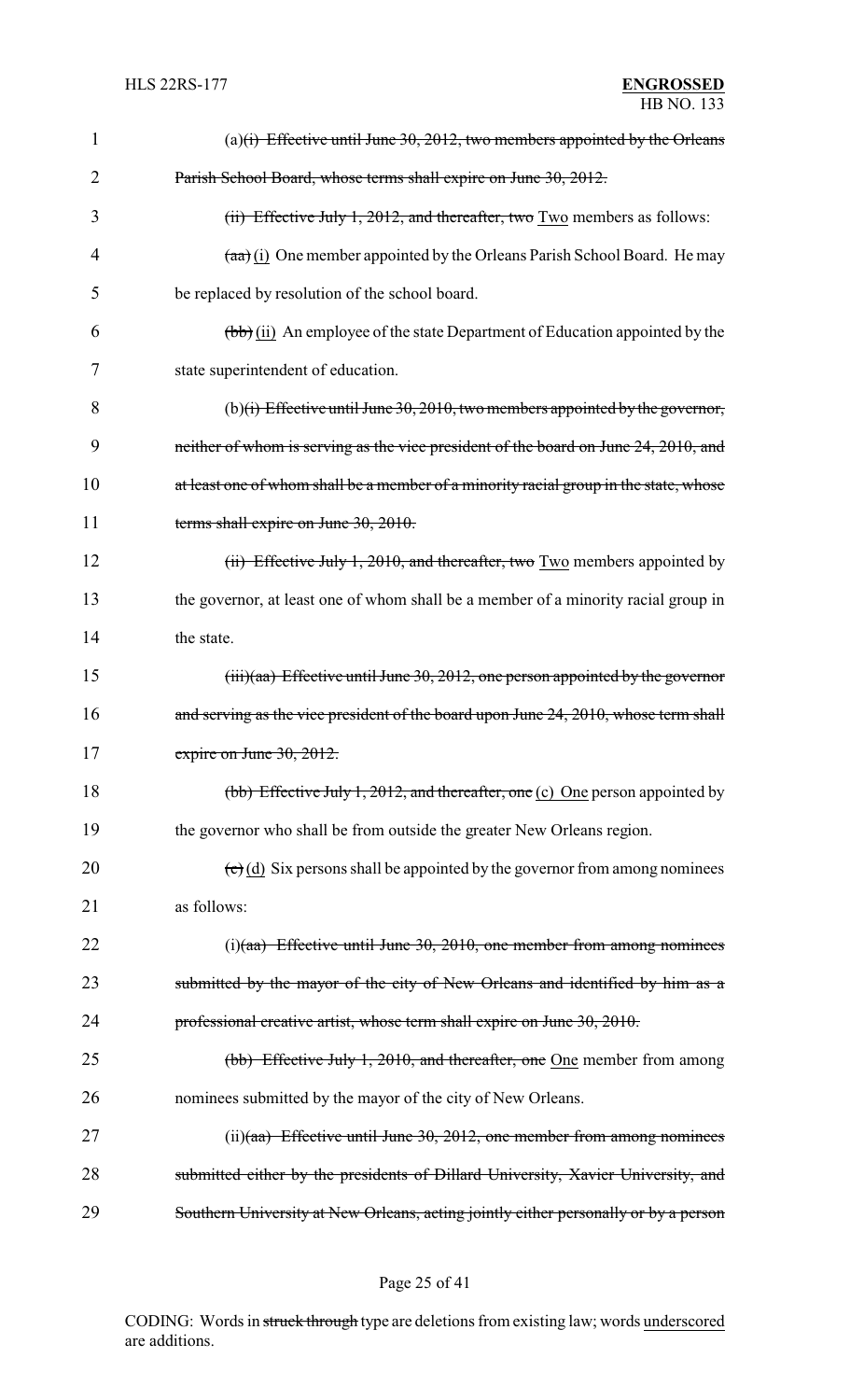| 1              | designated from among their most senior university colleagues, or by one such         |
|----------------|---------------------------------------------------------------------------------------|
| $\overline{2}$ | president or his designee for one term alternated with the other presidents or their  |
| 3              | designees for subsequent terms, as decided by them jointly, whose term shall expire   |
| $\overline{4}$ | on June 30, 2012.                                                                     |
| 5              | (bb) Effective July 1, 2012, and thereafter, one One member from among                |
| 6              | nominees submitted either by the presidents of Dillard University, Xavier University, |
| 7              | and Southern University at New Orleans, acting jointly either personally or by a      |
| 8              | person designated from among their most senior university colleagues, or by one       |
| 9              | such president or his designee for one term alternated with the other presidents or   |
| 10             | their designees for subsequent terms, as decided by them jointly.                     |
| 11             | $(iii)(aa)$ Effective until June 30, 2012, two members from among nominees            |
| 12             | submitted by the New Orleans Center for the Creative Arts Institute, whose terms      |
| 13             | shall expire on June 30, 2012.                                                        |
| 14             | (bb) Effective July 1, 2012, and thereafter, two Two members from among               |
| 15             | nominees submitted by the New Orleans Center for Creative Arts Institute.             |
| 16             | $(iv)(aa)$ Effective until June 30, 2010, two members from among nominees             |
| 17             | submitted by the parents association or the faculty or the alumni association of the  |
| 18             | New Orleans Center for Creative Arts as decided by such organizations, whose terms    |
| 19             | shall expire on June 30, 2010.                                                        |
| 20             | (bb) Effective July 1, 2010, and thereafter, two Two members as follows:              |
| 21             | $(H)$ (aa) One member from among nominees submitted by the faculty and                |
| 22             | employed as at least a half-time faculty member.                                      |
| 23             | (H) (bb) One member who is an alumnus or alumna of the center selected                |
| 24             | from among nominees submitted by the president/chief executive officer of the         |
| 25             | center.                                                                               |
| 26             | $(d)$ (e) The member of the Louisiana House of Representatives in whose               |
| 27             | election district the center's main campus is located or his designee.                |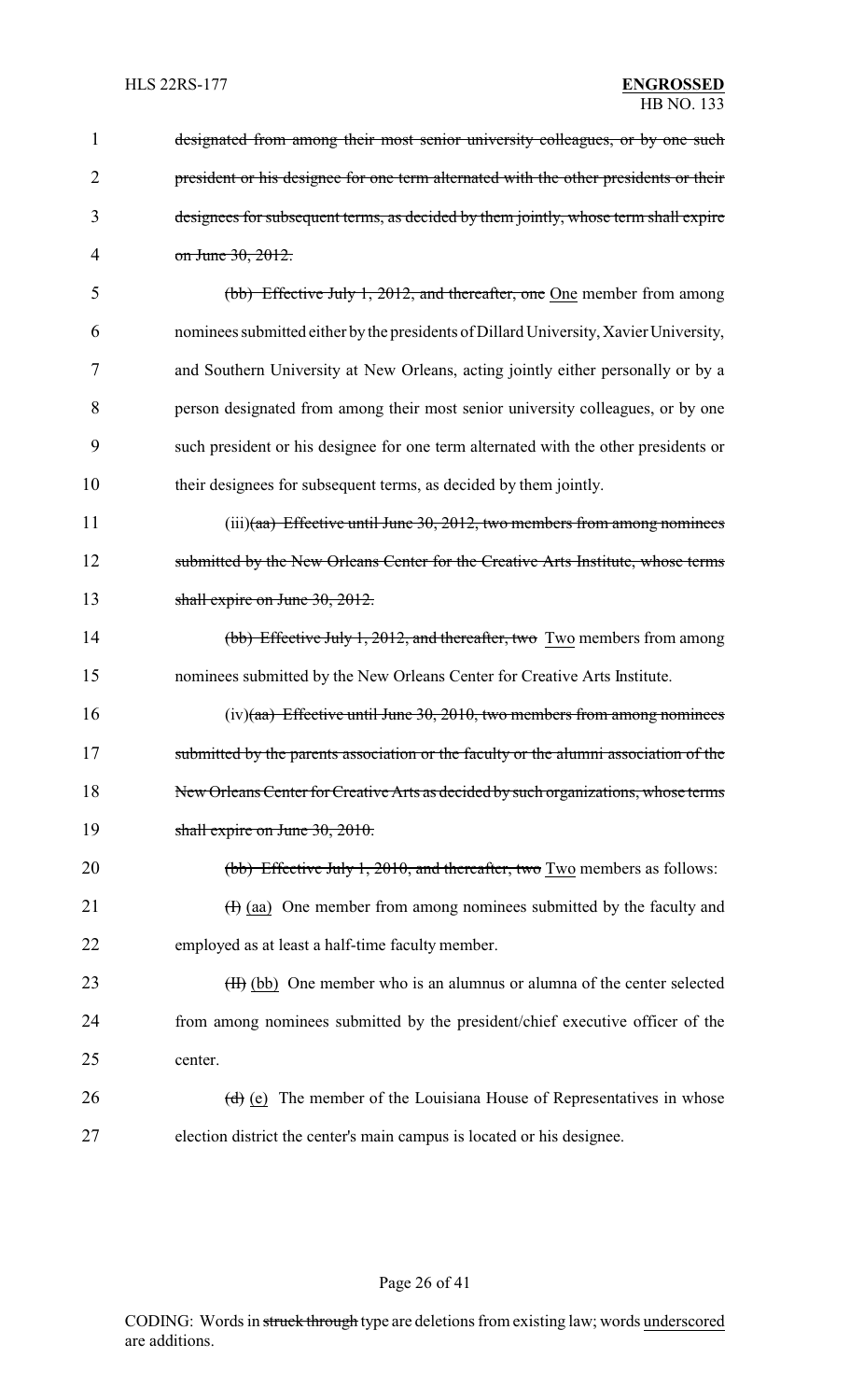| 1              | $(e)$ (f) The member of the Louisiana Senate in whose election district the            |
|----------------|----------------------------------------------------------------------------------------|
| $\overline{2}$ | center's main campus is located or his designee.                                       |
| 3              | *<br>*<br>*                                                                            |
| 4              | §1972. Definitions                                                                     |
| 5              | As used in this Part, the following words, terms, and phrases shall have the           |
| 6              | meanings ascribed to them in this Section, following meanings except when unless       |
| 7              | the context clearly indicates a different meaning otherwise:                           |
| 8              | *<br>*<br>*                                                                            |
| 9              | §1982. Definitions                                                                     |
| 10             | As used in this Part, the following words, terms, and phrases shall have the           |
| 11             | meanings ascribed to them in this Section as follows following meanings:               |
| 12             | $\ast$<br>$\ast$<br>∗                                                                  |
| 13             | §1987. School district for certain correctional centers for youth                      |
| 14             | *<br>∗<br>∗                                                                            |
| 15             | C. The state shall annually appropriate sufficient monies to fund any school           |
| 16             | in the district created in this Part in an amount equal to not less than the per pupil |
| 17             | amount allocated pursuant to the Minimum Foundation Program minimum                    |
| 18             | foundation program formula to the city or parish school district in which each such    |
| 19             | correctional center for youth is located. The appropriation shall be made to the       |
| 20             | administering agency for the district which may be expended by the agency for the      |
| 21             | provision of educational services in the same manner as such money may be              |
| 22             | expended by intermediate educational units in providing educational services to        |
| 23             | students subject to the limitations in Paragraph $(A)(2)$ of this Section.             |
| 24             | *<br>*<br>*                                                                            |
| 25             | §1989.2. Definitions                                                                   |
| 26             | As used in this Part, the following words, terms, and phrases shall have the           |
| 27             | meanings ascribed to them in this Section, following meanings except where unless      |
| 28             | the context clearly indicates a different meaning otherwise:                           |
| 29             | ∗<br>$\ast$<br>∗                                                                       |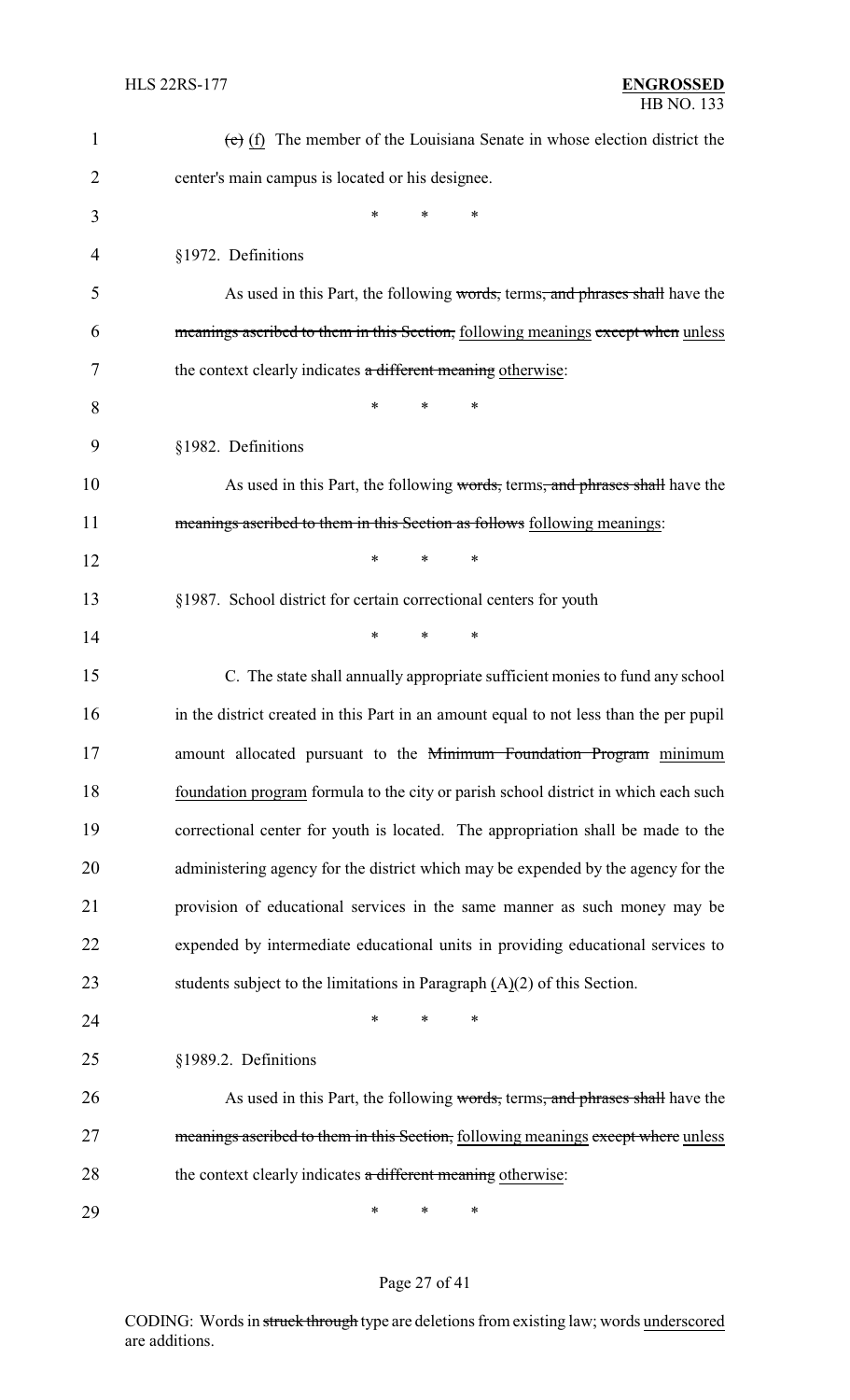| $\mathbf{1}$   | §1990. Recovery School District; creation; governance; operation                           |
|----------------|--------------------------------------------------------------------------------------------|
| $\overline{2}$ | *<br>*<br>*                                                                                |
| 3              | B(1)                                                                                       |
| 4              | *<br>*<br>∗                                                                                |
| 5              | (b) The expenditure of funds shall be subject to the requirements of the                   |
| 6              | approved Minimum Foundation Program minimum foundation program formula that                |
| 7              | apply to a city, parish, or other local public school system and shall be subject to       |
| 8              | audit in the same manner.                                                                  |
| 9              | $\ast$<br>∗<br>$\ast$                                                                      |
| 10             | $C(1)(a)$ The state shall annually appropriate sufficient monies to fund any               |
| 11             | school in the school district created in this Part in an amount equal to but not less      |
| 12             | than the school's student membership count times one hundred percent of the state          |
| 13             | share per student as provided in the Minimum Foundation Program minimum                    |
| 14             | foundation program approved formula for the city, parish, or other local public            |
| 15             | school system in which each school placed under the jurisdiction of the district is        |
| 16             | located as contained in the Minimum Foundation Program minimum foundation                  |
| 17             | program budget letter approved by the State Board of Elementary and Secondary              |
| 18             | Education. The appropriation shall be made to the administering agency for the             |
| 19             | district and may be expended by the agency for the provision of services to students       |
| 20             | in the district.                                                                           |
| 21             | $\ast$<br>$\ast$<br>$\ast$                                                                 |
| 22             | $(2)(a)(i)$ In addition to the appropriation required in Paragraph (1) of this             |
| 23             | Subsection, any city, parish, or other local public school board which had jurisdiction    |
| 24             | of a school prior to its transfer to this district annually shall allocate and transfer to |
| 25             | the school district an amount of money equal to the number of students enrolled in         |
| 26             | such a school times the local per pupil amount received by the school system from          |
| 27             | all of the following sources as provided in the Minimum Foundation Program                 |
| 28             | minimum foundation program approved formula, excluding any portion which has               |
| 29             | been specifically dedicated by the legislature or by voter approval to capital outlay      |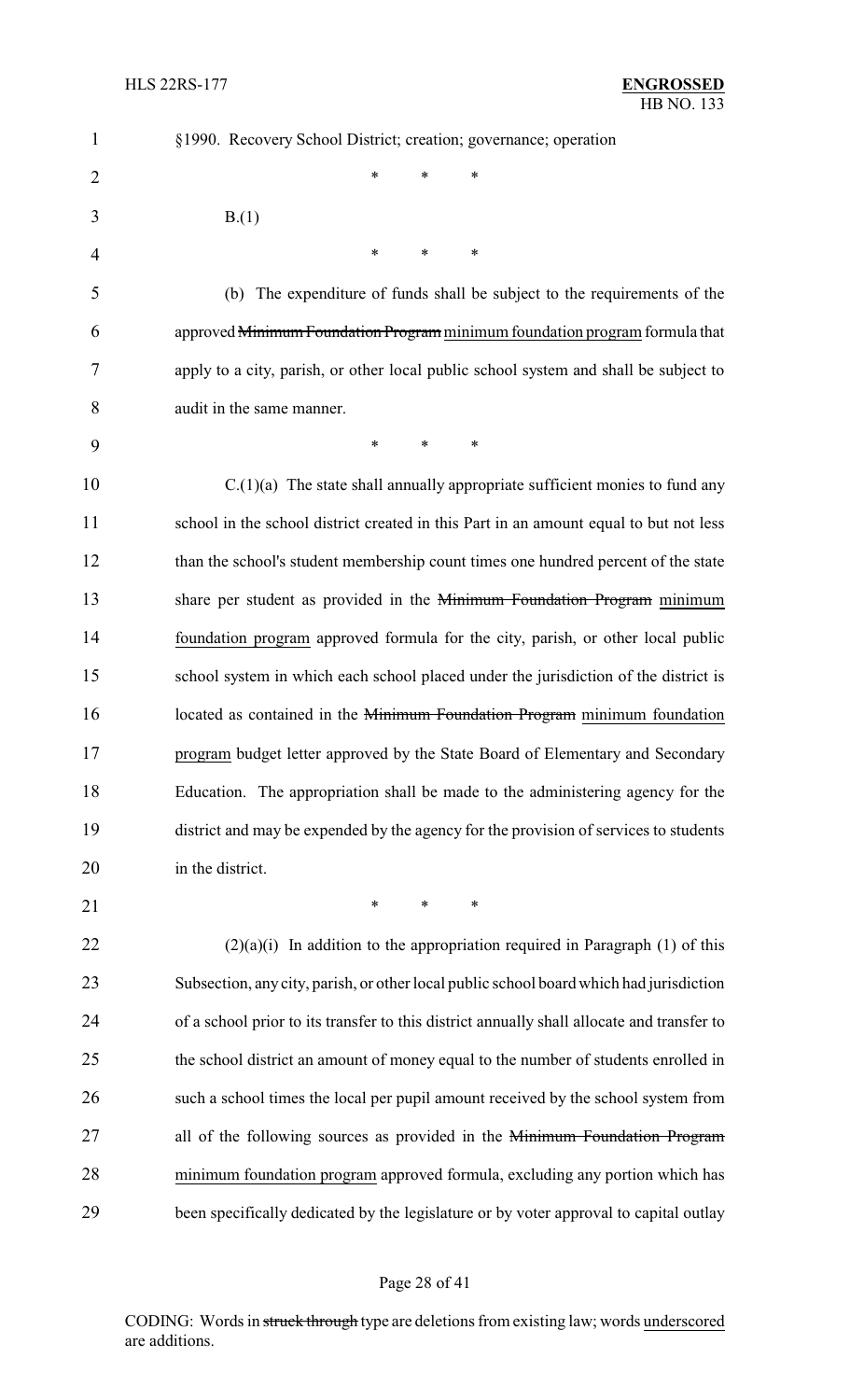or debt service or which was actually expended by the school board for facilities

acquisition and construction as reported to the state Department of Education:

\* \* \*

 (ii)(aa) Such allocation and transfer shall be accomplished by a reduction in the amount of state funds otherwise to be allocated to the city, parish, or other local public school system as contained in the Minimum Foundation Program minimum foundation program budget letter approved by the State Board of Elementary and Secondary Education equal to the amount provided in this Paragraph which reduction shall be allocated to the school district.

 (bb) In the case that there are insufficient funds available to provide the total due the school district under this Paragraph if all state funds are reduced and allocated to the school district, the prior system shall transfer a sufficient amount of money remaining from the sources provided in Item (i) of this Subparagraph to the 14 school district. In the case that the prior system's local revenues are insufficient to allow for the allocation to the school district and to allow the prior system to 16 maintain a minimum balance of ten percent of state Minimum Foundation Program minimum foundation program funding and ten percent of the local revenues listed in Item (i) of this Subparagraph, local revenues otherwise required to be allocated to the school district shall be reduced to an amount necessary to allow the prior system to maintain such balances. Such maintained minimum balances shall be applied firstly to the prior system's retiree health insurance costs and secondly to the prior system's board administrative costs.

**\*** \* \* \*

§1991. Definitions

25 A. As used in this Part, unless otherwise clearly indicated, the following 26 terms have the following meanings ascribed below unless the context clearly indicates otherwise:

**\*** \* \* \*

#### Page 29 of 41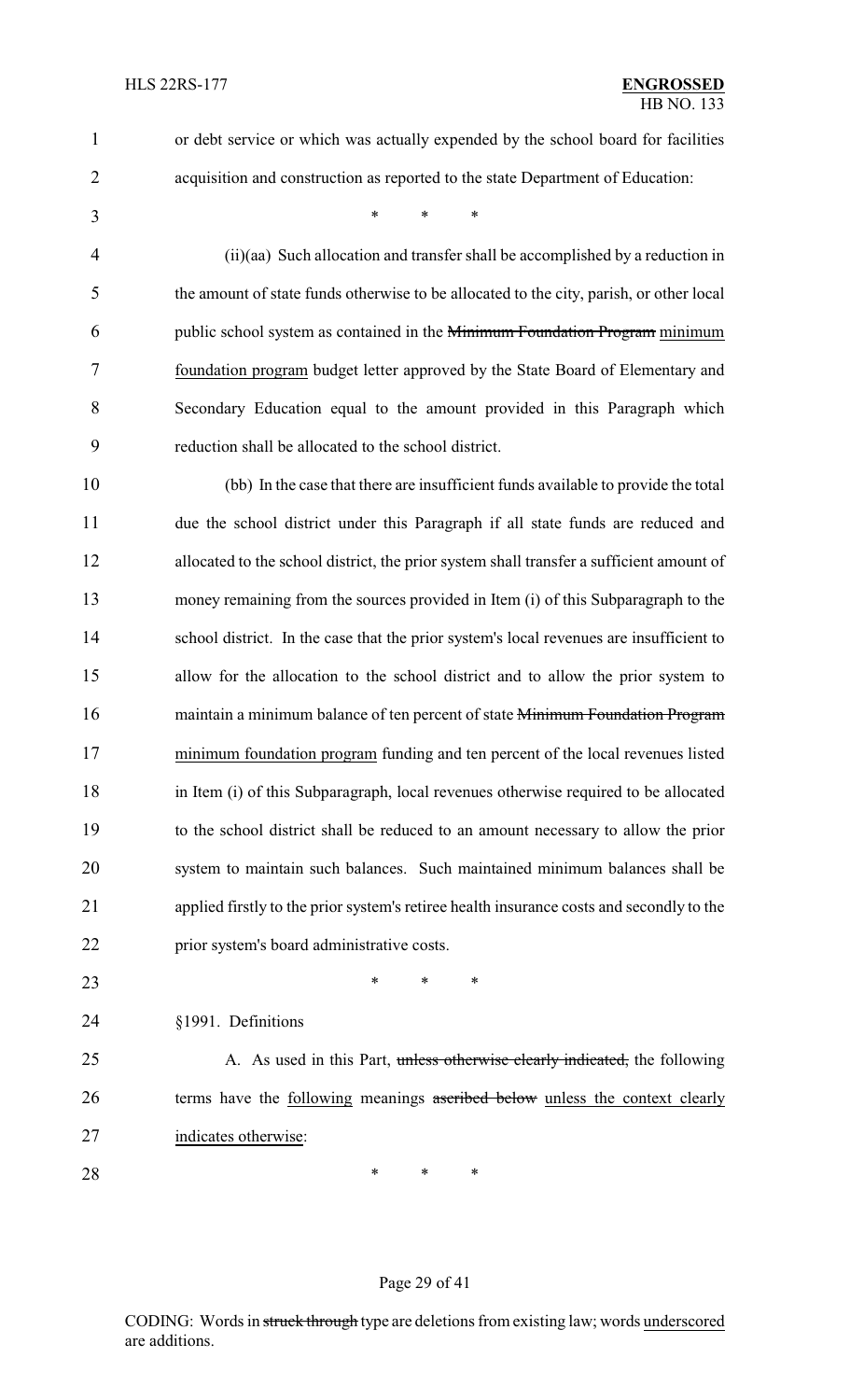| 1  | §2351. Definitions                                                                                  |
|----|-----------------------------------------------------------------------------------------------------|
| 2  | As used in this Part, the following terms have the following meanings:                              |
| 3  | *<br>*<br>*                                                                                         |
| 4  | §2803. Definitions                                                                                  |
| 5  | As used in this chapter Chapter, the following terms have the following                             |
| 6  | meanings:                                                                                           |
| 7  | (1) "Cooperative" means a corporation organized under this Chapter and a                            |
| 8  | corporation which becomes subject to this Chapter in the manner hereinafter                         |
| 9  | provided in this Chapter.                                                                           |
| 10 | $\ast$<br>$\ast$<br>*                                                                               |
| 11 | §2925. Individual graduation plans                                                                  |
| 12 | A.                                                                                                  |
| 13 | $\ast$<br>∗<br>∗                                                                                    |
| 14 | (6) Upon completion of the review, the plan shall be signed by the student,                         |
| 15 | his parent or other legal guardian, and the school counselor.                                       |
| 16 | *<br>*<br>*                                                                                         |
| 17 | §2942. Definitions                                                                                  |
| 18 | As used in this Chapter, the following terms have the following meanings:                           |
| 19 | $\overline{A}$ . (1) "Courses" means one of the following:                                          |
| 20 | $(1)$ (a) Academic courses that the successful completion of which would                            |
| 21 | result in earned credit that may be transferred to a public postsecondary education                 |
| 22 | institution and applied toward an undergraduate degree.                                             |
| 23 | $\left(\frac{2}{2}\right)$ (b) Career and technical education courses aligned with the career major |
| 24 | option, pursuant to R.S. 17:183.1 et seq., that may be transferred for credit to a                  |
| 25 | public postsecondary education institution and applied toward a credential from such                |
| 26 | institution.                                                                                        |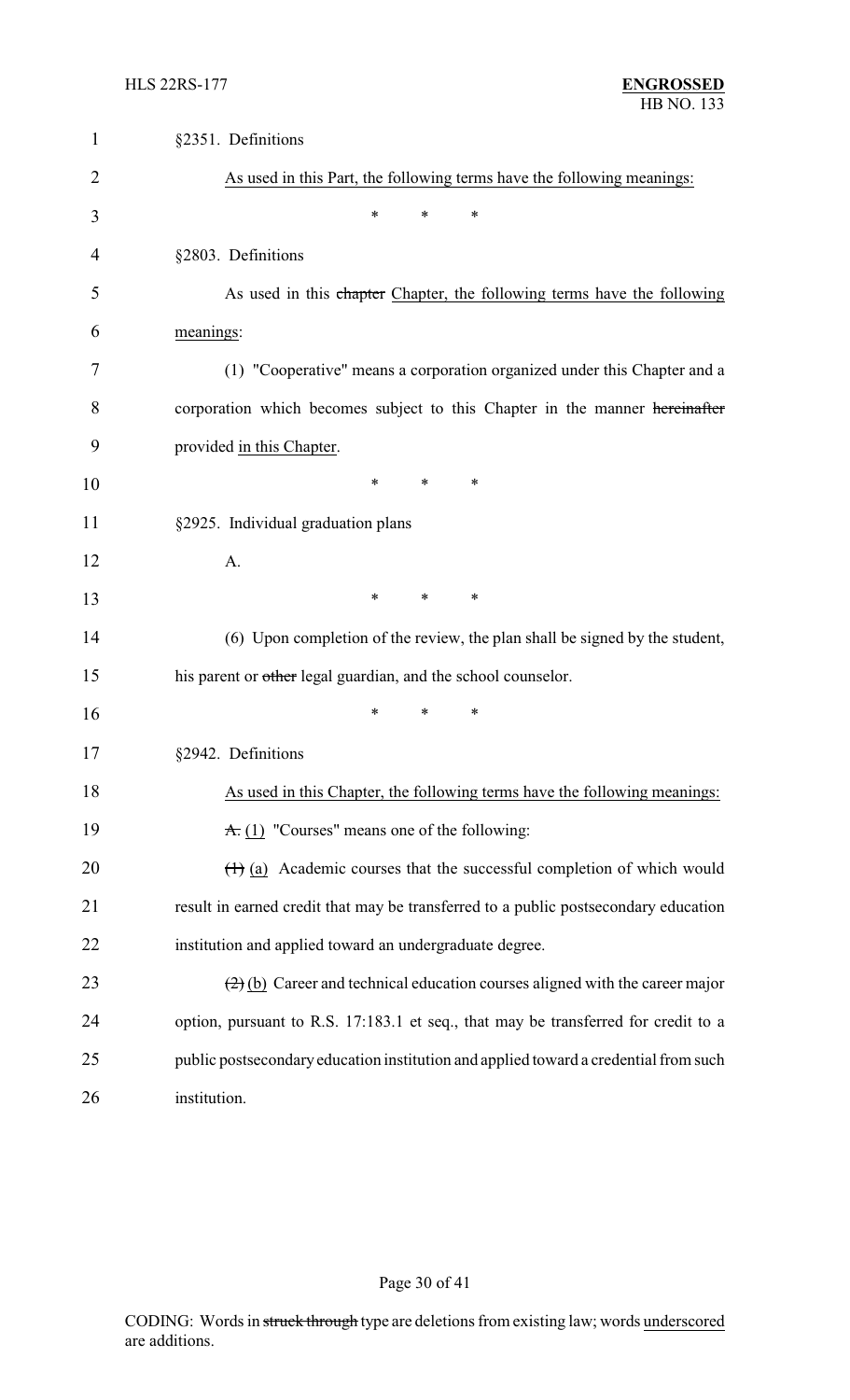| $\mathbf{1}$   | $\mathbf{B}$ . (2) "Dual enrollment" means the enrollment of a secondary school student   |
|----------------|-------------------------------------------------------------------------------------------|
| $\overline{2}$ | in a postsecondary course for which both secondary school and postsecondary credit        |
| 3              | may be earned.                                                                            |
| $\overline{4}$ | $\ast$<br>*<br>*                                                                          |
| 5              | §2990.2. Definitions                                                                      |
| 6              | As used herein in this Chapter, the following terms shall have the following              |
| 7              | meanings, unless the context clearly indicates otherwise:                                 |
| 8              | $(1)$ "child" "Child", "children", or "student" means any child or children               |
| 9              | between the ages of six and fifteen whose attendance at a public or private day           |
| 10             | school is required by <i>Louisiana Revised Statutes R.S.</i> 17:221 who attends a         |
| 11             | nonpublic school and all such children beyond the age of fifteen up to the age of         |
| 12             | eighteen actually enrolled in a nonpublic school as defined herein.                       |
| 13             | (2) "parent" "Parent" or "low income parent" means the parent, tutor or other             |
| 14             | person residing within the state of Louisiana having control or charge of any child       |
| 15             | herein defined whose total annual income for the previous year did not exceed             |
| 16             | \$7,500.00 or, who meets the requirements of R.S. 17:2990.3(2).                           |
| 17             | (3) "nonpublic "Nonpublic school" means any nonprofit elementary or                       |
| 18             | secondary school within the state of Louisiana or which may hereafter be established      |
| 19             | within the state of Louisiana, offering education to the children of this state in any    |
| 20             | grades from grades one through twelve, wherein a pupil may fulfill the requirements       |
| 21             | of the Compulsory School Attendance Law and is in compliance with the Civil               |
| 22             | Rights Acts of 1964.                                                                      |
| 23             | (4) "total "Total annual income" means the total amount actually earned in                |
| 24             | the tax year as reflected in the federal or state income tax return. If both parents earn |
| 25             | income, both shall be considered in determining the total.                                |
| 26             | $\ast$<br>*<br>∗                                                                          |
| 27             | §3002. Definition of terms Definitions                                                    |
| 28             | A. The terms "school counselor", "counseling director", and "practice of                  |
| 29             | school counseling" for the purposes of As used in this Chapter, the following terms       |

# Page 31 of 41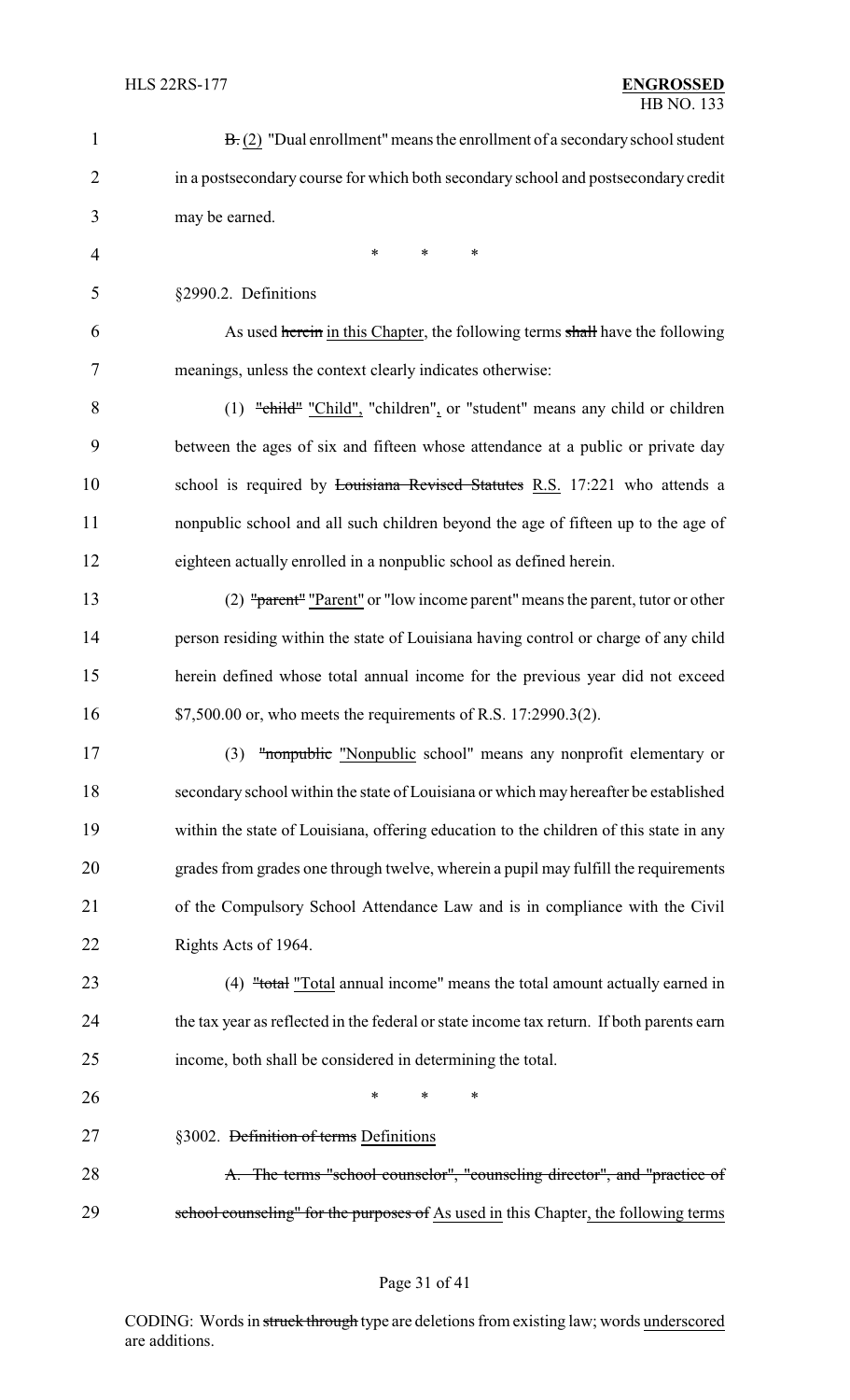| $\mathbf{1}$   | shall have the meaning respectively ascribed to them in this Section. following                      |
|----------------|------------------------------------------------------------------------------------------------------|
| $\overline{2}$ | meanings:                                                                                            |
| 3              | $\overline{B}(1)$ "Counseling director" is a member of the school faculty who functions              |
| 4              | as a school counselor but has the following additional responsibilities in the school                |
| 5              | system:                                                                                              |
| 6              | $(1)$ (a) The director aids teachers by gathering and interpreting facts which                       |
| 7              | will enable the student to take advantage of the educational opportunities available                 |
| 8              | and to maximize personal growth and development.                                                     |
| 9              | $\left(\frac{2}{2}\right)$ (b) The director fosters a greater understanding between teachers and     |
| 10             | parents of the emotional, social, and academic problems of the individual student as                 |
| 11             | well as the potentialities and limitations of the student.                                           |
| 12             | $\overline{C_1(1)}$ (2)(a) "Practice of school counseling" means the rendering, offering             |
| 13             | to render, or supervising those who render to individuals or groups of pupils within                 |
| 14             | the elementary, secondary, and postsecondary schools, services involving the                         |
| 15             | application of counseling procedures for learning how to solve problems and make                     |
| 16             | decisions.                                                                                           |
| 17             | $\left(\frac{2}{2}\right)$ (b) In the practice of counseling:                                        |
| 18             | $(a)$ (i) The counselor serves as an advocate for children within the adult                          |
| 19             | structure of the school and community and has as his or her prime responsibility,                    |
| 20             | services to and for the pupil, and                                                                   |
| 21             | $\left(\frac{1}{b}\right)$ (ii) The counselor does not include among his or her responsibilities the |
| 22             | administration of disciplinary action, substitute teaching, or administrative clerical               |
| 23             | duties.                                                                                              |
| 24             | $\left(\frac{1}{2}\right)$ (c) A school counselor shall devote not less than two-thirds of each      |
| 25             | academic school year to the practice of school counseling.                                           |
| 26             | $\overline{B}$ . (3) "School counselor" is a member of the school faculty who by training            |
| 27             | and background is qualified to engage in educational and vocational counseling and                   |
| 28             | advisement. The purpose of a school counselor is to help students to arrive at their                 |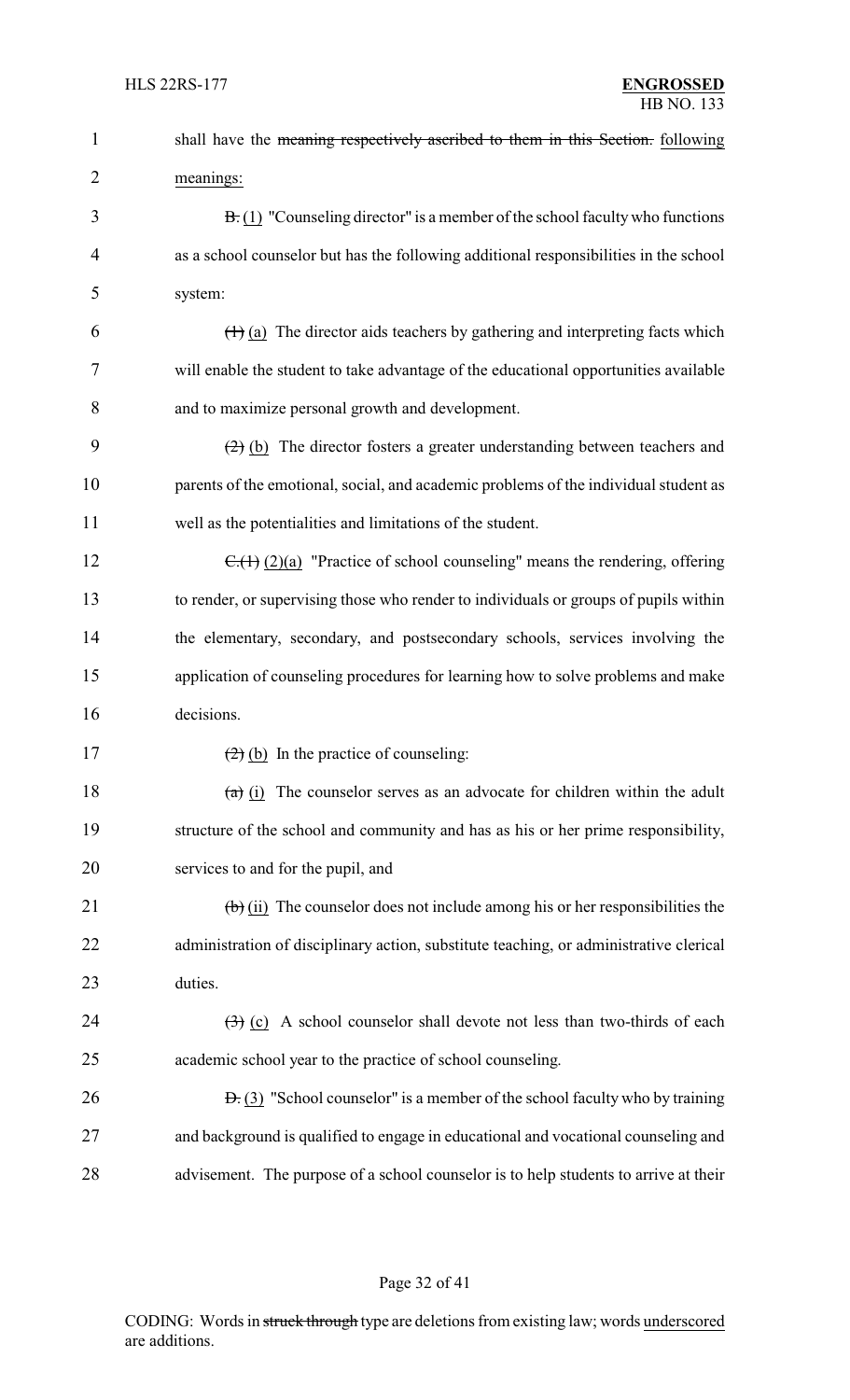| $\mathbf{1}$ | full potential through a process involving direct contact between the counselor and  |
|--------------|--------------------------------------------------------------------------------------|
| 2            | a student, parents, teachers, school administrators, and/or or others.               |
| 3            | $\ast$<br>$\ast$<br>$\ast$                                                           |
| 4            | §3005.<br>Elementary school counselors; availability; guidelines; requirements;      |
| 5            | counseling services; work time; exceptions; reporting; funding                       |
| 6            | $\ast$<br>$\ast$<br>$\ast$                                                           |
| 7            | G. The provisions of this Section shall become effective upon the provision          |
| 8            | of funds for this purpose in the Minimum Foundation Program minimum foundation       |
| 9            | program.                                                                             |
| 10           | $\ast$<br>$\ast$<br>∗                                                                |
| 11           | §3047.6. Coordination with other agencies                                            |
| 12           | A.(1) The office of student financial assistance shall establish a working           |
| 13           | group composed of an appointee from each of the following:                           |
| 14           | $\ast$<br>*<br>$\ast$                                                                |
| 15           | (c) The Louisiana state Department of Education.                                     |
| 16           | $\ast$<br>$\ast$<br>$\ast$                                                           |
| 17           | Reporting system; implementation; requirements; applicability;<br>§3047.7.           |
| 18           | participation by eligible institutions                                               |
| 19           | $\ast$<br>$\ast$<br>*                                                                |
| 20           | C. The administering agency shall, with the cooperation and assistance of the        |
| 21           | state's public two-year institutions of postsecondary education institutions and     |
| 22           | proprietary schools, annually query each first-time award recipient to determine the |
| 23           | extent receiving the award influenced the recipient's decision to enroll in          |
| 24           | postsecondary education.                                                             |
| 25           | $\ast$<br>∗<br>∗                                                                     |
| 26           | §3050.11. Health Care Employment Reinvestment Opportunity (H.E.R.O.) Fund            |
| 27           | $\ast$<br>$\ast$<br>$\ast$                                                           |
| 28           | C.(1) Subject to legislative appropriation and the approval of the Board of          |
| 29           | Regents, the Louisiana Health Works Commission is hereby authorized and directed     |

# Page 33 of 41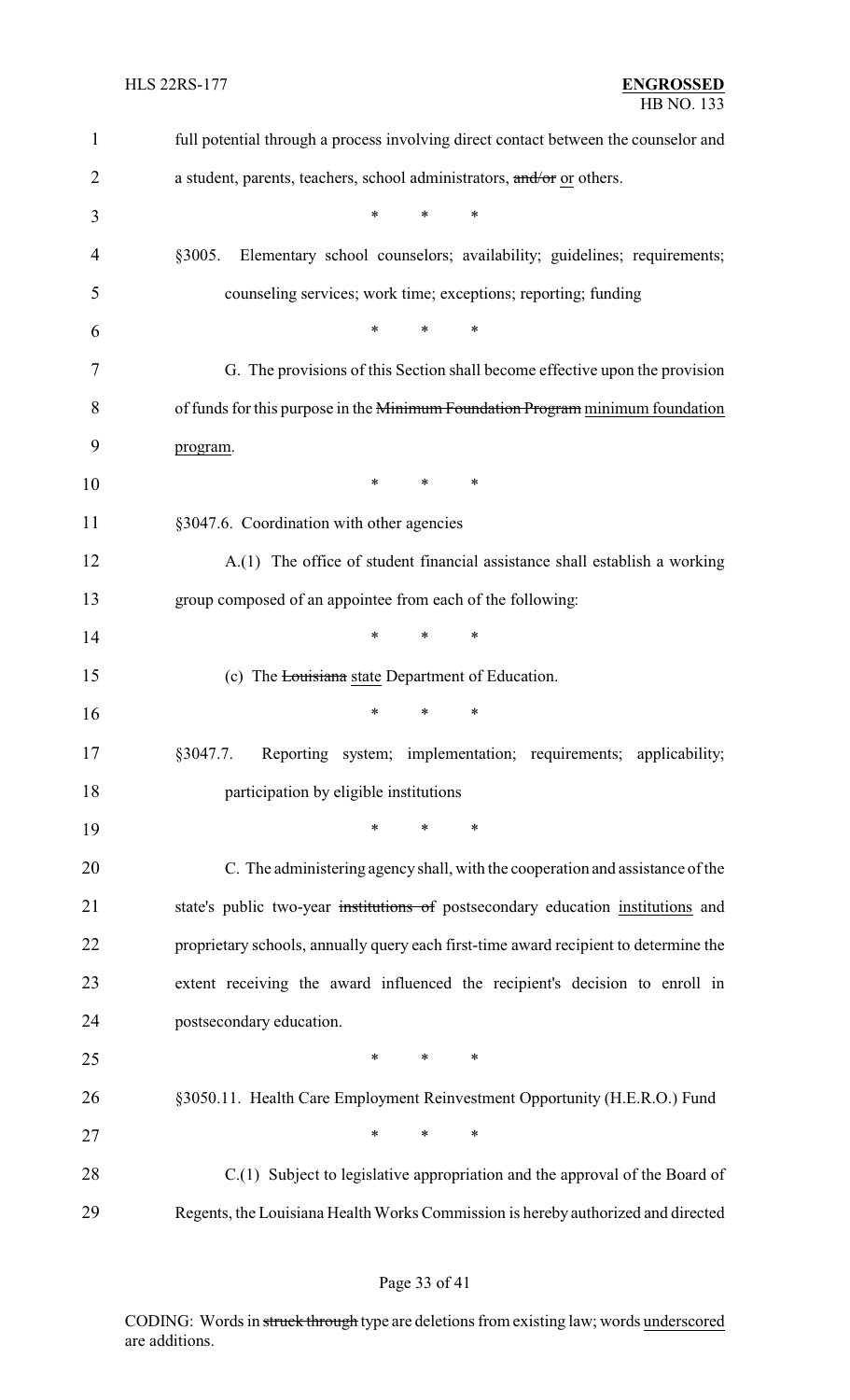| $\mathbf{1}$ | to determine how monies in the fund are allocated and expended through a                            |
|--------------|-----------------------------------------------------------------------------------------------------|
| 2            | multi-year plan, solely and exclusively for the following purposes and in the                       |
| 3            | following priorities:                                                                               |
| 4            | $\ast$<br>∗<br>∗                                                                                    |
| 5            | (b) Support the nursing and allied health professions by providing incentives                       |
| 6            | that financially support student financial stipends and tuition forgiveness contingent              |
| 7            | upon employment in Louisiana health care healthcare facilities or nursing or allied                 |
| 8            | health schools.                                                                                     |
| 9            | Provide incentives for nursing and allied health care healthcare<br>(c)                             |
| 10           | professionals to practice in Louisiana with an emphasis on medically underserved                    |
| 11           | areas of the state.                                                                                 |
| 12           | $\ast$<br>*<br>*                                                                                    |
| 13           | §3052. Definitions                                                                                  |
| 14           | As used in this Chapter, The the following terms shall have the following                           |
| 15           | meanings, unless the context clearly indicates otherwise:                                           |
| 16           | $\left(\frac{2}{2}\right)(1)$ "Authority" shall mean the Health Education Authority of Louisiana,   |
| 17           | and when used in connection with action authorized to be taken by the authority,                    |
| 18           | shall mean the authority acting by and through its board of trustees.                               |
| 19           | $\left(\frac{1}{2}\right)$ (2) "Board" shall mean the board of trustees of the Health Education     |
| 20           | Authority of Louisiana.                                                                             |
| 21           | $\left(\frac{1}{2}\right)$ (3) "Executive director" shall mean the executive director of the Health |
| 22           | Education Authority of Louisiana.                                                                   |
| 23           | $\left(\frac{6}{2}\right)$ "Participating institutions" shall mean those institutions which apply   |
| 24           | to and are designated by the authority, other than primary institutions, and consisting             |
| 25           | of public or private hospitals and medical or health corporations, or institutions                  |
| 26           | which deliver medical or health services or provide facilities within the primary                   |
| 27           | service area.                                                                                       |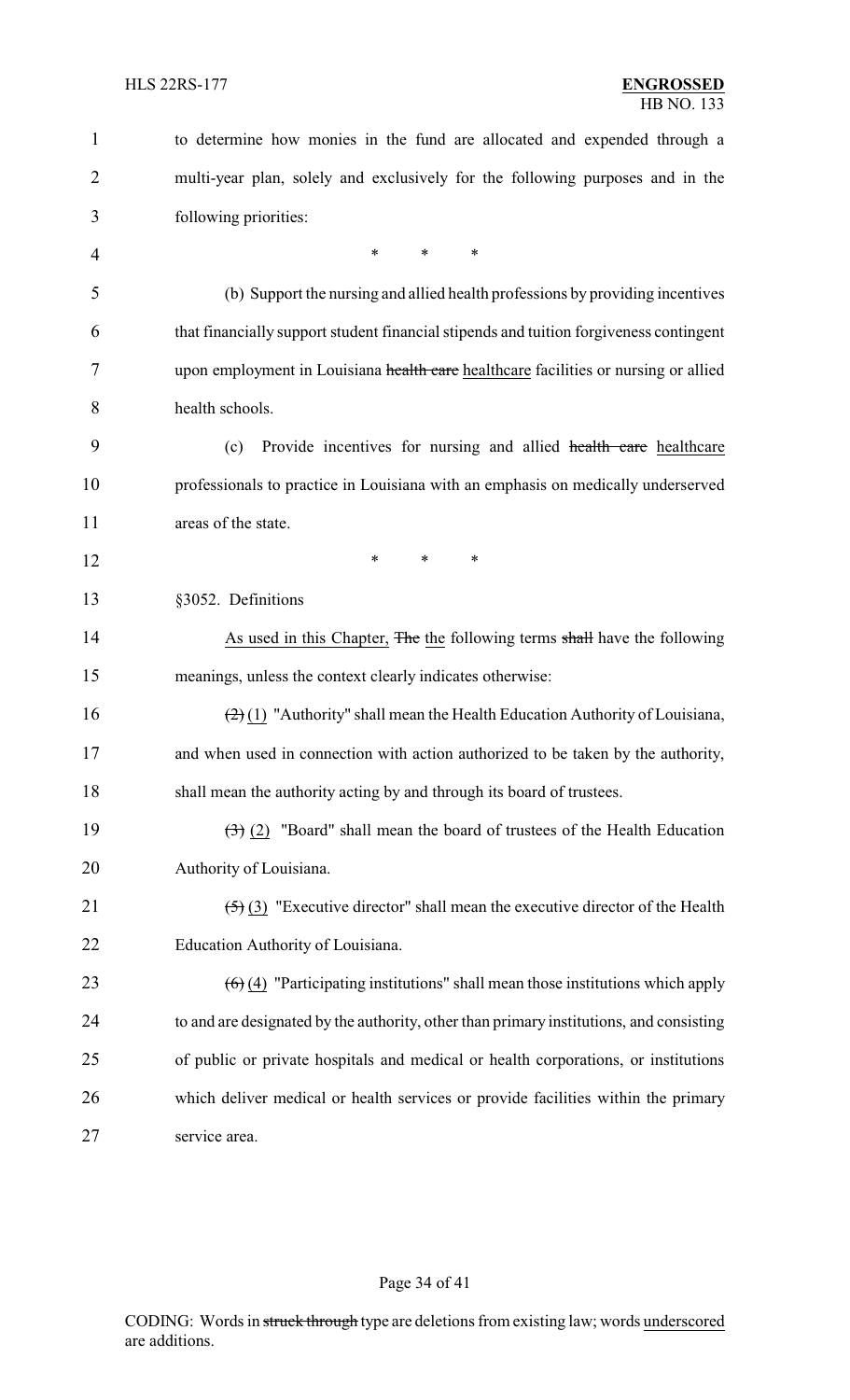| $\mathbf{1}$ | $(7)$ (5) "Primary institutions" shall mean University Medical Center at New     |
|--------------|----------------------------------------------------------------------------------|
| 2            | Orleans, Louisiana State University and Agricultural and Mechanical College, and |
| 3            | Tulane University of Louisiana.                                                  |
| 4            | $(8)$ (6) "Primary service area" means communities in Louisiana where            |
| 5            | graduate medical education is offered.                                           |
| 6            | $(9)$ (7) "Project" shall mean any specific facility, work or improvement        |
| 7            | undertaken or to be financed by the authority under the provisions of the Act.   |
| 8            | *<br>*<br>∗                                                                      |
| 9            | §3082. Definitions                                                               |
| 10           | As used in this Chapter, the following terms have the following meanings         |
| 11           | ascribed in this Section:                                                        |
| 12           | *<br>*<br>∗                                                                      |
| 13           | §3092. Definitions                                                               |
| 14           | For the purposes of As used in this Chapter, the following words, terms, and     |
| 15           | phrases shall have the following meanings, unless the context clearly requires   |
| 16           | indicates otherwise:                                                             |
| 17           | $\ast$ .<br>$\ast$ . The set of $\ast$<br>∗                                      |
| 18           | §3100.2. Definitions                                                             |
| 19           | For the purposes of As used in this Chapter, the following words, terms, and     |
| 20           | phrases shall have the following meanings unless the context clearly requires    |
| 21           | indicates otherwise:                                                             |
| 22           | *<br>∗<br>∗                                                                      |
| 23           | §3102. Definitions                                                               |
| 24           | For the purposes of As used in this Chapter the following definitions shall      |
| 25           | apply terms have the following meanings:                                         |
| 26           | ∗<br>∗<br>∗                                                                      |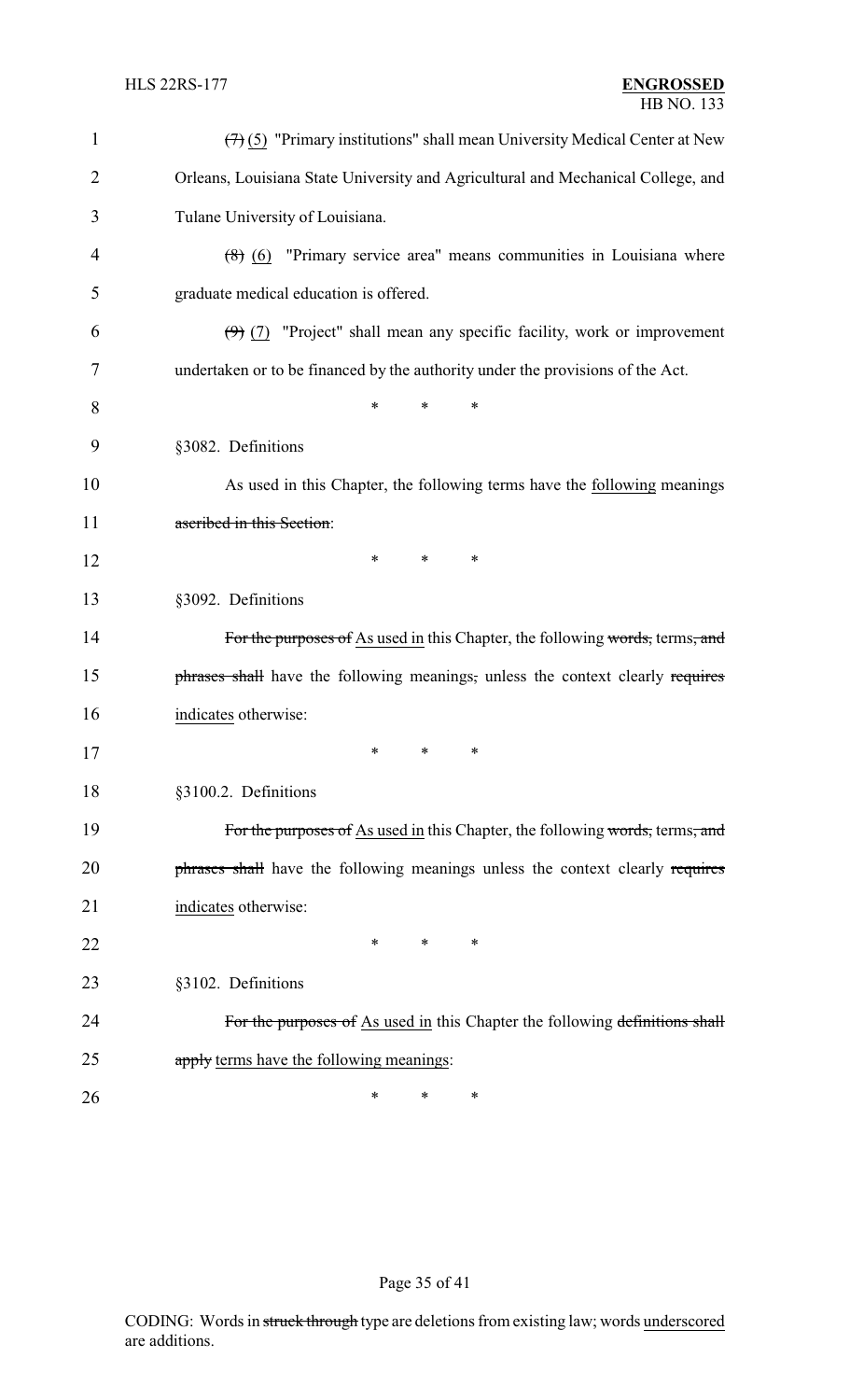| $\mathbf{1}$   | §3129.9. Affordable textbooks and open educational resources                            |
|----------------|-----------------------------------------------------------------------------------------|
| $\overline{2}$ | A. <del>Definitions.</del> As used in Subsection B of this Section, the following terms |
| 3              | have the following meanings:                                                            |
| 4              | $\ast$<br>∗<br>∗                                                                        |
| 5              | §3140.1. Definitions                                                                    |
| 6              | For the purposes of As used in this Chapter, the following terms have the               |
| 7              | following meanings:                                                                     |
| 8              | $\ast$<br>∗<br>∗                                                                        |
| 9              | Statewide Articulation and Transfer Council; creation; purpose;<br>§3162.               |
| 10             | membership; duties and responsibilities                                                 |
| 11             | $\ast$<br>$\ast$<br>*                                                                   |
| 12             | C. The council shall, with appropriate faculty consultation:                            |
| 13             | *<br>$\ast$<br>$\ast$                                                                   |
| 14             | (8) Develop policies to align articulation and transfer policies established by         |
| 15             | educational education institutions including but not limited to admissions criteria,    |
| 16             | student counseling, and grade forgiveness.                                              |
| 17             | ∗<br>∗<br>∗                                                                             |
| 18             | §3165.2. College credit for military service; spouses of veterans                       |
| 19             | *<br>$\ast$<br>$\ast$                                                                   |
| 20             | B. Each public postsecondary education institution shall assist veterans of             |
| 21             | the United States Armed Forces and their spouses in pursuing their educational goals    |
| 22             | by providing expedited transcript analysis, prior learning assessment, portfolio        |
| 23             | analysis, advising, and testing. Upon the disclosure of military status on the          |
| 24             | application for enrollment or at the request of an entering student who is a veteran    |
| 25             | or the spouse of a veteran, each public postsecondary education institution shall       |
| 26             | evaluate any transcript of prior earned postsecondary academic or workforce credit      |
| 27             | and accept the transfer of any credit earned from a regionally accredited               |
| 28             | postsecondary education institution, or military education, training, or experience     |

# Page 36 of 41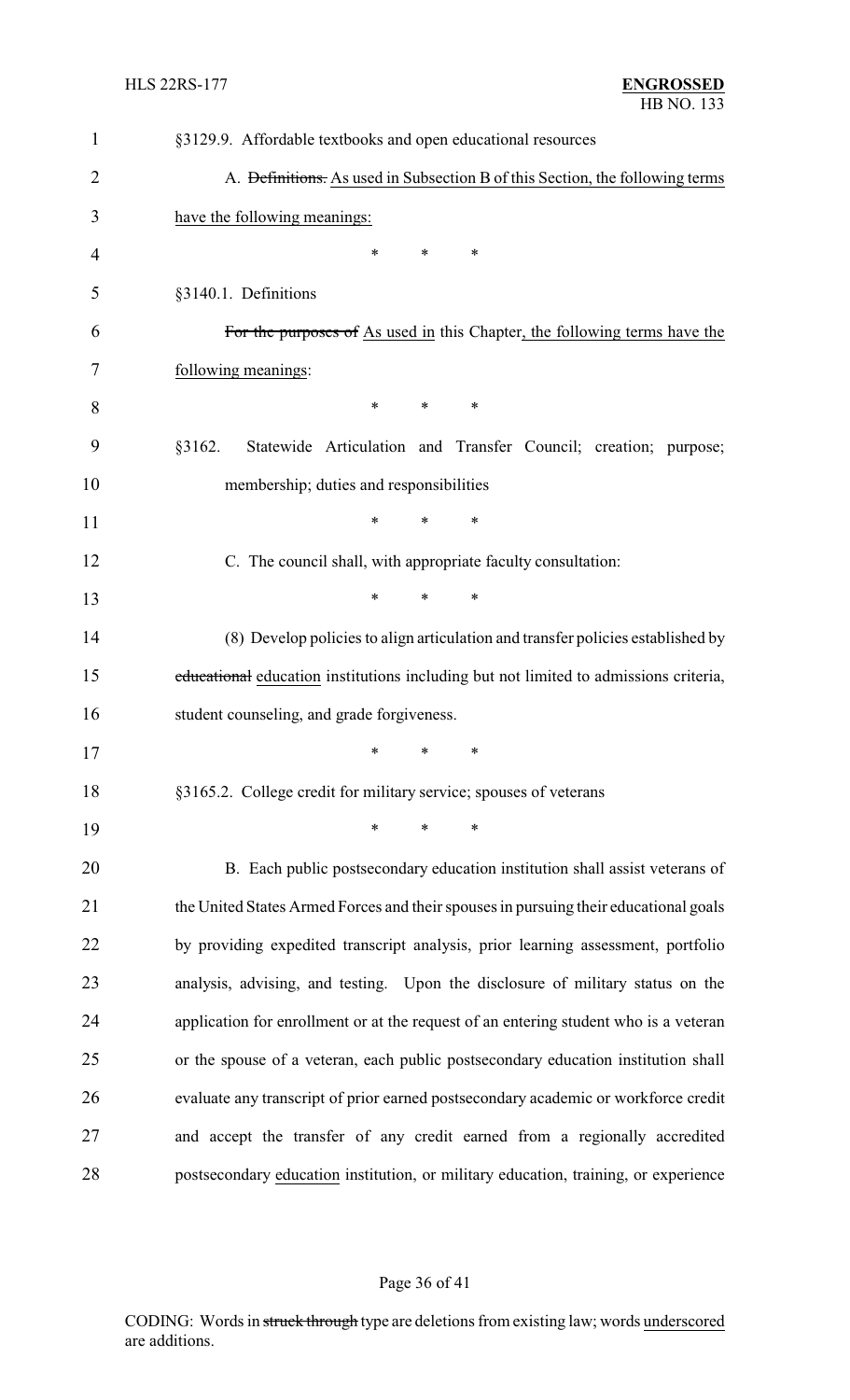| $\mathbf{1}$ | provided that the credit aligns with the course and program requirements of the     |
|--------------|-------------------------------------------------------------------------------------|
| 2            | receiving institution.                                                              |
| 3            | ∗<br>*<br>$\ast$                                                                    |
| 4            | §3202. Definitions                                                                  |
| 5            | Unless the context otherwise clearly indicates, As used in this Chapter, the        |
| 6            | following words terms shall have the meaning hereinafter ascribed to each following |
| 7            | meanings unless the context clearly indicates otherwise:                            |
| 8            | $\ast$<br>∗<br>*                                                                    |
| 9            | §3394.2. Definitions                                                                |
| 10           | As used in this Part, the following words and terms shall have the following        |
| 11           | meanings, unless the context clearly indicates otherwise:                           |
| 12           | *<br>*<br>*                                                                         |
| 13           | §3399.12. Definitions                                                               |
| 14           | For the purposes of As used in this Part, the following terms and phrases shall     |
| 15           | have the following meanings unless the context clearly indicates otherwise:         |
| 16           | *<br>*<br>∗                                                                         |
| 17           | §3399.15. Campus security policy                                                    |
| 18           | A. The Board of Regents shall establish uniform policies and best practices         |
| 19           | to implement measures to address the reporting of power-based violence on           |
| 20           | institution campuses, the prevention of such violence, communication between        |
| 21           | institutions regarding incidents of power-based violence, and the provision of      |
| 22           | medical and mental health care needed for these alleged victims.                    |
| 23           | $\ast$<br>∗<br>∗                                                                    |
| 24           | §3399.21. Definitions                                                               |
| 25           | As used in this Part, the following terms shall be defined as follows have the      |
| 26           | following meanings:                                                                 |
| 27           | ∗<br>∗<br>∗                                                                         |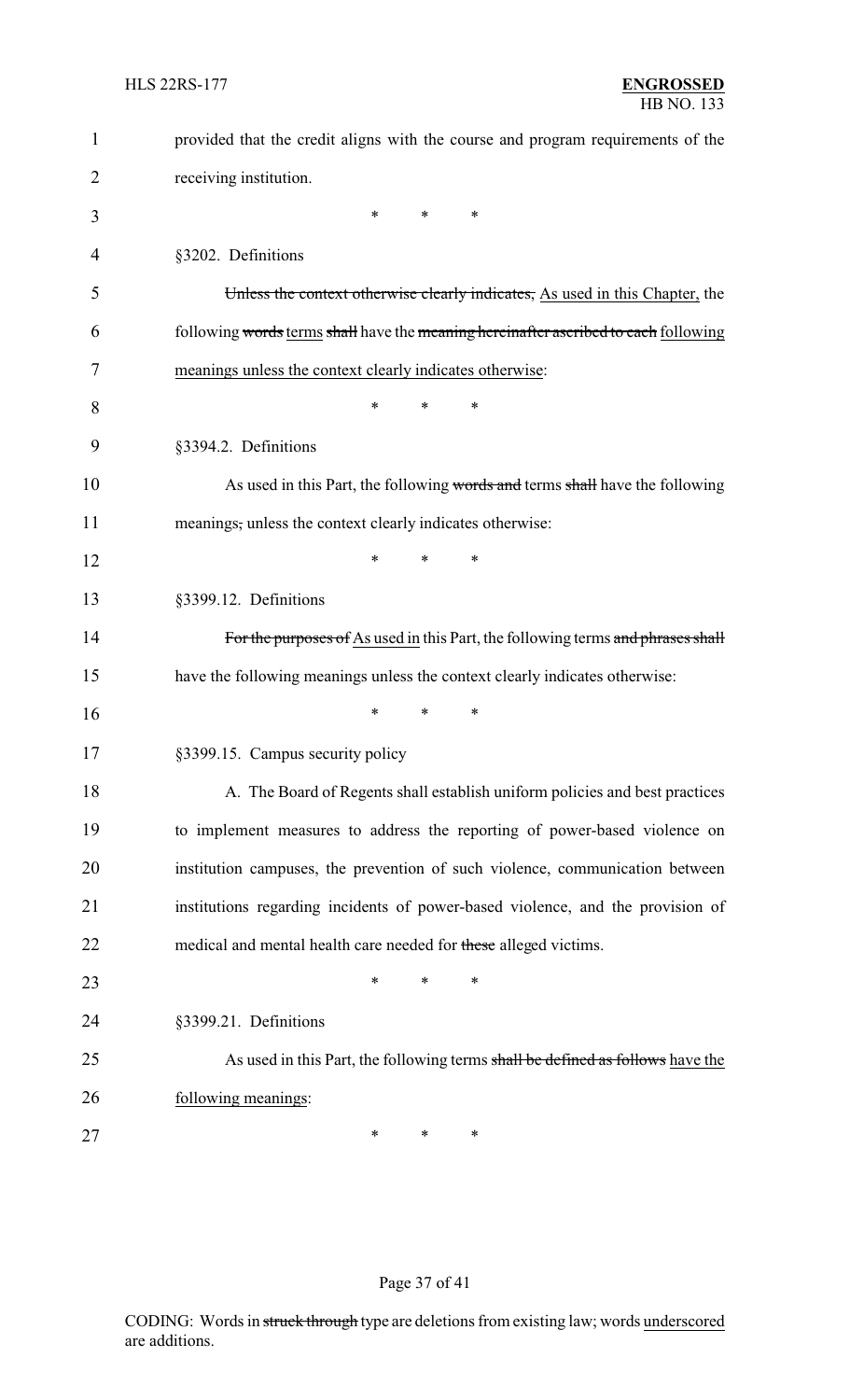| $\mathbf 1$ | §3399.31. Definitions                                                                 |
|-------------|---------------------------------------------------------------------------------------|
| 2           | For the purposes of As used in this Part, the following words, terms, and             |
| 3           | phrases shall have the following meanings, unless the context clearly requires        |
| 4           | indicates otherwise:                                                                  |
| 5           | $\ast$<br>*<br>$\ast$                                                                 |
| 6           | §3602. Definitions                                                                    |
| 7           | As used in this Chapter, unless otherwise clearly indicated, these the                |
| 8           | following terms have the following meanings unless the context clearly indicates      |
| 9           | otherwise:                                                                            |
| 10          | *<br>$\ast$<br>∗                                                                      |
| 11          | §3702. Definitions                                                                    |
| 12          | As used in this Chapter, the following terms and phrases shall have the               |
| 13          | following meaning, meanings unless the context clearly indicates otherwise:           |
| 14          | *<br>*<br>∗                                                                           |
| 15          | §3772. Definitions                                                                    |
| 16          | In As used in this Chapter, these words shall the following terms have the            |
| 17          | following meanings, unless the context clearly requires indicates otherwise:          |
| 18          | $\ast$<br>$\ast$<br>$\ast$                                                            |
| 19          | (2) "Department" means the State state Department of Education.                       |
| 20          | $\ast$<br>*<br>$\ast$                                                                 |
| 21          | §3801. Louisiana Education Quality Trust Fund, hereinafter referred to in this Part   |
| 22          | as the "Kevin P. Reilly, Sr. Louisiana Education Quality Trust Fund"                  |
| 23          | $\ast$<br>$\ast$<br>$\ast$                                                            |
| 24          | The monies appropriated by the legislature and disbursed from the<br>D.               |
| 25          | Support Fund shall not displace, replace, or supplant appropriations from the general |
| 26          | fund for the purposes of implementing the Minimum Foundation Program minimum          |
| 27          | foundation program or displace, replace, or supplant funding for higher education.    |
| 28          | For higher education, this Subsection shall mean that no appropriation for any fiscal |
| 29          | year from the Support Fund shall be made for any higher education purpose for         |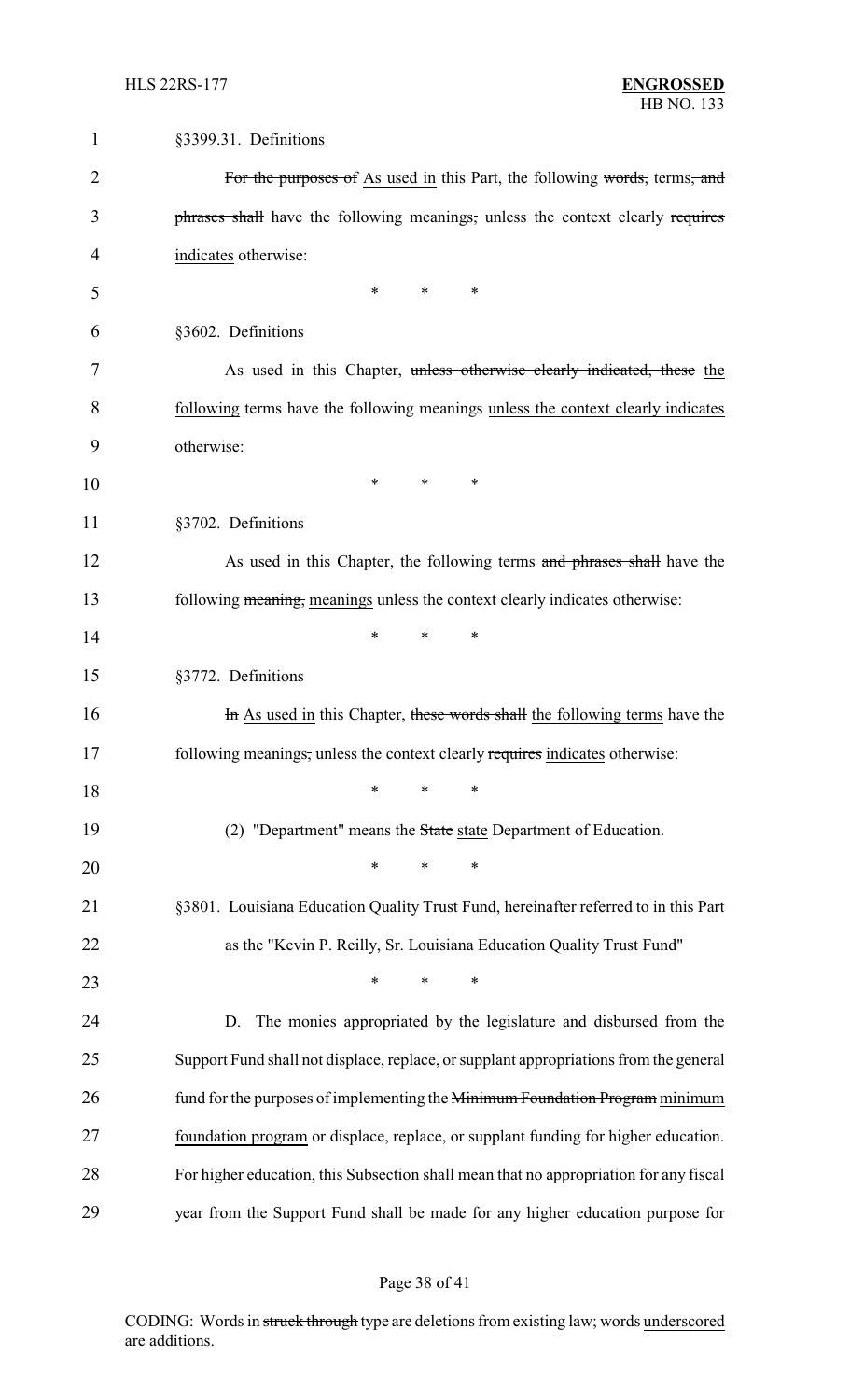| $\mathbf{1}$   | which a general fund appropriation was made the previous year unless the total       |
|----------------|--------------------------------------------------------------------------------------|
| $\overline{2}$ | appropriations for that fiscal year from the state general fund for higher education |
| 3              | exceed general fund appropriations for higher education for the previous year. This  |
| 4              | Subsection shall in no way limit general fund appropriations in excess of the        |
| 5              | minimum amounts herein established.                                                  |
| 6              | ∗<br>*<br>*                                                                          |
| 7              | §3822. Definitions                                                                   |
| 8              | As used in this Chapter, the following words and phrases shall terms have the        |
| 9              | following meanings provided in this Section, unless the context clearly requires     |
| 10             | indicates otherwise:                                                                 |
| 11             | ∗<br>∗<br>$\ast$                                                                     |
| 12             | §3831. Definitions                                                                   |
| 13             | As used in this Chapter, the following words and phrases shall terms have the        |
| 14             | following meanings provided in this Section, unless the context clearly requires     |
| 15             | indicates otherwise:                                                                 |
| 16             | ∗<br>*<br>∗                                                                          |
| 17             | §3873. Definitions                                                                   |
| 18             | Unless the context clearly requires otherwise, As used in this Chapter, the          |
| 19             | following words or phrases shall terms have the following meanings unless the        |
| 20             | context clearly indicates otherwise:                                                 |
| 21             | *<br>*<br>*                                                                          |
| 22             | §3882. Definitions.                                                                  |
| 23             | For the purposes of As used in this Part, the following definitions shall apply      |
| 24             | terms have the following meanings:                                                   |
| 25             | ∗<br>∗<br>∗                                                                          |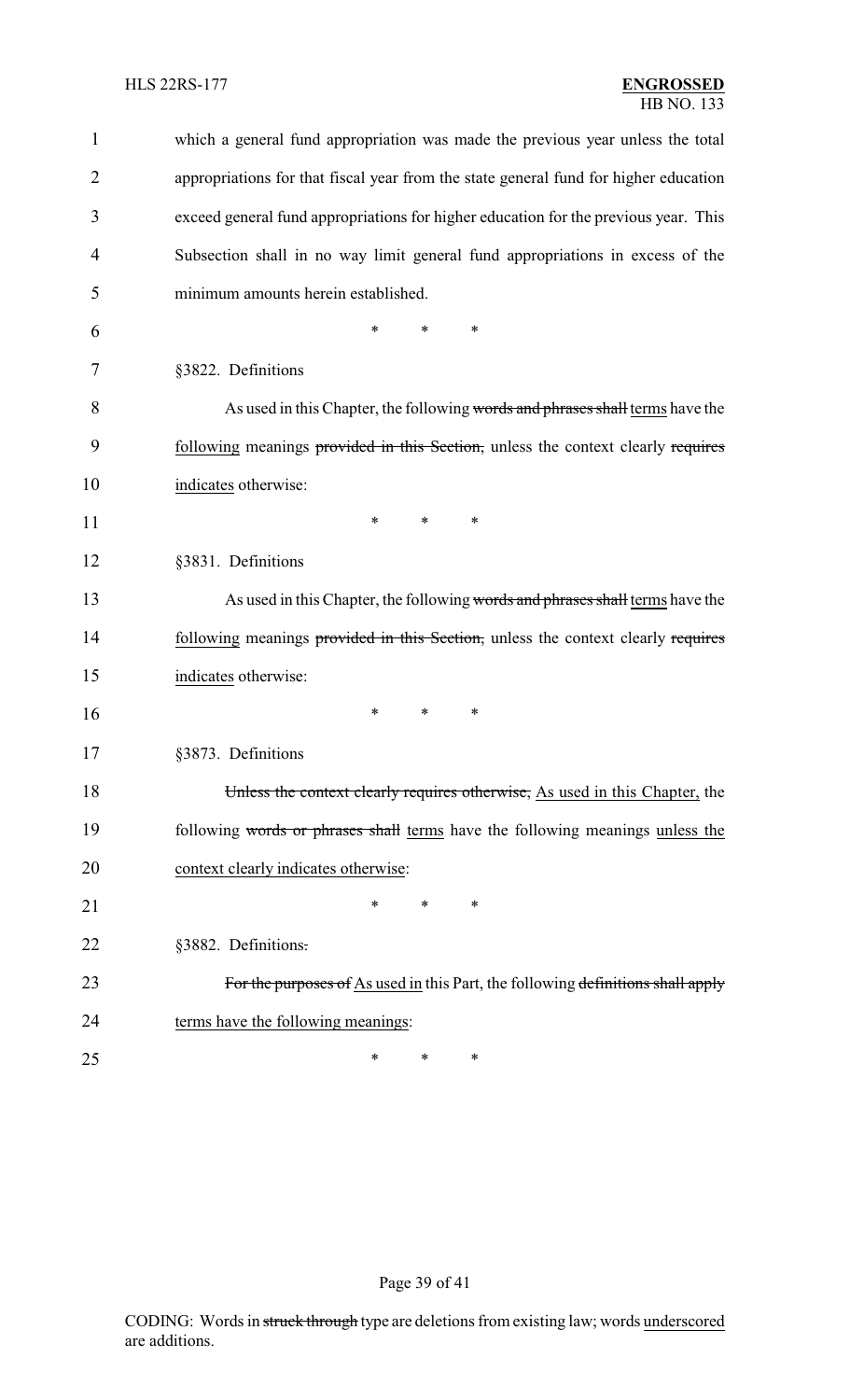| $\mathbf{1}$ | §3973. Definitions                                                                 |
|--------------|------------------------------------------------------------------------------------|
| 2            | As used in this Chapter, the following words, terms, and phrases shall have        |
| 3            | the meanings ascribed to them in this Section except when following meanings       |
| 4            | unless the context clearly indicates a different meaning otherwise:                |
| 5            | $\ast$<br>$\ast$<br>$\ast$                                                         |
| 6            | §4002.3. Definitions                                                               |
| 7            | As used in this Part, unless otherwise clearly indicated, the following terms      |
| 8            | mean have the following meanings unless the context clearly indicates otherwise:   |
| 9            | *<br>*<br>∗                                                                        |
| 10           | §4013. Definitions                                                                 |
| 11           | As used in this Part, unless otherwise clearly indicated, the following terms      |
| 12           | mean have the following meanings unless the context clearly indicates otherwise:   |
| 13           | *<br>$\ast$<br>*                                                                   |
| 14           | §4036.1. Learning pods                                                             |
| 15           | *<br>*<br>∗                                                                        |
| 16           | D. Students assigned to a learning pod shall be:                                   |
| 17           | (1) Counted among the enrollment of the public school governing authority          |
| 18           | for purposes of full funding through the Minimum Foundation Program minimum        |
| 19           | foundation program formula.                                                        |
| 20           | $\ast$<br>*<br>∗                                                                   |
| 21           | §4041. Definitions                                                                 |
| 22           | As used in this Chapter, unless otherwise clearly indicated, the following         |
| 23           | terms mean have the following meanings unless the context clearly indicates        |
| 24           | otherwise:                                                                         |
| 25           | $\ast$<br>$\ast$<br>∗                                                              |
| 26           | Section 2. R.S. 17:7(2)(b) and (32), 7.5(B), 10.7.1(H)(6), 24.4(F)(5), 393,        |
| 27           | $407.23(C)(3)$ , and $1970.24(E)(1)(0)(ii)$ are hereby repealed in their entirety. |

# Page 40 of 41